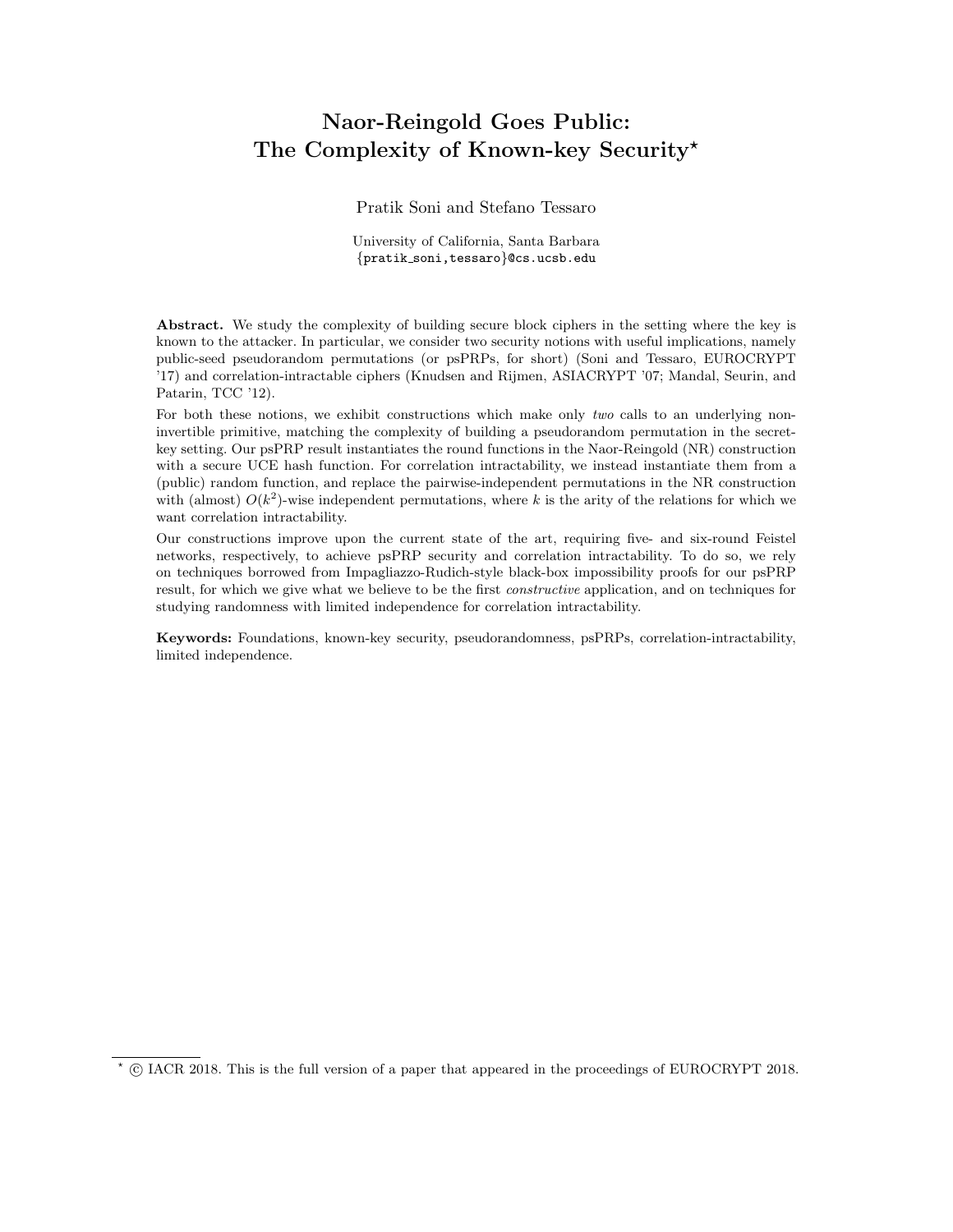# 1 Introduction

#### 1.1 Overview and Motivation

Block ciphers are traditionally used within modes of operation where they are instantiated under a secret key. Provable security results typically assume them to be good *pseudorandom permutations* (PRPs). This has motivated a large body of theoretical works on building PRPs from weaker or less structured components, e.g., through the Feistel construction and its variants [\[LR88,](#page-26-0)[NR97,](#page-26-1)[HR10\]](#page-26-2).

Block ciphers are however also frequently used in settings where the key is fixed, or at least known. We refer to this as the known-key setting. For instance, it is common to rely on permu*tations*<sup>[1](#page-1-0)</sup> or (equivalently) *fixed-key* ciphers to build hash functions [\[BDPV08,](#page-25-0)[RS08\]](#page-26-3), authenticated encryption [\[AJN15\]](#page-24-0), PRNGs [\[BDPV10,](#page-25-1)[GT16\]](#page-26-4), and even more involved objects, such as garbling schemes [\[BHKR13\]](#page-25-2).

As there is no secret key to rely upon, it is less clear what kind of security properties block ciphers should satisfy in this setting. Hence, security proofs typically assume the cipher to behave like an ideal random permutation on each key. A number of design paradigms for block ciphers (cf. e.g.  $[CPS08, HKT11, ABD+13, DSSL16, DKT16, DS16]$  $[CPS08, HKT11, ABD+13, DSSL16, DKT16, DS16]$  $[CPS08, HKT11, ABD+13, DSSL16, DKT16, DS16]$  $[CPS08, HKT11, ABD+13, DSSL16, DKT16, DS16]$  $[CPS08, HKT11, ABD+13, DSSL16, DKT16, DS16]$  $[CPS08, HKT11, ABD+13, DSSL16, DKT16, DS16]$  $[CPS08, HKT11, ABD+13, DSSL16, DKT16, DS16]$  to mention a few results) are therefore analyzed in terms of *indifferentiability* [\[MRH04\]](#page-26-6), an ideal-model property which implies that for single-stage security games, the cipher inherits all properties of an ideal cipher. Still, the resulting proofs are notoriously involved, and the constructions more complex than seemingly necessary for the applications in which they are used. This is in sharp contrast with hash functions, where indifferentiability has helped shaping real-world designs.

OUR CONTRIBUTIONS. The only two exceptions to the above indifferentiability-based approach we are aware of are the notions of a public-seed pseudorandom permutation (psPRP) [\[ST17\]](#page-26-7) and of correlation-intractable block ciphers [\[KR07](#page-26-8)[,MPS12\]](#page-26-9). Block ciphers satisfying variants of both have been shown to be sufficient to instantiate several schemes that otherwise only enjoyed security proofs assuming the cipher is ideal. Yet, the complexity of actually building these primitives from simpler objects is not understood.

In this work, we present constructions for each of the notions which only make two calls to an underlying non-invertible round function. All of our constructions are instantiations of the Naor-Reingold construction [\[NR97\]](#page-26-1), which is the most efficient known approach to build a secure PRP, and we thus show that it retains meaningful properties when the seed is made *public* under appropriate assumptions on the round functions. The previously known best constructions require Feistel networks with five rounds (for psPRPs) [\[ST17\]](#page-26-7) and six rounds (for correlation intractability) [\[MPS12\]](#page-26-9), and in both cases the security proofs relied indirectly on (weakened) forms of indifferentiability, inheriting seemingly unnecessary complexity. Here, we introduce substantially different techniques to bypass limitations of existing proofs, borrowing from areas such as black-box separations and applications of limited-independence.

We stress that our focus here is on foundations, and more specifically, breaking complexity barriers. While we follow the good practice of giving concrete bounds, we make no claims that these are suitable for practical applications. We hope however to spur quantitative research in this direction.

<span id="page-1-0"></span><sup>1</sup> Permutations, as in the sponge construction, correspond to the extreme case where there is only one possible key to choose from.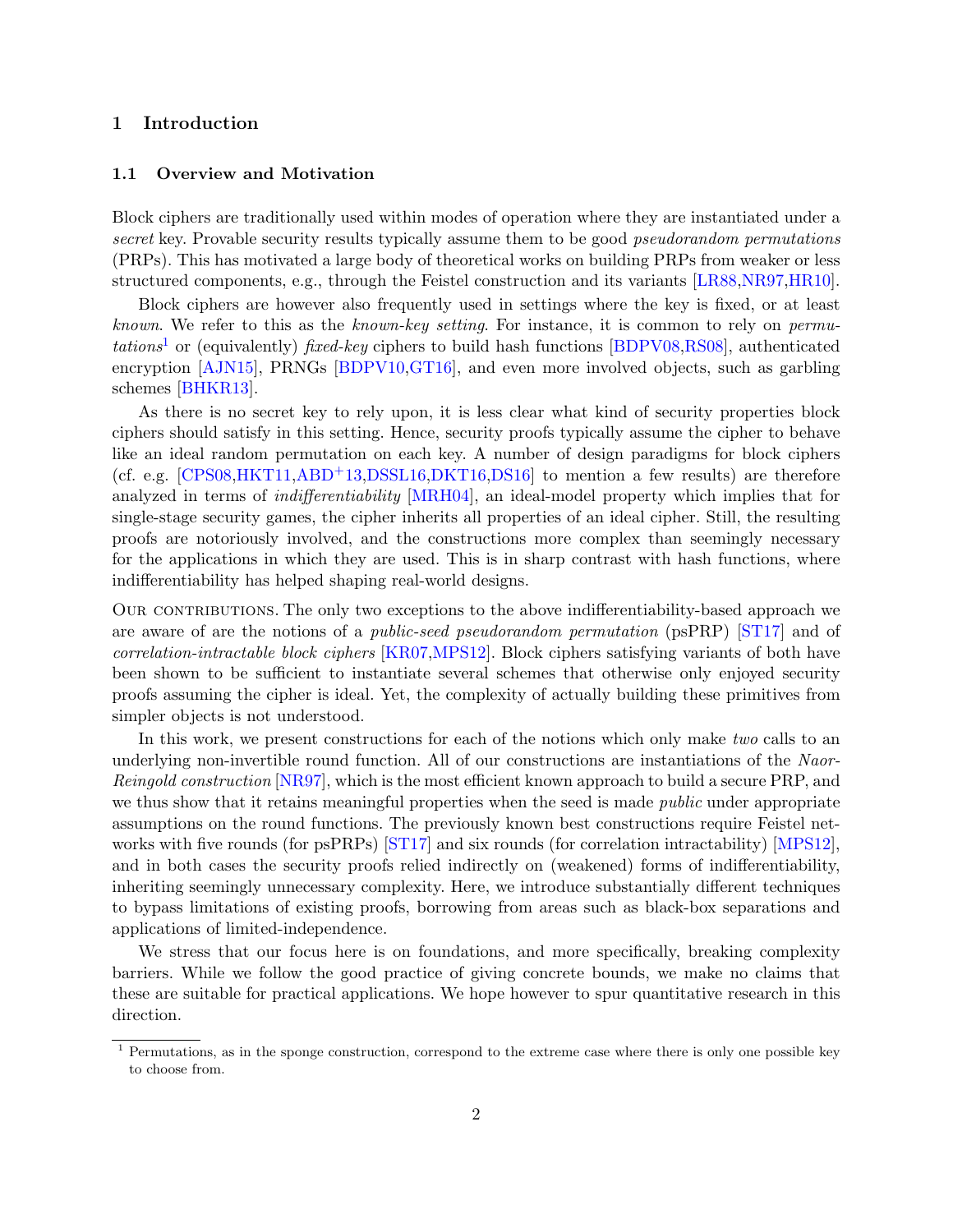#### 1.2 Public-Seed Pseudorandomness via the NR Construction

We start with our results on *public-seed pseudorandom permutations* (or psPRPs, for short), a notion recently introduced in  $ST17$ , which considers a family of permutations  $E$  on *n*-bit strings, indexed by a seed s. (This could be obtained from a block cipher.) Ideally, we would like  $E_s(\cdot)$ and  $\mathsf{E}_s^{-1}(\cdot)$  to be indistinguishable from  $\rho$  and  $\rho^{-1}$  (for a random permutation  $\rho$ ), even if the seed s is known to the distinguisher. This is obviously impossible, yet an approach to get around this borrowed from the UCE framework [\[BHK13\]](#page-25-7) is to split the distinguisher into two stages. A first stage, called the *source* S, gets access to either  $(E_s, E_s^{-1})$  or  $(\rho, \rho^{-1})$ , but does *not* know s, and then passes on some leakage  $L$  to a second-stage PPT  $D$ , the *distinguisher*, which learns  $s$ , but has no access to the oracle any more. If  $E$  is indeed secure,  $D$  will not be able to guess which one of the two oracles S had access to. This is very similar to the security definition of a UCE H, the only difference is that there the source accesses either  $H_s$  or a random function f.

Clearly, nothing is gained if  $L$  is unrestricted, and thus restrictions on  $S$  are necessary. Two classes of sources were in particular considered in [\[ST17\]](#page-26-7), unpredictable and reset-secure sources, inspired by analogous notions for UCEs. The former demands that when the source S accesses  $\rho$ and  $\rho^{-1}$ , an (unbounded)<sup>[2](#page-2-0)</sup> predictor P given the leakage L cannot then guess any of S's queries (and their inverses). In contrast, the latter notion demands that a computationally unbounded distinguisher R, given L cannot tell apart whether it is given oracle access to the *same* permutation  $\rho$ , or an independent one, within a polynomial number of queries. Being a psPRP for all unpredictable sources is a potentially weaker assumption than being a psPRP for reset-secure sources, since every unpredictable source is reset-secure, but not vice versa.

Applications. PsPRPs for such restricted source classes are a versatile notion. For example, a psPRP for all reset-secure sources can be used to instantiate the permutation within permutationbased hash functions admitting indifferentiability-based security proofs, such as the sponge construction [\[BDPV08\]](#page-25-0) (which underlies SHA-3), turning them into a UCE-secure hash function sufficient for a number of applications, studied in multiple works [\[BHK13,](#page-25-7)[DGG](#page-25-8)+15[,MH14](#page-26-10)[,BH15](#page-25-9)[,BS16\]](#page-25-10). Also, [\[ST17\]](#page-26-7) shows that psPRPs for unpredictable sources are sufficient to instantiate garbling schemes obtained from fixed-key blocks ciphers [\[BHKR13\]](#page-25-2).

Constructing psPRPs: Previous work. But do psPRPs exist at all? Soni and Tessaro [\[ST17\]](#page-26-7) show that they are implied by sufficiently strong UCEs:

Theorem (Informal) [\[ST17\]](#page-26-7). The five-round Feistel construction, with round functions instantiated from a UCE H for reset-secure sources, is a psPRP for reset-secure sources.

This left two obvious questions open, however: (1) Whether the number of rounds can be reduced, and (2) whether the same holds for unpredictable sources, too. The techniques of [\[ST17\]](#page-26-7), based on proving a weaker notion of indifferentiability for five-round Feistel, fail to help answering both questions.

OUR CONTRIBUTIONS. We solve both questions, and even more in fact, showing that the Naor-Reingold (NR) construction [\[NR97\]](#page-26-1) solves both (1) and (2). In particular, let H be a family of functions from  $n + 1$  bits to n, and let P be a family of permutations on  $2n$  bit strings. Then, the

<span id="page-2-0"></span><sup>&</sup>lt;sup>2</sup> Computational versions of these notions can be defined, but the resulting notions can easily be shown impossible under the assumption that IO exists [\[BFM14\]](#page-25-11), and are ignored in this paper.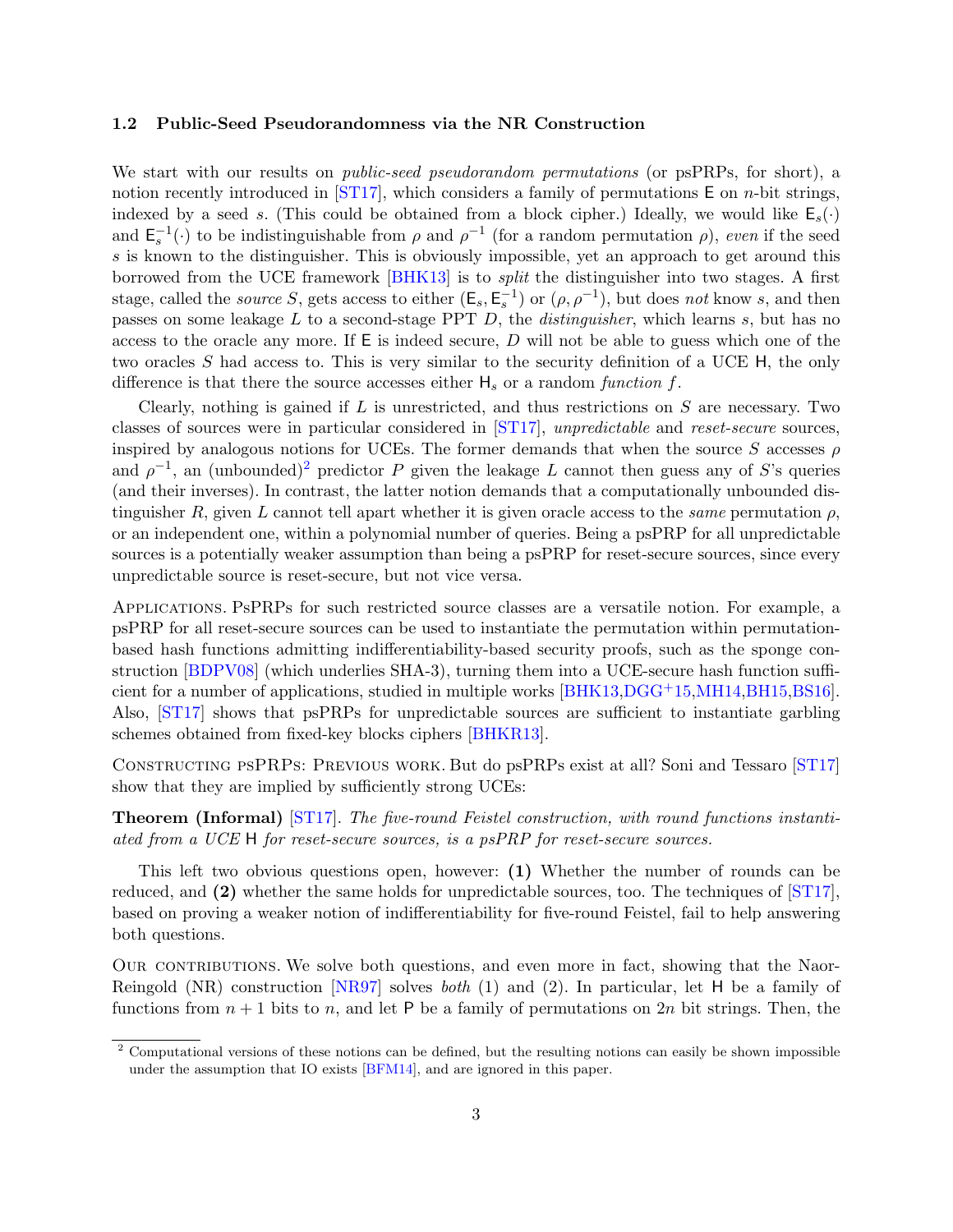NR construction on seed  $s = (s, s^{\text{in}}, s^{\text{out}})$  and input  $u \in \{0, 1\}^{2n}$ , outputs  $v \in \{0, 1\}^{2n}$ , where

$$
x_0 \parallel x_1 \leftarrow P_{s^{in}}(u), x_2 \leftarrow H_s(0 \parallel x_1) \oplus x_0,
$$
  
 $x_3 \leftarrow H_s(1 \parallel x_2) \oplus x_1, v \leftarrow P_{s^{out}}^{-1}(x_3 \parallel x_2).$ 

The key point here is that P only needs to satisfy a weak non-cryptographic property, namely that for a random s and for any distinct  $u \neq u'$ , the right halves of  $P_s(u)$  and  $P_s(u')$  only collide with negligible probability. Therefore, only two calls to a "cryptographically hard" round function H are made. Naor and Reingold [\[NR97\]](#page-26-1) showed that NR is a (strong) PRP whenever H is a pseudorandom function. Here, we show the following public-seed counterparts:

Theorems 1 and 2. (Informal) The NR construction, with round functions instantiated with a UCE H for X-sources, is a psPRP for X-sources, where  $X \in \{reset\text{-}secure, unpredictable\}$ .

A detailed overview of our techniques is given below in Section [1.4.](#page-4-0) We remark here that such UCEs are of course strong, and the question of basing these on simpler assumptions is wide open. Still, we believe such results to be very important: First off, they show relations among notions, and getting a UCE (without any injectivity structure) is possibly simpler in practice than in theory (i.e., using the compression function of SHA-256). Second, even if we instantiate H from a random oracle (which gives a good UCE [\[BHK13\]](#page-25-7)), the result is useful, as this would give us a simple instantiation of a (seeded) permutation in applications which are not even known to follow from full-fledged indifferentiability, as discussed by Mittelbach [\[Mit14\]](#page-26-11).

## 1.3 Correlation Intractability

The notion of *correlation intractability* (CI) of hash functions was introduced by Canetti, Goldreich, and Halevi [\[CGH98\]](#page-25-12) as a weakening of a random oracle. CI naturally extends to permutations and block ciphers  $[KR07,MPS12]$  $[KR07,MPS12]$ : Given the seed s, an adversary should not be able to find an inputoutput pair  $(u, v)$  such that  $\mathsf{E}_s(u) = v$  and such that  $(u, v) \in R$ , where R is a hard-to-satisfy relation for a truly random permutation, a so-called evasive relation. This, in turn, can be generalized to  $k$ -ary relations, where  $k$  input-output pairs are to be provided. CI is well-known not to hold in the standard model for arbitrary evasive relations.<sup>[3](#page-3-0)</sup> Therefore, here, we target constructions in ideal models.

Applications. CI has important applications – for example, let E be a permutation family on 2n-bit strings. Then, for  $n < m < 2n$ , consider the function family H from m bits to n bits such that

$$
H_s(x) = E_s(x \, || \, 0^{2n-m})[1 \dots n] \, ,
$$

i.e., this outputs the first n bits of  $E_s(x||0^{2n-m})$ . Then, it is not too hard to show that if E satisfies CI for evasive binary relations, then H is collision resistant – indeed, a collision yields two distinct pairs  $(u_1, v_1), (u_2, v_2)$  where  $u_1[m + 1... 2n] = u_2[m + 1... 2n] = 0^{2n-m}$ , whereas  $v_1[1 \dots n] = v_2[1 \dots n]$ . Along similar lines, one can prove that H can be used to instantiate the Fiat-Shamir transform [\[FS87\]](#page-25-13) whenever E satisfies CI for unary relations. And so on.

<span id="page-3-0"></span> $\frac{3}{3}$  Though, of course, it could be true for specific interesting relations.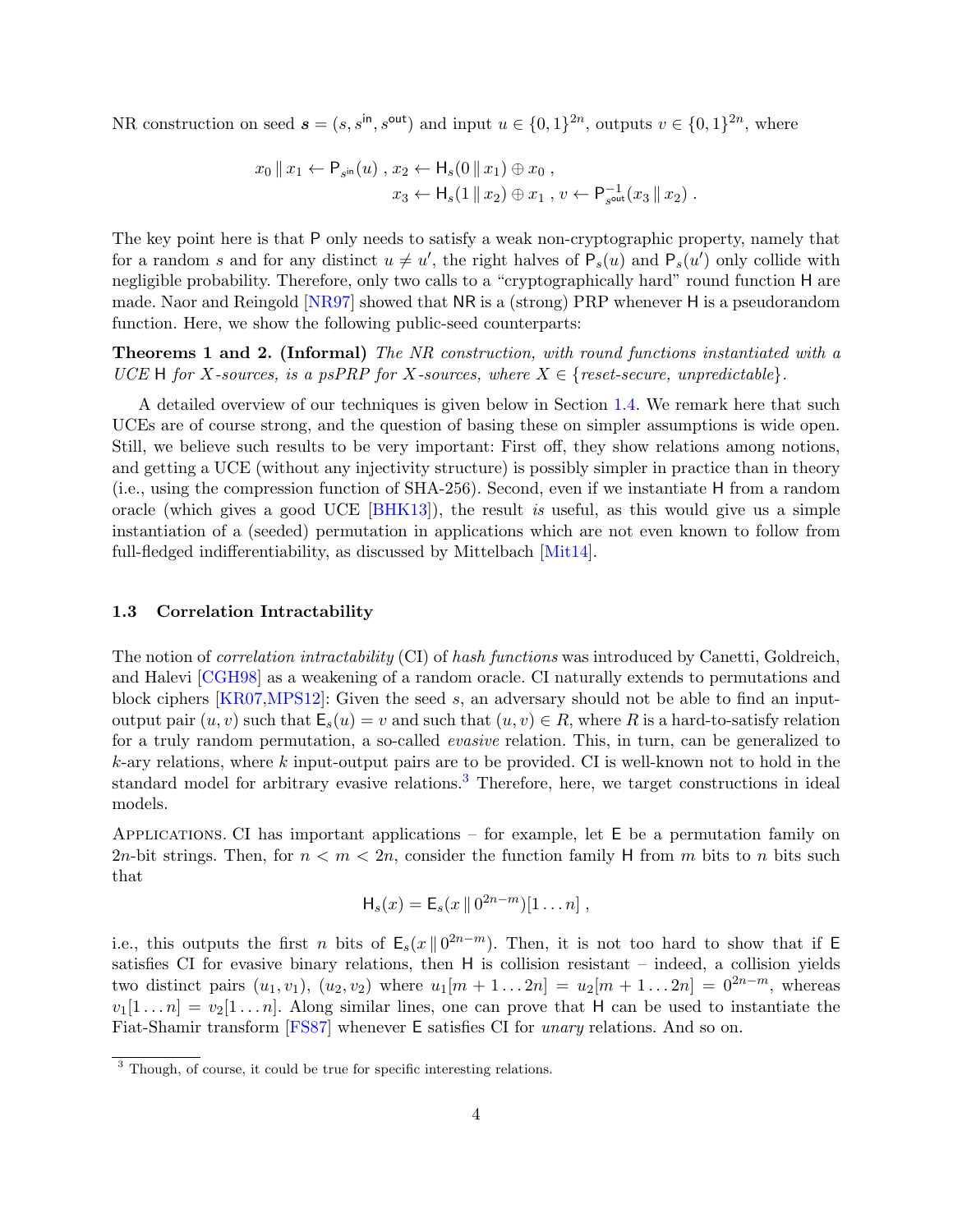CORRELATION INTRACTABILITY FOR FEISTEL NETWORKS. Indifferentiability is easily seen to imply CI, and therefore, by [\[DS16\]](#page-25-6), the Feistel construction with 8 rounds is correlation intractable. In fact, Mandal, Patarin, and Seurin [\[MPS12\]](#page-26-9) observed that a weaker notion of indifferentiability, called sequential indifferentiability, is sufficient for CI, and could show that 6 rounds are enough. It is known that the 5-round Feistel construction is not correlation intractable for evasive 4-ary relations (an attack was given in [\[MPS12\]](#page-26-9)). Other weaker notions of indifferentiability are known to imply CI, but do no appear to lead to any complexity improvements for constructions from non-invertible primitives [\[ABM14](#page-24-2)[,CS16\]](#page-25-14).

OUR RESULTS. We study the correlation intractability of the NR construction described above where the two calls to H are replaced by two calls to (seedless) public random function f from  $n+1$ to n bits, and the seed of the construction only consists of the seeds for P. (This is similar to the model of Ramzan and Reyzin [\[RR00\]](#page-26-12), although they consider PRP security, and secret seeds.)

In general, this basic form of the NR construction cannot be correlation intractable – indeed, P can be instantiated by one-round Feistel with a pairwise-independent round function, and generic attacks against the correlation intractability of four-round Feistel would still apply. We show however the following result:

**Theorem 3. (Informal)** For any constant  $k = O(1)$ , if  $P^{-1}$  is an almost  $O(k^2)$ -wise independent permutation, then the NR construction is correlation intractable for every k-ary evasive relation.

For unary relations (i.e.,  $k = 1$ ), we can in fact show that instantiating P with one-round Feistel using a 10-wise independent round function suffices. As this is effectively a four-round Feistel network, this confirms that no generic attacks exist for unary relations. Our result extends to nonconstant k, however under some restrictions on the class of evasive relations for which we can prove correlation intractability. We believe an important part of our result is the technique we use, which gives a surprising paradigm to amplify CI unconditionally which we discuss below in Section [1.5.](#page-6-0)

Limitations. In contrast to existing 6-round results, our result is weaker in that it only covers evasive relations fully if  $k = O(1)$ . We are not aware of counter examples showing attacks for larger  $k$ 's, but our proof inherently fails. We note however that most applications of correlation intractability only require constant arity, and we leave the question of assessing whether six calls to a random function are necessary for arbitrary arity for future work.

#### <span id="page-4-0"></span>1.4 Technical overview – psPRPs

Let us briefly recall the setting: For some PPT source  $S$ , which queries a permutation oracle on 2n-bit strings to produce a leakage  $L$ , we need to show that any PPT distinguisher  $D$  which learns L and  $s = (s, s^{\text{in}}, s^{\text{out}})$  cannot tell apart whether S was accessing NR using a UCE H (with seed s) or a truly random permutation. We assume  $S$  is either (statistically) unpredictable (in Theorem 1) or reset-secure (in Theorem 2).

THE SOURCE  $\overline{S}$ . The natural approach we follow is to build another source,  $\overline{S}$  from S, for which H should be a secure UCE. This source thus accesses an oracle  $\mathcal O$  implementing a function from  $n+1$ to *n* bits. It first samples seeds  $s^{\text{in}}$ ,  $s^{\text{out}}$  for P, and then simulates an execution of S. The oracle calls by the latter are processed by evaluating the NR construction using  $s^{\text{in}}$ ,  $s^{\text{out}}$ , and the oracle  $\mathcal{O}(\cdot)$ in lieu of  $H(s, \cdot)$ . Finally, when S produces its output L,  $\overline{S}$  outputs  $(L, s^{\text{in}}, s^{\text{out}})$ . We will show the following two facts:

- FACT 1. If S is unpredictable (w.r.t. the psPRP notion), then  $\overline{S}$  is unpredictable (w.r.t. the UCE notion).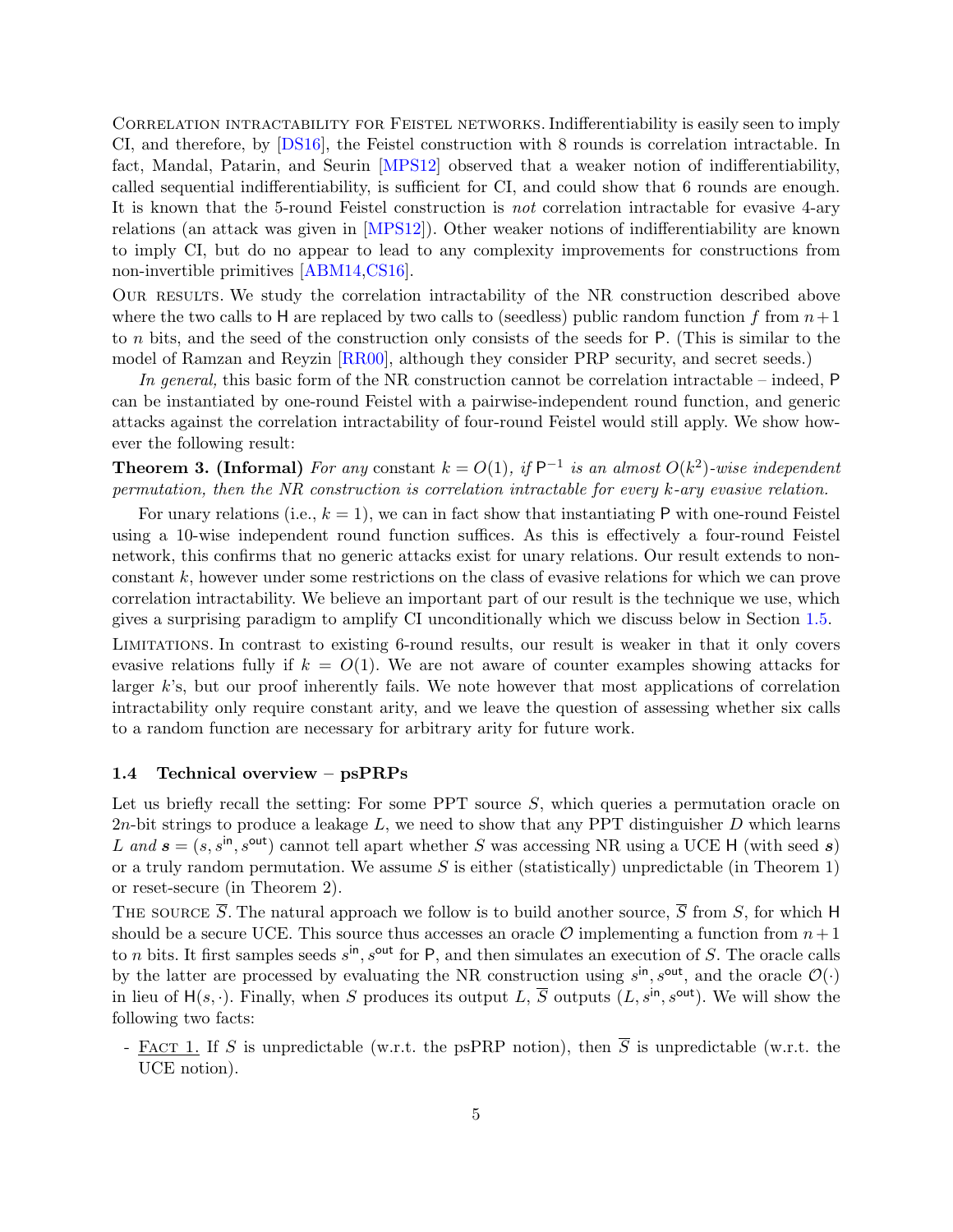- FACT 2. If S is reset-secure (w.r.t. the psPRP notion), then  $\overline{S}$  is reset-secure (w.r.t. the UCE notion).

Theorems 1 and 2 follow from Facts 1 and 2, respectively, by a fairly straightforward application of the (classical) indistinguishability of the NR construction with *random* round functions.<sup>[4](#page-5-0)</sup>

THE UNPREDICTABLE CASE. Our approach to establish Fact 1 is inspired by an elegant proof of secure domain extension for UCEs via Wegman-Carter MACs [\[BHK14\]](#page-25-15). (The case of reset-secure sources will be more involved and use new techniques.)

Assume, towards a contradiction, that  $\overline{S}$  is not unpredictable; then there exists a strategy (not necessarily efficient) that given L and  $s^{\text{in}}$  and  $s^{\text{out}}$ , guesses one of the inner oracle queries of  $\overline{S}$  with non-negligible probability  $\varepsilon$ , when  $\overline{S}$ 's oracle is a random function from  $n + 1$  to n bits. Imagine now that given  $(L, s^{\text{in}}, s^{\text{out}})$  from  $\overline{S}$ , we resample an execution of  $\overline{S}$  (which in particular means re-sampling the oracle used by it) consistent with outputting  $(L, s^{\text{in}}, s^{\text{out}})$ , and look at the inner oracle queries in this virtual, re-sampled execution. Then, one can show that the real and the virtual executions are likely to share an oracle query, with probability roughly at least  $\varepsilon^2$ , for our strategy to guess a query must be equally successful on the virtual execution.

We exploit this idea to build a predictor for the original source  $S$ , contradicting our hypothesis it is unpredictable. Note that  $S$  runs with a random permutation as its oracle, and produces leakage L. Imagine now we sample fresh seeds  $s^{\text{in}}$ ,  $s^{\text{out}}$  for P, and for each permutation query by S defining an input-output pair  $(u, v)$ , we define "fake" inputs  $x_0, x_1$  from  $x_0 \parallel x_1 = \mathsf{P}_{s^{\text{in}}}(u)$  and  $x_3 \parallel x_2 =$  $P_{s<sub>out</sub>}(v)$ . Then, the indistinguishability of the NR construction from a random permutation, and the construction of  $\overline{S}$ , implies that if we resample a virtual execution of S consistent with leakage L, and compute the resulting fake inputs using  $s^{\text{in}}$  and  $s^{\text{out}}$ , then the real and the re-sampled execution will share a fake input with probability approx.  $\varepsilon^2$ . The properties imposed on P then imply that with probability roughly  $\varepsilon^2$  the real and the re-sampled execution must share the input (or output) of a permutation query. This leads naturally to a predictor that just re-samples an execution consistent with the leakage, and picks them as its prediction.

Reset-security. The case of reset-security is somewhat harder. Here we start from the premise that  $\overline{S}$  is not reset-secure: Hence, there exists an adversary  $\overline{R}$  which receives  $L, s^{\text{in}}, s^{\text{out}}$  from  $\overline{S}$ , and can distinguish (with non-negligible advantage  $\varepsilon$ ) being given access to the same random  $f: \{0,1\}^{n+1} \to \{0,1\}^n$  used by  $\overline{S}$  from being given access to an independent f'. From this, we would like to build an adversary R which receives L from  $S$ , and can distinguish the setting where R and S are given access to the same random permutation  $\rho$ , from a setting where they access independent permutations  $\rho, \rho'$ .

The challenge here is that we want to simulate  $\overline{R}$  correctly, by using a permutation oracle  $\rho/\rho'$ rather than  $f/f'$ . To better see why this is tricky, say S is the source that queries its permutation oracle on a random 2n-bit string u, obtaining output v, and leaks  $L = (u, v)$ . (This defines the corresponding  $\overline{S}$ .)<sup>[5](#page-5-1)</sup> A clever  $\overline{R}$  on input  $(L = (u, v), s^{\text{in}}, s^{\text{out}})$  could do the following: It computes  $x_0 \parallel x_1 \leftarrow P(s^{\text{in}}, u)$  and  $x_3 \parallel x_2 \leftarrow P(s^{\text{out}}, v)$ . Then, it queries  $x_1$  to its oracle, and outputs 1 iff the output equals  $x_0 \oplus x_2$ . This should always be true when  $\overline{R}$  accesses f, and almost never when it  $accesses f'.$ 

<span id="page-5-0"></span><sup>&</sup>lt;sup>4</sup> A minor caveat is that we need indistinguishability even when  $s<sup>in</sup>$  and  $s<sup>out</sup>$  are revealed at the end of the interaction. We will show this to be true.

<span id="page-5-1"></span><sup>&</sup>lt;sup>5</sup> The reader should not be confused:  $\overline{S}$  is clearly not reset-secure, but remember we are in the setting of a proof by contradiction, so the reduction must work here, too.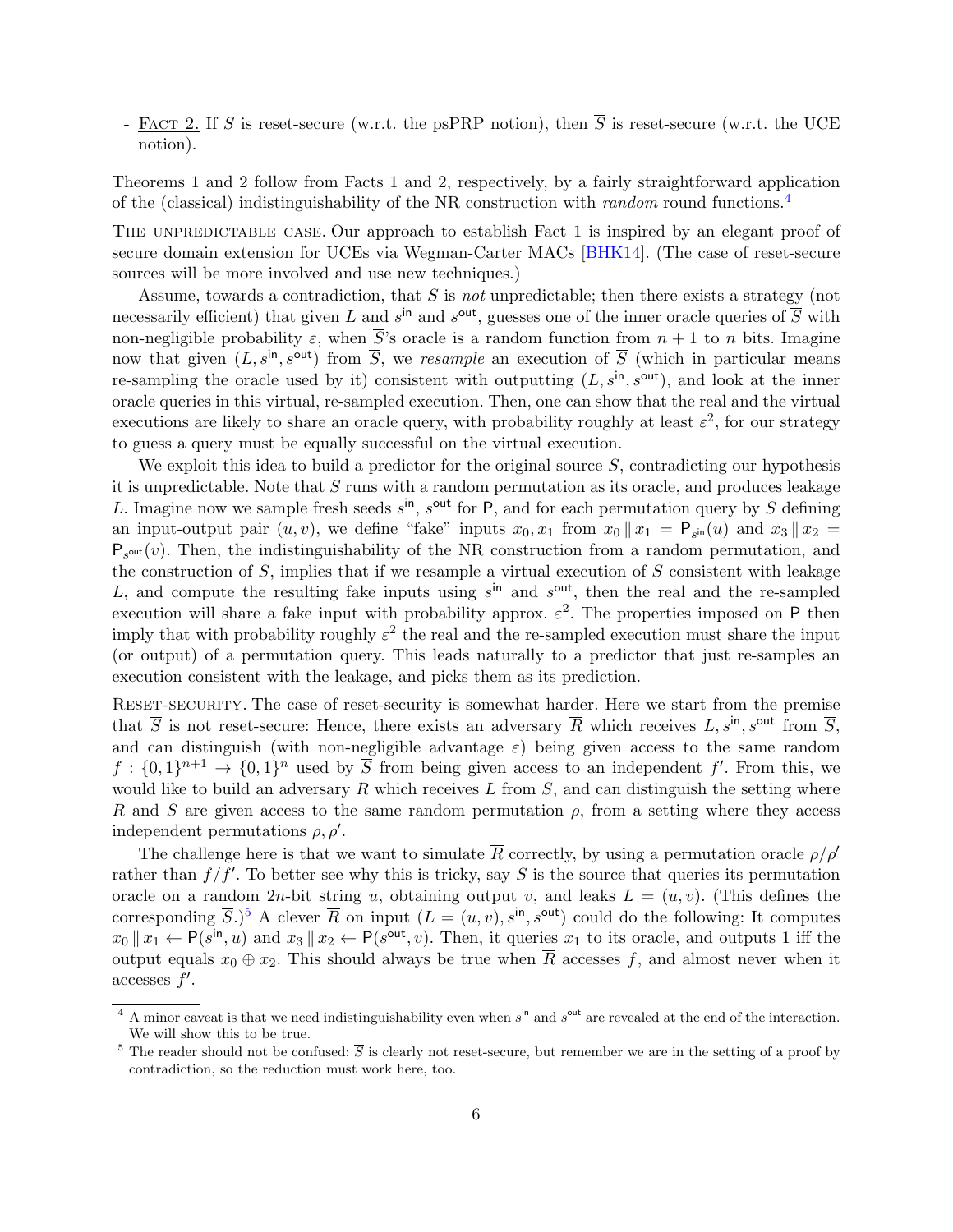The natural proof approach would now attempt to build R which runs  $\overline{R}$  accessing a simulated oracle consistent with the NR construction on the permutation queries made by S. However, the problem is that generically R does not know which queries S has made. Previous work  $ST17$ handled this by requiring the construction to satisfy a weaker notion of indifferentiability, called CP-sequential indifferentiability, which essentially implies that there exists a simulator that can simulate f consistently by accessing  $\rho$  and  $\rho^{-1}$  only, and only needs to know the queries  $\overline{R}$  makes to f. This would not work with NR and our  $\overline{R}$ , as the query  $x_1$  is actually uniformly random, and the simulator would likely fail to set  $x_0 \oplus x_2$  as the right output. This is why the approach of [\[ST17\]](#page-26-7) ends up using the 5-round Feistel construction, as here  $\overline{R}$ 's attempt to evaluate the construction are readily detected, and answered consistently.

Our proof strategy via heavy-query sampling. Our main observation is that indifferentiability is an overkill in this setting. There is no reason  $\overline{R}$  should act adversarially to the simulator. Even more so, we can use everything  $\overline{R}$  knows, namely L, to our advantage! To do this, we use techniques borrowed from impossibility proofs in the random oracle model [\[IR89,](#page-26-13)[BMG09\]](#page-25-16). Namely, R, on input L from S, first performs a number of permutation queries which are meant to include all of  $S$ 's likely queries to its oracle, at least when R and S are run with the same permutation oracle  $\rho$ . To do this, R samples executions of S consistent with L, and the partial knowledge of the oracle  $\rho$  acquired so far. Each time such a partial execution is sampled, all queries contained in it are made to  $\rho$ , and the process is repeated a number of times polynomial in  $1/\varepsilon$ . Then, R samples  $s^{\text{in}}$ ,  $s^{\text{out}}$ , and internally defines an oracle  $f: \{0,1\}^{n+1} \to \{0,1\}^n$  that will be used to simulate an execution of  $\overline{R}^f(L, s^{\text{in}}, s^{\text{out}})$ . To do this, R goes through all input-output pairs  $(u, v)$  for queries to  $\rho$  it has done while simulating executions of  $S<sup>6</sup>$  $S<sup>6</sup>$  $S<sup>6</sup>$  and defines

$$
f(0 \| x_1) \leftarrow x_0 \oplus x_2, f(1 \| x_2) \leftarrow x_1 \oplus x_3,
$$

where  $x_0 \parallel x_1 \leftarrow \mathsf{P}_{s^{\text{in}}}(u)$  and  $x_3 \parallel x_2 \leftarrow \mathsf{P}_{s^{\text{out}}}(v)$ . Then, f is defined to be random on every other input (this can be simulated via lazy sampling). The final output of the simulated  $\overline{R}$  is then R's final output.

The core of our proof will show that when S and R share access to  $\rho$ , then the probability that R's output is one is similar to that of  $\overline{R}$  outputting one when it accesses the same oracle as  $\overline{S}$ . This will combine properties of the NR construction (allowing us to switch between f and  $\rho$ ), and similar arguments as those used in  $[IR89]$  to prove that R ensures consistency on all queries that matter.<sup>[7](#page-6-2)</sup>

#### <span id="page-6-0"></span>1.5 Technical overview – Correlation Intractability

Our approach towards achieving CI is based on the following blueprint. Let  $R$  be a relation which is evasive for permutations on 2n-bit strings, and let  $\pi, \sigma$  be permutations sampled from some given distribution (this will be meant to be instantiated unconditionally below). Then, we create a new relation  $R_{\pi,\sigma}$  such that  $(u, v) \in R$  iff  $(\pi(u), \sigma(v)) \in R_{\pi,\sigma}$ . The hope is to show that if R is an evasive relation, then  $R_{\pi,\sigma}$  is hard to satisfy for a given construction E which is only correlationintractable for a subset of all evasive relations. Then, a new composed construction  $E'$  which outputs  $\sigma^{-1}(E_s(\pi(u)))$  on input u would be correlation intractable for all evasive relations, since satisfying R for  $\mathsf{E}'$  implies satisfying  $R_{\pi,\sigma}$  for  $\mathsf{E}$ .

<span id="page-6-1"></span> $\frac{6}{6}$  The actual simulation will be slightly more involved, for the benefit of simplifying the analysis.

<span id="page-6-2"></span><sup>&</sup>lt;sup>7</sup> We believe we could adapt our proof to use the better strategy of [\[BMG09\]](#page-25-16) to get slightly better concrete parameters, yet we found adapting it to our setting not immediate.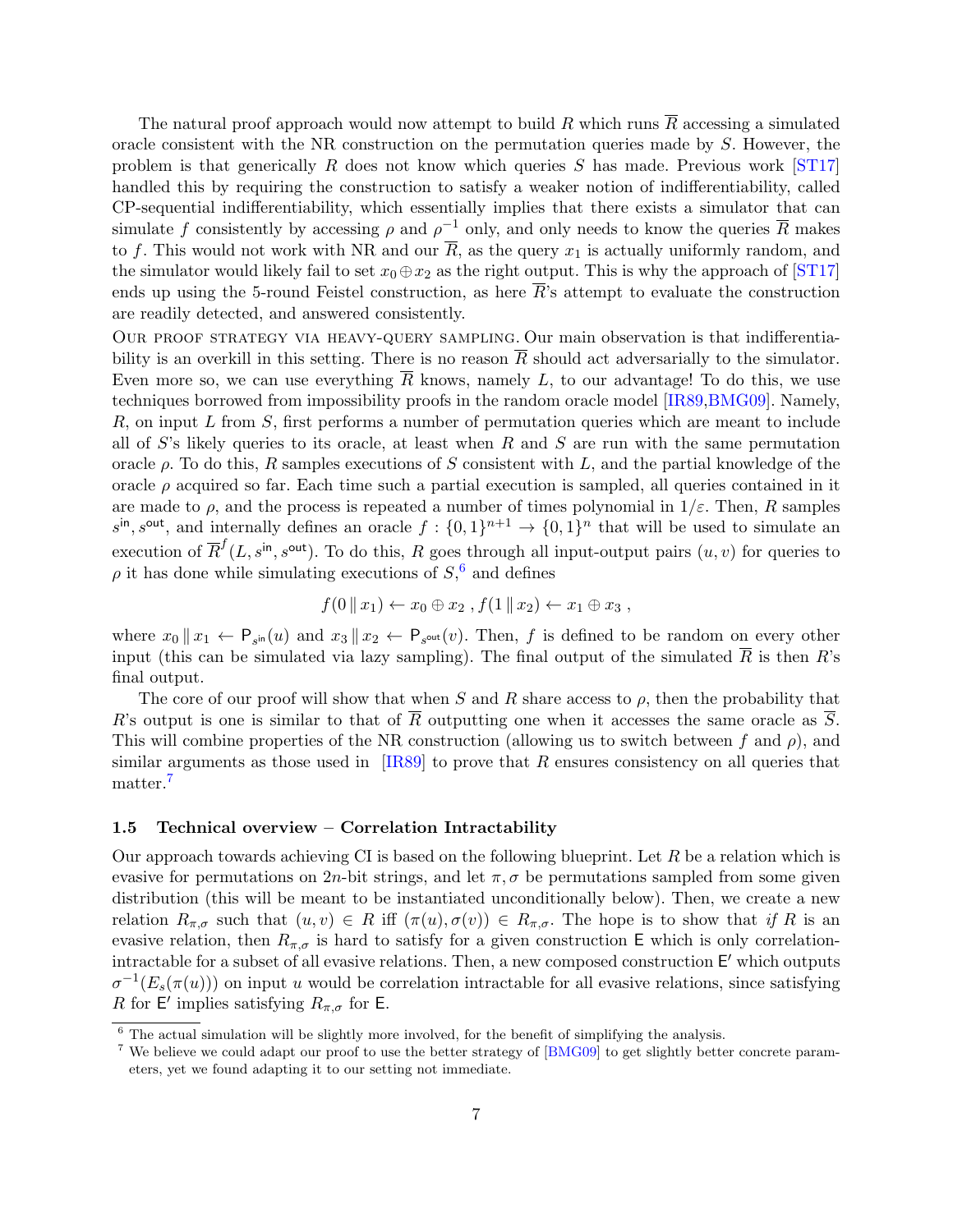TWO-ROUND FEISTEL. In our context, we instantiate  $E$  from a two-round Feistel network. That is, on input  $x = x_0 || x_1$ , the two-round Feistel construction outputs  $x_2 || x_3$ , where  $x_2 \leftarrow f(0 || x_1) \oplus x_0$ and  $x_3 \leftarrow f(1 | x_2) \oplus x_1$ . In a model (as the one where we consider) where f is a random function to which the adversary is given access, this construction is not correlation intractable. For instance, take the (unary) relation which is satisfied by all input-output pairs  $(x_0 || x_1, x_2 || x_3)$  where  $x_1 = x_2$ . This is clearly evasive, but trivial to satisfy for two-round Feistel. Worse is possible with  $k$ -ary relations.

However, many relations are hard, even for two-round Feistel. Take for instance any relation R with the property that for all  $x_0, x_1, x_2, x_3$ , the number of  $x^*$ 's such that  $(x^* || x_1, x_2 || x_3) \in R$ or  $(x_0 \| x_1, x_2 \| x^*) \in R$  is at most  $\delta \cdot 2^n$ , for some negligible function  $\delta$ . No adversary A making a polynomial number of queries to f will satisfy  $R$ , except with negligible probability. Indeed, when A queries (say)  $y_2 \leftarrow f(1 \| x_2)$  for some  $x_2$ , the only chance to produce a pair that satisfies R is  $y_1 \leftarrow f(0 \, \| \, x_1)$  was previously queried for some  $x_1$ , and additionally,  $(x_2 \oplus y_1 \, \| \, x_1, x_2 \, \| \, x_1 \oplus y_2) \in R$ . But because  $y_2$  is being set randomly,  $x_1 \oplus y_2$  is also random, this can only hold with probability at most  $\delta$  by our assumption on  $\delta$ . Thus, the probability that this pair satisfies R is negligible, and the union bound over all pairs of queries shows  $A$  is unlikely to *ever* satisfy  $R$ .

WHERE DOES AMPLIFICATION COME FROM? Let  $R$  be a unary evasive relation. Now, imagine, again for the sake of an oversimplified illustration, that  $\pi$  and  $\sigma$  are random permutations. Then, we want to show that with high probability over the choice of  $\pi$  and  $\sigma$ , the relation  $R_{\pi,\sigma}$  is hard for two-round Feistel, even if the adversary learns the entire description of  $\pi$  and  $\sigma$ . Indeed, find any  $x_0, x_1, x_2$ , fix  $\pi$ , and fix  $u = \pi^{-1}(x_0 \parallel x_1)$ . Because R is evasive, there exists at most  $\delta \cdot 2^{2n}$  v's (for some negligible  $\delta$ ) such that  $(u, v) \in R$  – call the set of such v's  $R_u$ . Because  $\sigma$  is random, the probability that  $\sigma^{-1}(x_2 \mid z) \in R_u$  is at most  $\delta$ , and thus the *expected* number of z such that  $(x_0 \| x_1, x_2 \| z) \in R_{\pi,\sigma}$  is at most  $\delta \cdot 2^n$ , by linearity of expectation. A concentration bound will show that the probability that we are far from this expectation is indeed small, say at most  $2^{-4n}$ . Taking a union bound over all  $x_0, x_1, x_2$  shows that the probability this is true for any  $x_0, x_1, x_2$  is at most  $2^{-n}$ . (The symmetric argument when fixing  $x_1, x_2, x_3$  can be handled analogously.) Thus, we have just argued that with high probability over the choice of  $\pi$  and  $\sigma$ ,  $R_{\pi,\sigma}$  is hard for two-round Feistel!

CHALLENGES. But obviously, this is not very useful– random permutations  $\pi, \sigma$  are inefficient to sample and describe. Also, the above result only holds for unary relations, and it is interesting to extend this to k-ary relations.

Our first insight is that the above argument only requires a bounded degree of randomness, and that (almost)  $t$ -wise independent permutations for a sufficiently small  $t$  are sufficient. We prove this using techniques for bounding sums of random variables with bounded independence [\[SSS93,](#page-26-14)[BR94\]](#page-25-17), though this will require significant adaptation because almost t-wise independent permutations do not quite produce outputs which are t-wise independent, as they are required to be distinct, and also, only approximate a random permutation. We will instantiate these by using Feistel networks with sufficiently many rounds, and t-wise independent round functions, using bounds from [\[HR10\]](#page-26-2). In fact, for the case of unary relations, we will show that we can instantiate these permutations from one single Feistel round with a 10-wise independent round function.

Moving on to k-ary relations presents even more challenges. Our approach is inherently combinatorial, whereas evasiveness is defined indirectly through the inability of an adversary to win a security game. For this reason, our result will only deal with relations  $R$  that satisfy a more structured notion of evasiveness, which we refer to as strongly evasive. Most relations of interest that we are aware of are strongly evasive, but evasiveness does not always imply strong evasiveness.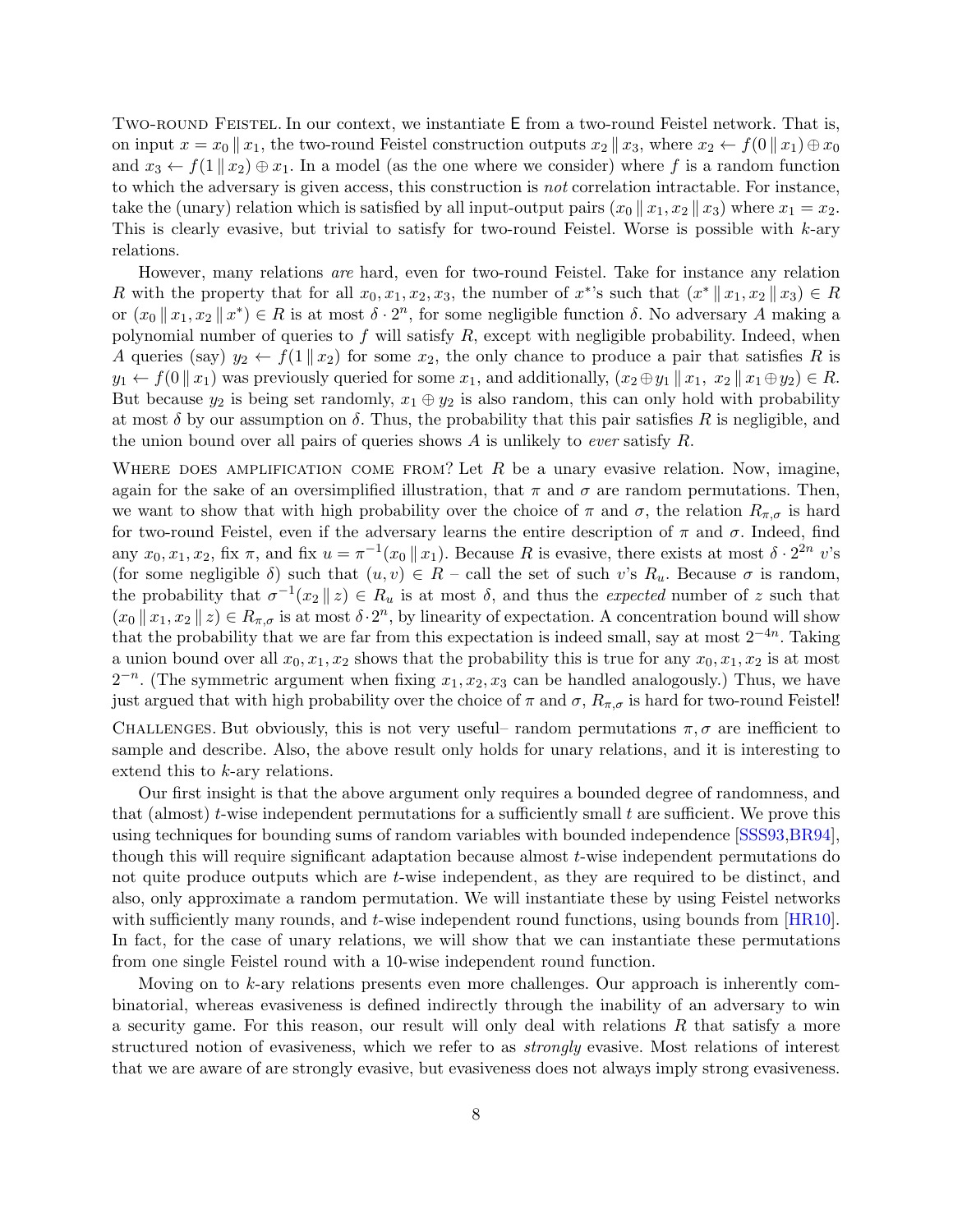<span id="page-8-0"></span>

| $\sqrt{\mathsf{psPRP}}_{n,\mathsf{E}}^{S,D}$<br>MAIN $\bigcup$ UCE $_{m,n,H}^{S,D}$<br>$(1^r, t) \leftarrow$ s $S(\varepsilon)$ , $b \leftarrow$ s $\{0, 1\}$<br>$s_1, \ldots, s_r \leftarrow \{ \mathsf{H.Kg} \}$<br>E.Kg | ORACLE $\mathcal{O}(i, x)$ :<br>if $b=1$ then return $H(s_i, x)$<br>else return $f_i(x)$                                                                                                                                | $\mathsf{UCE}_{m,n,\mathsf{P}}^{S,D}$ |
|----------------------------------------------------------------------------------------------------------------------------------------------------------------------------------------------------------------------------|-------------------------------------------------------------------------------------------------------------------------------------------------------------------------------------------------------------------------|---------------------------------------|
| $f_1,\ldots,f_r \leftarrow \text{\$Funcs}(m,n)$<br>$(p_1, \ldots, \rho_r \leftarrow \text{\$Perms}(n)$<br>$L \leftarrow s S^{\mathcal{O}}(t)$<br>$b' \leftarrow \S D(s_1, \ldots, s_r, L)$<br>return $b' = b$              | ORACLE $\mathcal{O}(i, (\sigma, x))$ :<br>if $b = 1$ then<br>if $\sigma = +$ then return $E(s_i, x)$<br>else return $E^{-1}(s_i, x)$<br>else<br>if $\sigma = +$ then return $\rho_i(x)$<br>else return $\rho_i^{-1}(x)$ | $^\prime$ ps $\mathsf{PRP}_n^{S,D}$   |

Fig. 1: Games to define UCE and psPRP security. Here,  $S$  is the source and  $D$  is the distinguisher. Boxed statements are only executed in the corresponding game.

However, as a result of independent interest, we show that strong evasiveness and evasiveness are related, and asymptotically equivalent when k is a constant.

# 2 Preliminaries

NOTATIONAL PRELIMINARIES. Throughout this paper, we denote by  $\mathsf{Funcs}(X, Y)$  the set of functions  $X \to Y$ , and in particular use the shorthand Funcs $(m, n)$  whenever  $X = \{0, 1\}^m$  and  $Y = \{0, 1\}^n$ . We also denote by  $\text{Perms}(X)$  the set of permutations on the set X, and analogously,  $\text{Perms}(n)$ denotes the special case where  $X = \{0,1\}^n$ . For  $n \in \mathbb{N}$ , we let [n] denote the set  $\{1,\ldots,n\}$ .

Our security definitions and proofs will often use games, as formalized by Bellare and Rogaway [ $BRO6$ ]. Typically, our games will have boolean outputs – that is, either true or false – and we use the shorthand Pr [G] to denote the probability that a certain game outputs the value true, or occasionally 1 (when the output is binary, rather than boolean). Most results in this paper will be concrete, but natural asymptotic statements can be made by allowing all parameters to be functions of the security parameter.

A function family with input set X and output set Y is a pair of algorithms  $F = (F.Kg, F.Eval)$ , where the randomized key (or seed) generation algorithm  $\mathsf{F}.\mathsf{Kg}$  outputs a seed s, and the deterministic evaluation algorithm F.Eval takes as inputs a valid seed s and an input  $x \in X$ , and returns F.Eval(s, x)  $\in Y$ . If  $X = \{0, 1\}^m$  and  $Y = \{0, 1\}^n$ , we say that F is a family of functions from m-bits to *n*-bits. We usually write  $F(s, \cdot) = F.Eval(s, \cdot)$ . A *permutation family*  $P = (P.Kg, P.Eval)$  on *n* bits is the special case where  $X = \{+, -\} \times \{0, 1\}^n$  and  $Y = \{0, 1\}^n$ , and for every s, there exists a permutation  $\pi_s$  such that P.Eval $(s, (+, x)) = \pi_s(x)$  and P.Eval $(s, (-, y)) = \pi_s^{-1}(y)$ . We usually write  $P(s, \cdot) = P(s, (+, \cdot))$  and  $P^{-1}(s, \cdot) = P(s, (-, \cdot)).$ 

#### 2.1 UCEs and psPRPs

We review the UCE notion introduced in [\[BHK13\]](#page-25-7), and the psPRP notion [\[ST17\]](#page-26-7). As explained in the latter work, they can be seen as instantiations of a general paradigm. Yet, we consider separate security games for better readability.

Concretely, let  $H$  be function family from m-bits to n-bits. Let  $S$  be an adversary called the source and D an adversary called the *distinguisher*. We associate with them the game  $\mathsf{UCE}_{m,n,\mathsf{H}}^{S,D}$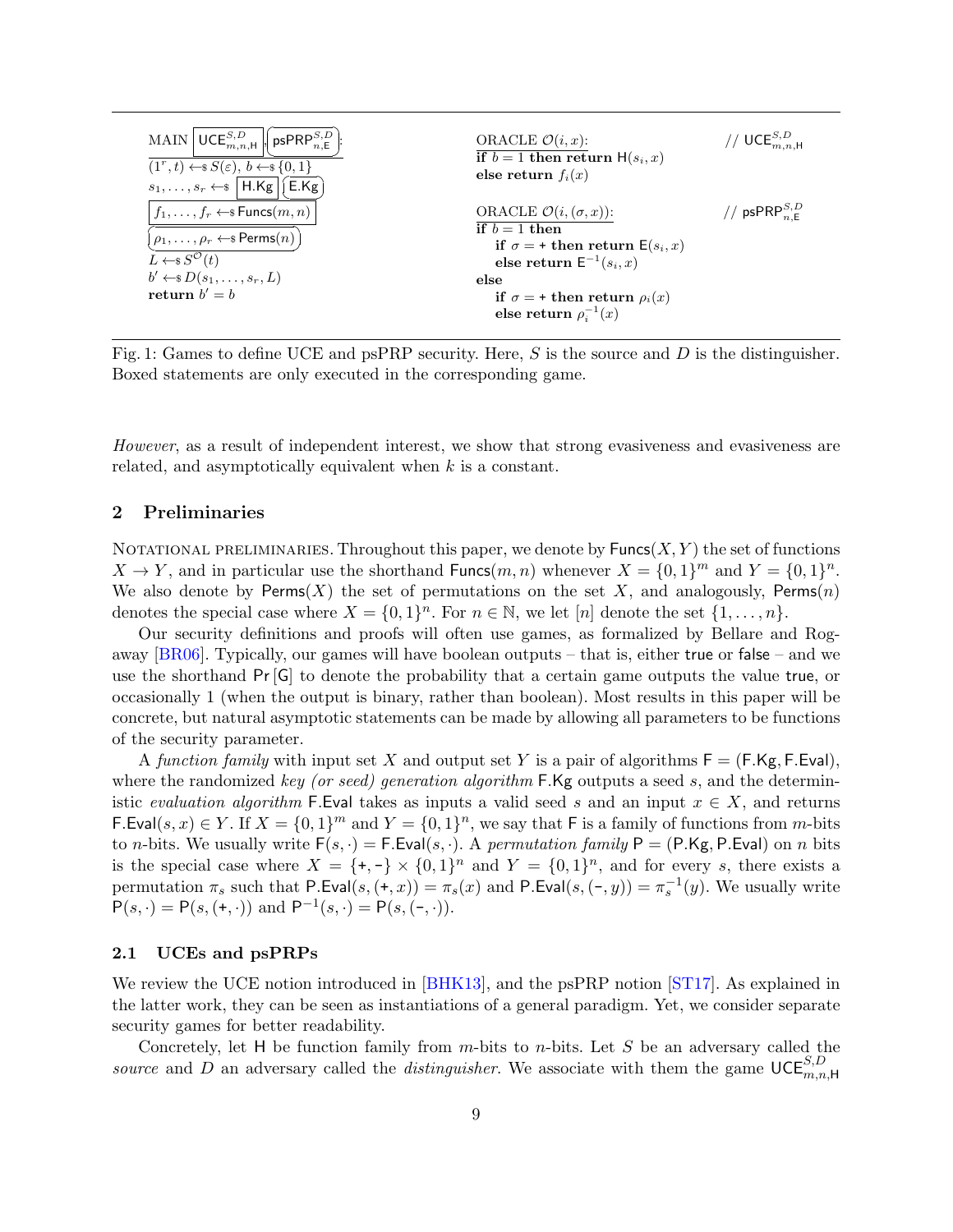<span id="page-9-0"></span> $\operatorname{MAIN}$   $\big\}$  f-Pred $_{m,n,S}^{P}$   $\big\},$  $\boxed{\mathsf{p}\text{-}\mathsf{Pred}^P_{n,S}}$ : ✝ ☎  $^{\prime}$  $\overline{Q \leftarrow \emptyset}$  $(1^r, t) \stackrel{\$}{\leftarrow} S(\varepsilon)$  $f_1,\ldots,f_r \stackrel{\$}{\leftarrow}$  Funcs $(m,n)$  $\overline{\phantom{0}}$ ✝ ☎ ✆  $\rho_1, \ldots, \rho_r$  $\stackrel{\$}{\leftarrow}$  Perms $(n)$  $L \overset{\$}{\leftarrow} S^{\mathcal{O}}(t)$  $Q' \stackrel{\$}{\leftarrow} P(1^r, L)$ return  $(Q \cap Q' \neq \emptyset)$  $\mathrm{ORACLE} \ \mathcal{O}(i,x)\mathrm{:}\ \not| /\ \mathsf{f}\text{-}\mathsf{Pred}^P_{m,n,S}$  $Q \leftarrow Q \cup \{(i,x)\}$ return  $f_i(x)$ ORACLE O(i,(σ, x)): // p-Pred<sup>P</sup> n,S if  $\sigma = +$  then  $y \leftarrow \rho_i(x)$ else  $y \leftarrow \rho_i^{-1}(x)$  $Q \leftarrow Q \cup \{(i, x), (i, y)\}\$ return y  $\operatorname{MAIN}$   $\big\vert$  f-Reset $_{m,n,S}^R$   $\big\vert,$  $\sqrt{\mathsf{p}\text{-}\mathsf{Reset}^R_{n,S}}$ : ✝ ☎  $^{\prime}$ done  $\leftarrow$  false;  $(1^r, t) \stackrel{\$}{\leftarrow} S(\varepsilon)$  $f^0_1, f^1_1, \ldots, f^0_r, f^1_r \stackrel{\$}{\leftarrow} \mathsf{Funcs}(m,n)$ ✞ ✝ ☎ ✆  $\rho^0_1, \rho^1_1, \ldots, \rho^0_r, \rho^1_r \overset{\$}{\leftarrow} \mathsf{Perms}(n)$  $L \stackrel{\$}{\leftarrow} S^{\mathcal{O}}(t);$  done  $\leftarrow$  true  $b \stackrel{\$}{\leftarrow} \{0,1\}; b' \stackrel{\$}{\leftarrow} R^{\mathcal{O}}(1^r, L)$ return  $b' = b$ ORACLE  $\mathcal{O}(i,x)$ : // f-Reset $_{m,n,S}^R$ if  $\neg$ done then return  $f_i^0(x)$ else return  $f_i^b(x)$  $\mathrm{ORACLE} \ \mathcal{O}(i,(\sigma,x))$ : // p- $\mathsf{Reset}^R_{n,\,S}$ if ¬done then if  $\sigma =$  + then return  $\rho_i^0(x)$  $\textbf{else} \;\; \textbf{return} \; \rho_i^{0 \, -1}(x)$ else if  $\sigma =$  + then return  $\rho_i^b(x)$  $\textbf{else} \;\; \textbf{return} \; \rho_i^{b-1}(x)$ 

Fig. 2: Games to define unpredictability (left) and reset-security (right) of sources. Here, S is the source,  $P$  is the predictor and  $R$  is the reset-adversary. Boxed statements are only executed in the corresponding game.

depicted in Fig. [1.](#page-8-0) For a family  $E$  of permutations on *n*-bits, the psPRP-security game  $p s P R P_{n,E}^{S,D}$ differs in that  $\mathcal O$  allows for inverse queries, and the ideal object is a random permutation. The corresponding advantage metrics for an  $(S, D)$  are defined as

$$
\mathsf{Adv}_{m,n,\mathsf{H}}^{\mathsf{uce}}(S,D) = 2 \Pr\left[\mathsf{UCE}_{m,n,\mathsf{H}}^{S,D}\right] - 1
$$
\n
$$
\mathsf{Adv}_{n,\mathsf{E}}^{\mathsf{psprp}}(S,D) = 2 \Pr\left[\mathsf{psPRP}_{n,\mathsf{E}}^{S,D}\right] - 1.
$$
\n(1)

Note that we adopt the multi-key versions of UCE and psPRP security, as they are the most general, and they are not known to follow from the single-key case. Our treatment scales down to the single-key version by forcing the source to always choose  $r = 1$ .

We say that H is UCE-secure for a class of sources S if  $\text{Adv}_{m,n,\text{H}}^{\text{uce}}(S, D)$  is negligible for all PPT D and all sources  $S \in \mathcal{S}$ . Similarly, E is psPRP secure for S if  $\text{Adv}_{n,E}^{\text{bSPP}}(S, D)$  is negligible for all PPT D and all sources  $S \in \mathcal{S}$  It is known that S cannot contain all PPT algorithms for security to be attainable. Next, we discuss two important classes of restrictions – unpredictable and reset-secure sources – considered in the literature [\[BHK13,](#page-25-7) [BHK14](#page-25-15), ST17].

UNPREDICTABLE SOURCES. Let  $S$  be a source and  $P$  be an adversary called the *predictor*. We associate with them games f-Pred $_{m,n,S}^P$  and p-Pred $_{n,S}^P$  of Fig. [2](#page-9-0) which capture the fact that  $P$  cannot predict any of the queries of S (or their inverses), when the latter interacts with a random function from  $m$  bits to  $n$  bits, or respectively a random permutation on  $n$ -bit strings. The corresponding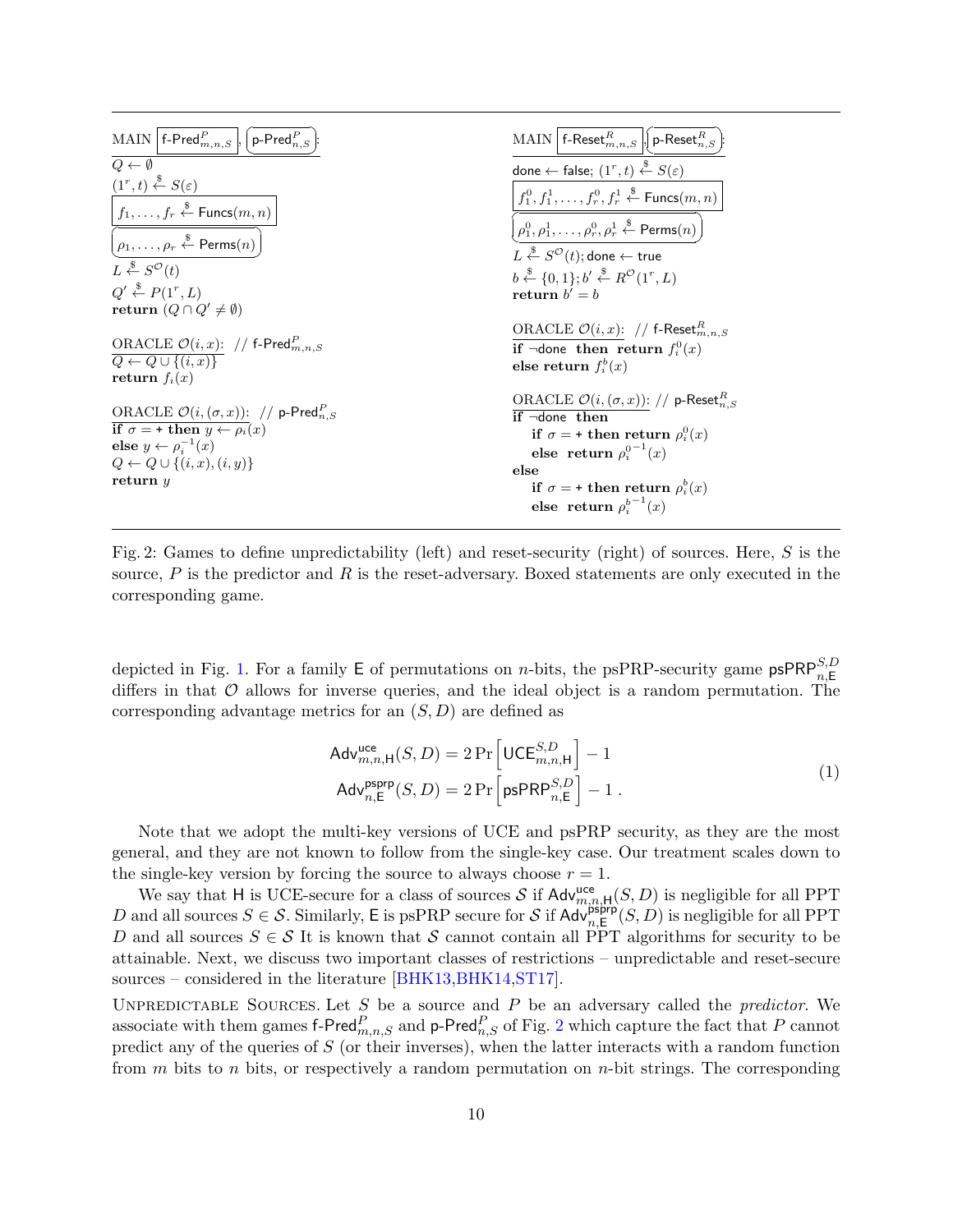advantage metrics are

$$
\mathsf{Adv}_{m,n,S}^{\mathsf{f-pred}}(P) = \Pr\left[\mathsf{f-Pred}_{m,n,S}^P\right], \mathsf{Adv}_{n,S}^{\mathsf{p-pred}}(P) = \Pr\left[\mathsf{p-Pred}_{n,S}^P\right].\tag{2}
$$

We say S is *statistically unpredictable* if  $\text{Adv}_{m,n,S}^{\text{f-pred}}(P)$  (respectively,  $\text{Adv}_{n,S}^{\text{p-pred}}(P)$ ) is negligible for all predictors P outputting a set  $Q'$  of polynomial size. An analogous notion of computational unpredictability can be defined, but it is unachievable if IO exists [\[BFM14\]](#page-25-11), and is usually not needed for applications. We also note that what we formalize here is the notion of *simple* unpredictability  $-P$  is not permitted to query the underlying primitive. The notion was proved equivalent (asymp-totically) for UCEs [\[BHK13\]](#page-25-7) to a version where we give  $P$  access to the primitive. A similar proof follows for psPRPs.

RESET-SECURE SOURCES. Let  $S$  be a source and  $R$  be an adversary called the reset-adversary. We associate to them the games f-Reset $_{m,n,S}^R$  and p-Reset $_{n,S}^R$  of Fig. [2](#page-9-0) which formalize the reset-security of S against a random function and a random permutation, respectively. The idea here is that R should not be able to tell apart whether  $S$  is accessing the same set of oracles it accesses, or not. This is captured via the advantage metrics

$$
\mathsf{Adv}_{m,n,S}^{\mathsf{f-reset}}(R) = 2\Pr\left[\mathsf{f}\text{-}\mathsf{Reset}_{m,n,S}^{R}\right] - 1 \;, \;\; \mathsf{Adv}_{n,S}^{\mathsf{p-reset}}(R) = 2\Pr\left[\mathsf{p}\text{-}\mathsf{Reset}_{n,S}^{R}\right] - 1 \;.
$$

We say S is *statistically reset-secure* if the corresponding advantage is negligible for all resetadversaries R making a polynomial number of queries to their oracle, but which are otherwise computationally unrestricted. It is known that a (statistically) unpredictable source is (statistically) reset-secure, for both UCEs [\[BHK13\]](#page-25-7) and psPRPs [\[ST17\]](#page-26-7). The converse is not true – S may query a fixed known input, and let  $L$  be the empty string.  $S$  is reset-secure in the strongest sense, while being easily predictable.

## 2.2 Evasive Relations, Correlation Intractability

In the following, a k-ary relation R over  $X \times Y$  is a set of subsets  $S \subseteq X \times Y$ , where  $1 \leq |S| \leq k$ .<sup>[8](#page-10-0)</sup> We are going to consider relations which are *evasive* with respect to a random permutation. EVASIVE RELATIONS. Given a relation R over  $\{0,1\}^m \times \{0,1\}^m$ , we consider the following advantage metric, involving an adversary A:

$$
\mathsf{Adv}_{R,m}^{\mathsf{evp}}(A) = \Pr_{\pi} \left[ S \xleftarrow{\$} A^{\pi,\pi^{-1}} : S \in R \wedge \forall (u,v) \in S : \pi(u) = v \right] \;,
$$

where  $\pi \stackrel{\$}{\leftarrow}$  Perms $(m)$ . We say that a relation R is  $(q, \delta)$ -evasive for a random permutation if  $\mathsf{Adv}_{R,m}^{\mathsf{evp}}(A) \leq \delta$  for all adversaries making q queries.

CORRELATION INTRACTABILITY. Let  $M<sup>f</sup>$  be a permutation family on m-bits which makes oracle calls to a function f from n bits to  $\ell$  bits, to be modeled as a random function. Let R be a k-ary relation. Let  $A$  be any (possibly unbounded) adversary. We associate to  $A$ , M and  $R$  the following cri-advantage metric:

$$
\mathsf{Adv}_{R,\mathsf{M}}^{\mathsf{cri}}(A) = \Pr_{s,f} \left[ S \stackrel{\$}{\leftarrow} A^f(s) \; : \; S \in R \; \wedge \; \forall (u,v) \in S : \mathsf{M}^f(s,u) = v \right] \; ,
$$

where  $f \stackrel{\hspace{0.1em}\mathsf{\scriptscriptstyle\$}}{\leftarrow}$  Funcs $(n,\ell)$  and  $s \stackrel{\hspace{0.1em}\mathsf{\scriptscriptstyle\$}}{\leftarrow}$  M.Kg.

<span id="page-10-0"></span> $8$  We think of the elements as sets, rather than tuples – this is because looking ahead, it only makes sense in the context of correlation intractability to consider symmetric relation, as an adversary can always re-order its outputs.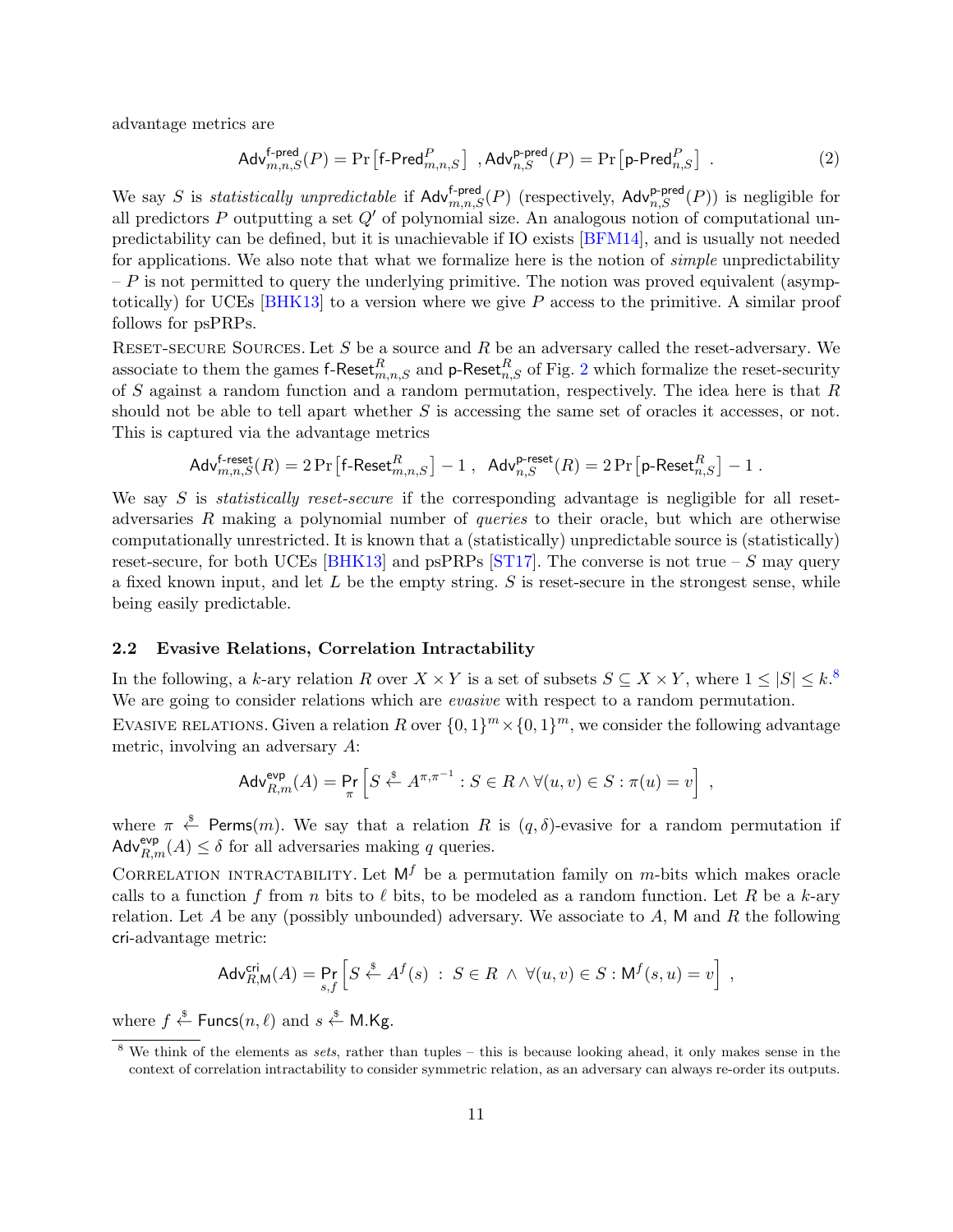## <span id="page-11-4"></span>3 Public-seed Pseudorandomness of Naor-Reingold

This section revisits the Naor-Reingold construction [\[NR97\]](#page-26-1) in the public-seed setting. We prove that it transforms a UCE into a psPRP, for both unpredictable (Section [3.2\)](#page-11-0) and reset-secure sources (Section [3.3\)](#page-13-0). Before turning to these results, however, Section [3.1](#page-11-1) reviews the construction and proves a strong statement about its indistinguishability.

#### <span id="page-11-1"></span>3.1 The NR Construction and its Indistinguishability

Let P be a permutation family on the 2n-bit strings. We say that P is  $\alpha$ -right-universal if  $\Pr_{s \leftarrow P.Kg} [P_1(s, u) = P_1(s, u')] \leq \alpha$  for all distinct  $u, u' \in \{0, 1\}^{2n}$ , where  $P_1$  denote the second *n*-bit half of the output of P. Note that a pairwise-independent permutation is a good candidate of P. but a simpler approach is to employ one-round of Feistel with a pairwise independent hash function H as the round function, i.e.,  $P(s,(u_0,u_1)) = (u_1, H(s,u_1) \oplus u_0)$ .

THE NAOR-REINGOLD (NR) CONSTRUCTION. Let H be a function family from  $n + 1$  bits to n bits. We define the permutation family  $NR = NR[P,H]$  on the 2n-bit strings, where NR.Kg outputs  $(s, s^{\text{in}}, s^{\text{out}})$  such that  $s \stackrel{\$}{\leftarrow} H.Kg$  and  $s^{\text{in}}, s^{\text{out}} \stackrel{\$}{\leftarrow} P.Kg$ . Further, forward evaluation proceeds as follows (the inverse is obvious):

Proc. NR((s, s<sup>in</sup>, s<sup>out</sup>), U):  
\n
$$
\overline{x_0} || x_1 \leftarrow P(sin, U), x_2 \leftarrow H(s, 0 || x_1) \oplus x_0,
$$
  
\n $x_3 \leftarrow H(s, 1 || x_2) \oplus x_1, V \leftarrow P^{-1}(sout, x_3 || x_2),$  return V

Naor and Reingold [\[NR97\]](#page-26-1) proved that the NR construction with random round functions is indistinguishable from a random permutation under chosen ciphertext attacks. We will need a stronger result, which we prove here, that this is true even when the seed of P is given to the adversary after it stops making queries, and when the adversary can make queries to multiple instances of the construction. It will be convenient to re-use the notation already in place for the psPRP framework, and we denote by  $\mathsf{Adv}_{2n,\mathsf{NR}[P,\mathsf{F}]}^{\mathsf{psprp}^+}(S,D)$  the advantage obtained by  $(S,D)$  in the  $\mathsf{psPRP}_{2n,\mathsf{NR}[P,\mathsf{F}]}^{S,D}$  game, with the modification that  $D$  is not given the seed for  $F$ , only the seeds used by the permutation  $P$ .

<span id="page-11-2"></span>**Proposition 1** (Indistinguishability of the NR construction). Let  $F = F[n+1,n]$  be the family of all functions from  $n + 1$  to n bits, equipped with the uniform distribution. Further, let  $P$ be  $\alpha$ -right-universal. For all S, D, where S makes q queries,  $\mathsf{Adv}_{2n,\mathsf{NR}[P,\mathsf{F}]}^{\mathsf{psprp}^+}(S,D) \leq q^2 \cdot (2\alpha + \frac{1}{2^2})$  $\frac{1}{2^{2n}}$ .

The proof of Proposition [1](#page-11-2) can be found in Appendix [A.1.](#page-26-15)

## <span id="page-11-0"></span>3.2 The Case of Unpredictable Sources

We first prove that the NR construction transforms a UCE function family for statistically unpredictable sources into a psPRP for statistically unpredictable sources. Our proof uses a technique inspired from that of Bellare, Hoang, and Keelveedhi [\[BHK14\]](#page-25-15), given originally in the setting of UCE domain extension. Concretely, we prove the following.

<span id="page-11-3"></span>**Theorem 1 (NR security for unpredictable sources).** Let P be a  $\alpha$ -right universal family of permutations on  $2n$ -bit strings. Let H be a family of functions from  $n + 1$  bits to n bits. Then, for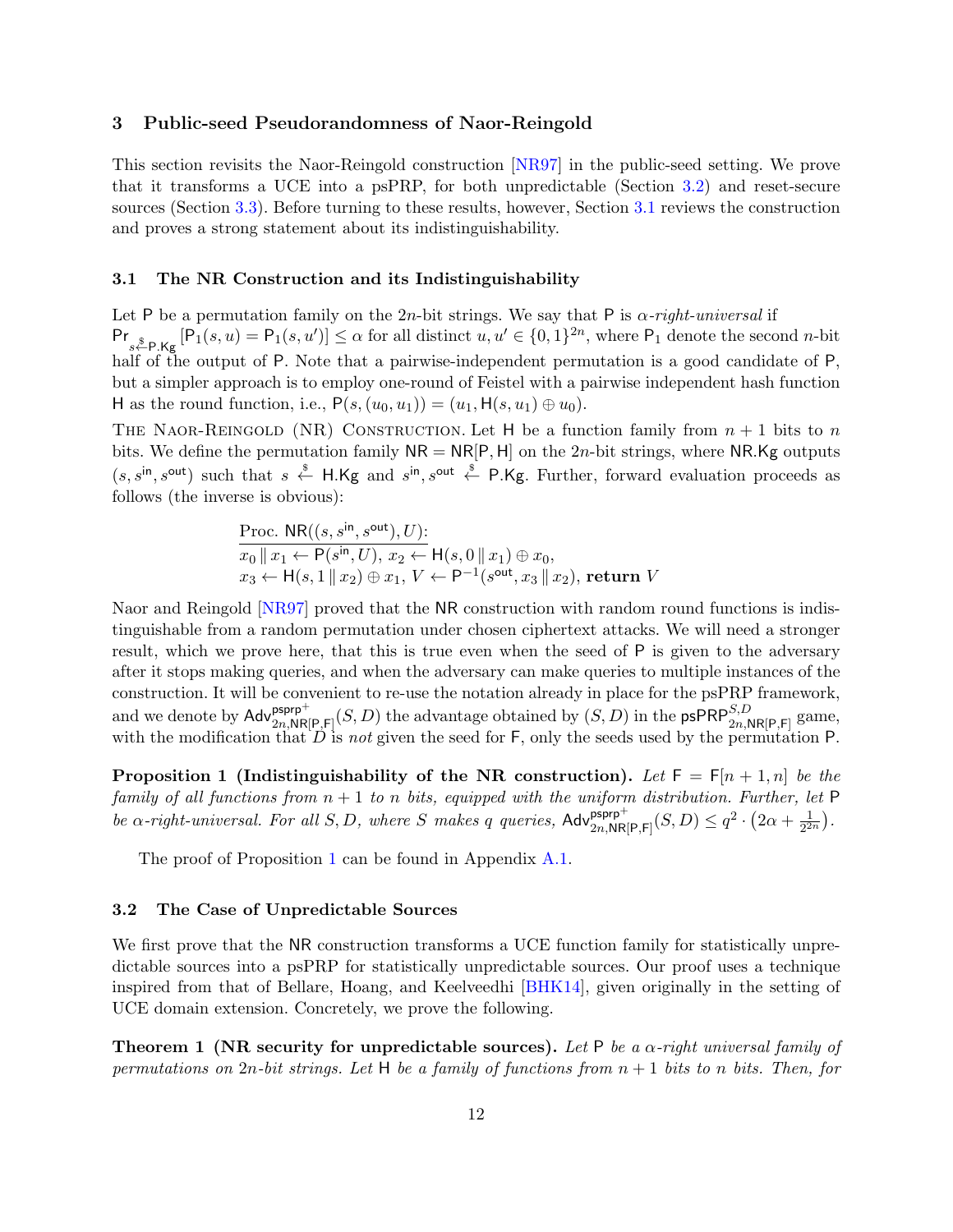all distinguishers D and sources S making overall q queries to their oracle, there exists  $\overline{D}$  and  $\overline{S}$ such that

$$
\mathsf{Adv}_{2n,\mathsf{NR}[P,H]}^{\mathsf{psprp}}(S,D) \leq \mathsf{Adv}_{n+1,n,\mathsf{H}}^{\mathsf{uce}}(\overline{S},\overline{D}) + q^2 \left(2\alpha + \frac{1}{2^{2n}}\right) \,. \tag{3}
$$

Here,  $\overline{D}$  and  $D$  are roughly as efficient, and  $\overline{S}$  and  $S$  are similarly as efficient. In particular,  $\overline{S}$ makes 2q queries. Moreover, for every predictor  $\overline{P}$ , there exists a predictor P such that

<span id="page-12-0"></span>
$$
\mathsf{Adv}_{n+1,n,\overline{S}}^{\mathsf{f-pred}}(\overline{P}) \le q^2 \cdot \left(2\alpha + \frac{1}{2^{2n}}\right) + p \cdot \sqrt{2q^2\alpha + \mathsf{Adv}_{2n,S}^{\mathsf{p-pred}}(P)},\tag{4}
$$

where p is a bound on the size of the set output by  $\overline{P}$ .

The asymptotic interpretation is that if  $n = \omega(\log(\lambda))$  and  $\alpha$  is negligible, if S is (statistically) unpredictable, then so is  $S$ . Further, if  $H$  is a UCE for all unpredictable sources, then NR is a psPRP for all statistically unpredictable sources.

We stress that the predictor P built in the proof does not preserve the efficiency of  $\overline{P}$ , which is not a problem, as we only consider statistical notions. While we do not elaborate in the proof, it turns out that the running time of  $P$  is *exponential* in the length of  $S$ 's leakage, thus the statement carries over to computational unpredictability if  $L = O(\log \lambda)$ .

*Proof.* We first consider three games,  $G_0, G_1$ , and  $G_2$ . Game  $G_0$  is the game  $psPRP_{2n,NR[P,F]}^{S,D}$  in the case  $b = 1$ , and modified to return true if  $b' = 1$ . Game  $G_2$  is the game  $psPRP_{2n,NR[P,F]}^{S,D}$  in the case  $b = 0$ , and modified to return true if  $b' = 1$ . The intermediate game  $G_1$  is obtained by modifying  $\mathsf{G}_0$  as follows: Initially, r random functions  $f_1, \ldots, f_r \stackrel{\hspace{0.1em}\mathsf{\scriptscriptstyle\$}}{\leftarrow}$  Funcs $(n+1, n)$  are sampled, and when evaluating the NR construction within  $\mathcal O$  queries, the evaluation of  $H(s_i, b \mid x)$  is replaced by an evaluation of the random function  $f_i(b \parallel x)$ . Then,

$$
\mathsf{Adv}_{2n,\mathsf{NR}[P,H]}^{\mathsf{psprp}}(S,D) = (\mathsf{Pr}\left[\mathsf{G}_0\right] - \mathsf{Pr}\left[\mathsf{G}_1\right]) + (\mathsf{Pr}\left[\mathsf{G}_1\right] - \mathsf{Pr}\left[\mathsf{G}_2\right]) \; .
$$

We can directly get  $Pr[G_1] - Pr[G_2] \le q^2 (2\alpha + \frac{1}{2^2})$  $\frac{1}{2^{2n}}$  as a corollary of Proposition [1,](#page-11-2) since neither of  $G_1$  and  $G_2$  uses the seeds generated by H.Kg.

Going on, let us consider the new source  $\overline{S}$  which simulates an execution of S, and uses access to an oracle  $\mathcal{O}(i, X)$ , implementing for each i a function from  $n + 1$  bits to n bits, to internally simulate the round functions NR construction used to answer S's queries. A formal description is in Figure [3.](#page-13-1) Also consider the distinguisher  $\overline{D}$  such that

$$
\overline{D}(L'=(L,s^{\rm in},s^{\rm out}),s)=D(L,(s,s^{\rm in},s^{\rm out}))\;,
$$

where  $\mathbf{s} = (s_1, \ldots, s_r)$ ,  $\mathbf{s}^{\text{in}} = (s_1^{\text{in}}, \ldots, s_r^{\text{in}})$ , and  $\mathbf{s}^{\text{out}} = (s_1^{\text{out}}, \ldots, s_r^{\text{out}})$  Therefore,  $\mathsf{G}_0$  and  $\mathsf{G}_1$  behave exactly as  $\mathsf{UCE}_{n+1,n,\mathsf{H}}^{S,D}$  with challenge bits  $b=1$  and  $b=0$ , respectively, with the only difference of outputting true whenever the distinguisher's output is  $b' = 1$ . Consequently,  $\mathsf{Adv}_{n+1,n,H}^{\mathsf{uce}}(\overline{S},\overline{D}) =$  $Pr[G_0] - Pr[G_1].$ 

The remainder of the proof relates the unpredictability of S and that of  $\overline{S}$ , establishing [\(4\)](#page-12-0) in the theorem statement. The detailed argument is deferred to Appendix  $A.2$ .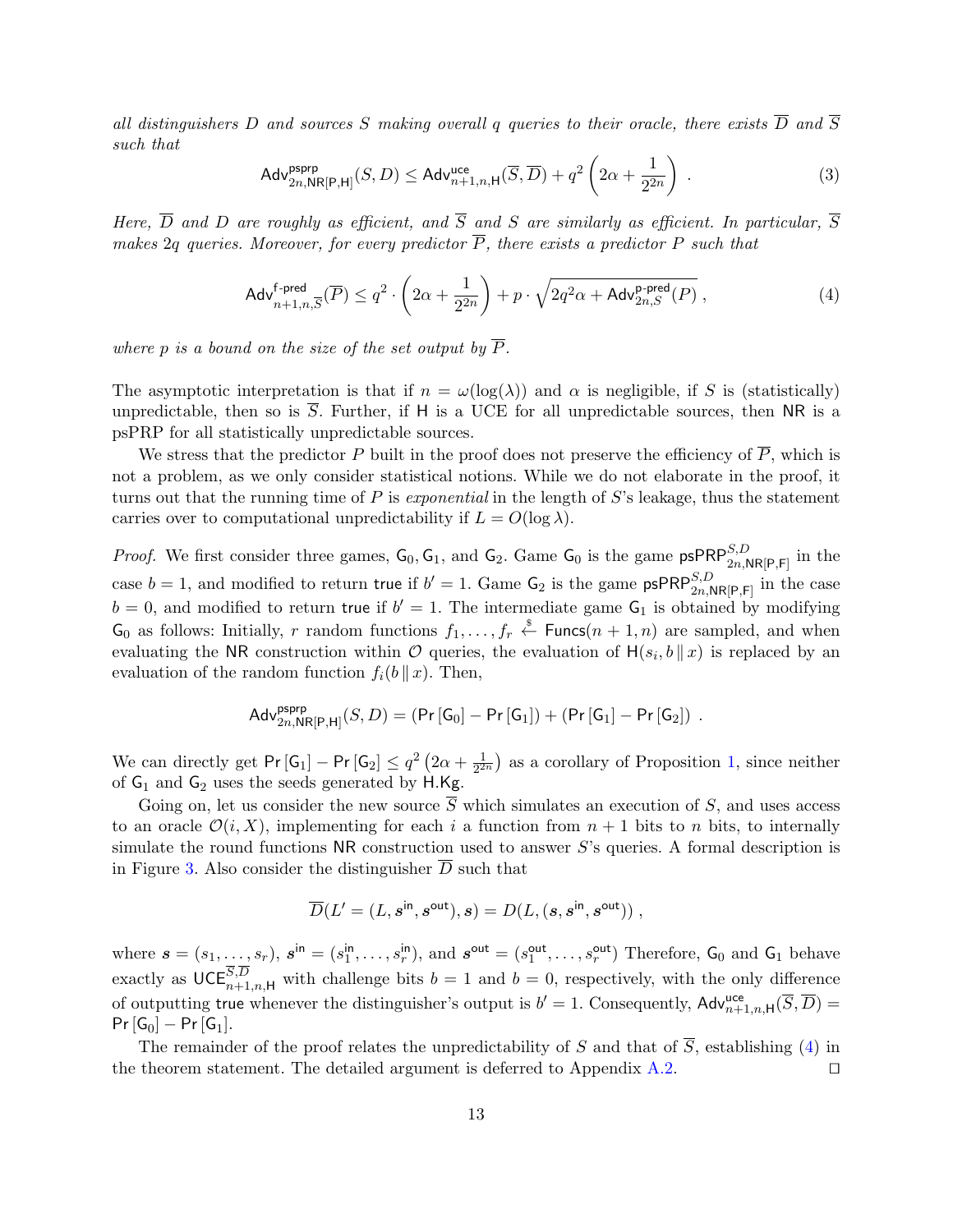```
Proc. \overline{S}(\varepsilon):
(1^r, t) \stackrel{\$}{\leftarrow} S(\varepsilon)return (1^r, (1^r, t))Proc. \overline{S}^{\mathcal{O}}(1^r,t):
s_1^\mathsf{in}, s_1^\mathsf{out}, \ldots, s_r^\mathsf{in}, s_r^\mathsf{out} \overset{\$}{\leftarrow} \mathsf{P}.\mathsf{Kg}L \overset{\$}{\leftarrow} S^{\overline{\mathcal{O}}}(t)\textbf{return }(L, s_1^{\text{in}}, s_1^{\text{out}}, \dots, s_r^{\text{in}}, s_r^{\text{out}})Proc. \overline{\mathcal{O}}(i, (\sigma, U)):
                                                                                                                                  if \sigma = + then
                                                                                                                                            x_0 \parallel x_1 \leftarrow \mathsf{P}(s_i^{\mathsf{in}}, U)x_2 \leftarrow \mathcal{O}(i, 0 \parallel x_1) \oplus x_0, x_3 \leftarrow \mathcal{O}(i, 1 \parallel x_2) \oplus x_1V \leftarrow \mathsf{P}^{-1}(s_i^{\text{out}}, x_3 \,\|\, x_2)else
                                                                                                                                            x_3 \parallel x_2 \leftarrow P(s_i^{\text{out}}, U)x_1 \leftarrow \mathcal{O}(i, 1 \parallel x_2) \oplus x_3, x_0 \leftarrow \mathcal{O}(i, 0 \parallel x_1) \oplus x_2V \leftarrow \mathsf{P}^{-1}(s_i^{\text{in}}, x_0 \,\|\, x_1)return V
```
Fig. 3: The source  $\overline{S}$  in the proof of Theorems [1](#page-11-3) and [2.](#page-13-2)

#### <span id="page-13-0"></span>3.3 The Case of Reset-Secure Sources

Theorem [1'](#page-11-3)s importance stems mostly from the fact that it establishes the equivalence of psPRPs and UCEs for the case of (statistically) unpredictable sources. The question was left open in [\[ST17\]](#page-26-7). Many applications (e.g., instantiating the permutation within sponges, or any other indifferentiable hash construction) however require the stronger notion of reset-security. For this,  $ST17$  show that the five-round Feistel construction suffices, using a weaker variant of indifferentiability, and left open the question of whether four-rounds suffice.

We do better here: we prove that the NR construction transforms a UCE for statistically resetsecure sources into a psPRP for the same class of sources. The proof starts as the one of Theorem [1,](#page-11-3) but then shows that the source  $\overline{S}$  built therein is in fact statistically reset-secure whenever S is. This step will resort to a variant of the heavy-query sampling method of Impagliazzo and Rudich [\[IR89\]](#page-26-13) to simulate a random oracle from the leakage which captures "relevant correlations" with what is learnt by the source.

<span id="page-13-2"></span>Theorem 2 (NR security for reset-secure sources). Let P be a  $\alpha$ -right universal family of permutations on 2n-bit strings, and let  $H$  be a function family from  $n + 1$  bits to n bits. Then, for all distinguishers D and sources S making overall q queries to their oracle, there exists  $\overline{D}$  and  $\overline{S}$ such that

$$
\mathsf{Adv}_{2n,\mathsf{NR}[P,H]}^{\mathsf{psprp}}(S,D) \leq \mathsf{Adv}_{n+1,n,H}^{\text{uce}}(\overline{S},\overline{D}) + q^2 \left(2\alpha + \frac{1}{2^{2n}}\right) \,. \tag{5}
$$

Here,  $\overline{D}$  and  $D$  are roughly as efficient, and  $\overline{S}$  and  $S$  are similarly as efficient. In particular,  $\overline{S}$  makes 2q queries. Moreover, for every reset-adversary  $\overline{R}$  making p queries, there exists a reset-adversary R such that

<span id="page-13-3"></span>
$$
\mathsf{Adv}_{n+1,n,\overline{S}}^{\mathsf{f} \text{-reset}}(\overline{R}) \le 2\mathsf{Adv}_{2n,S}^{\mathsf{p} \text{-reset}}(R) + 4\left(q + \frac{8qp^2}{\varepsilon}\ln(4p/\varepsilon)\right)^2 \left(2\alpha + \frac{1}{2^{2n}}\right) ,\tag{6}
$$

where  $\varepsilon := \text{Adv}_{n+1,n,\overline{S}}^{\text{f-reset}}(\overline{R})$ . In particular, R makes  $4qp^2/\varepsilon \cdot \ln(4p/\varepsilon)$  queries to its oracle.

Asymptotically, [\(6\)](#page-13-3) implies that if  $\overline{R}$  exists making  $p = \text{poly}(\lambda)$  queries, and achieving non-negligible advantage  $\varepsilon$ , then R makes also a polynomial number of queries, and achieves non-negligible advantage, as long as  $\alpha$  is negligible, and  $n = \omega(\log \lambda)$ . Thus, reset-security of R yields reset-security of  $\overline{R}$ .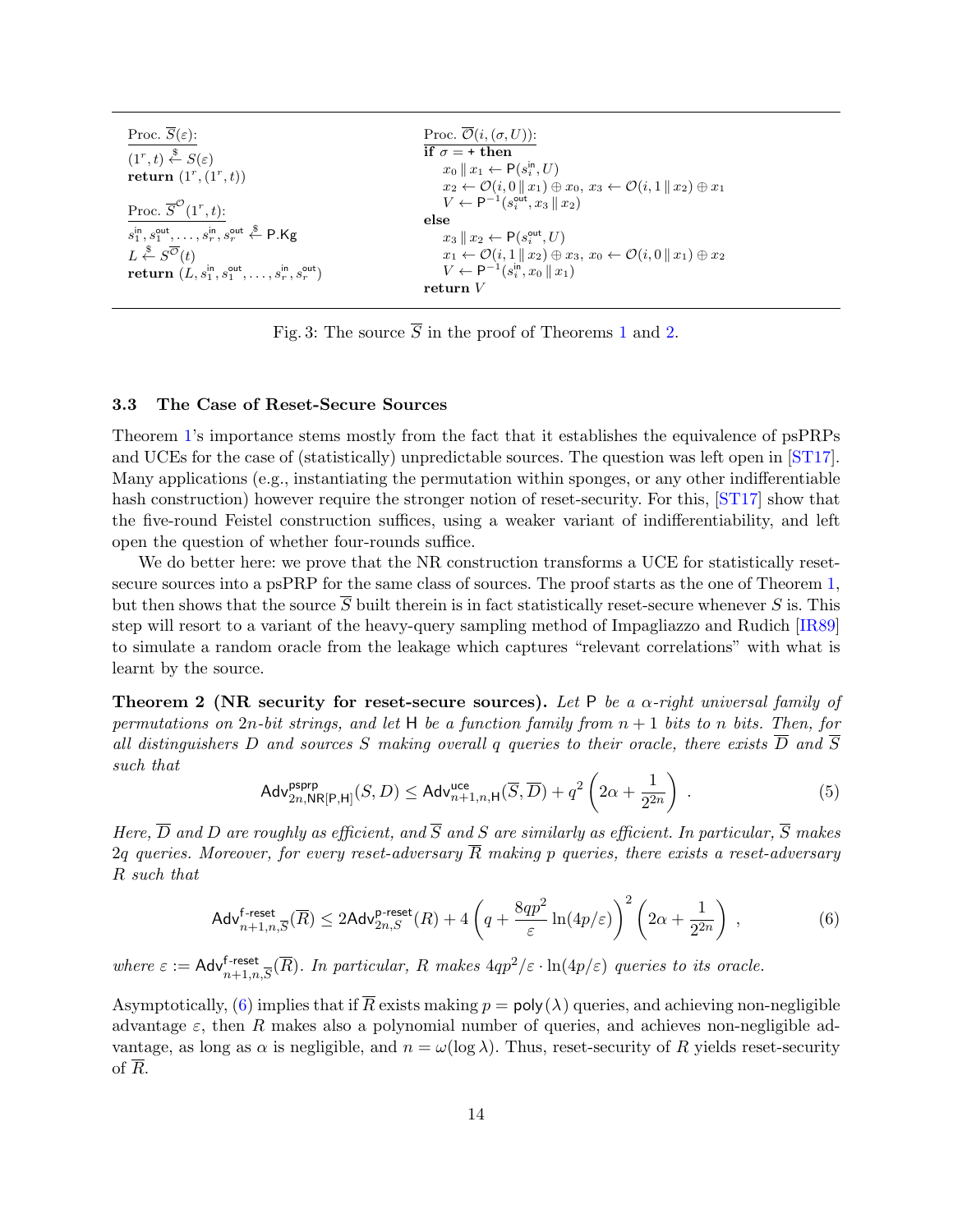We also believe that the technique of Barak and Mahmoody [\[BMG09\]](#page-25-16) can be used to reduce the  $8qp^2/\varepsilon$  term to  $O(qp)/\varepsilon$ . We did not explore this avenue here, as the proof approach of [\[IR89\]](#page-26-13) is somewhat easier to adapt to our setting.

*Proof.* The setup of the proof is identical to that in Theorem [1,](#page-11-3) in particular the construction of  $\overline{S}$ from S (and of  $\overline{D}$  from D.) The difference is in relating the reset-security of S and  $\overline{S}$ . In particular, let

$$
\varepsilon := \mathsf{Adv}_{n+1,n,\overline{S}}^{\mathsf{f} \text{-reset}}(\overline{R}) = \Pr\left[\mathsf{f}\text{-Reset}_{n+1,n,\overline{S}}^{\overline{R}} \, \big| \, b = 0\right] - \Pr\left[\neg \mathsf{f}\text{-Reset}_{n+1,n,\overline{S}}^{\overline{R}} \, \big| \, b = 1\right] \; .
$$

The RHS is the difference of the probabilities of  $\overline{R}$  outputting 0 in the cases  $b = 0$  and  $b = 1$ respectively. We are going to build a new adversary R against  $S$  which satisfies [\(6\)](#page-13-3). We assume without loss of generality that  $\overline{R}$  is deterministic, and makes exactly p distinct queries to its oracle.

We start the proof with some game transitions that will lead naturally to the definition of the adversary R. Formal descriptions are found in Figures [7](#page-30-0) and [8](#page-31-0) in the Appendix – our description here is self-contained.

The initial game  $\mathsf{G}_1$  is simply f-Reset $\frac{R}{S}$  with the bit  $b = 0$ , i.e.,  $\overline{S}$  and  $\overline{R}$  access the same functions  $f_1,\ldots,f_r$  here. Further,  ${\sf G}_1$  returns true iff  $\overline{R}$  returns  $0.$  Thus,  $\mathsf{Pr}\left[{\sf G}_1\right]=\mathsf{Pr}\left[\mathsf{f}\text{-}\mathsf{Reset} \frac{\overline{R}}{S} \,|\, b=0\right].$   $\text{Game}$  $G_2$  slightly changes  $G_1$ : It keeps track (in a set  $Q_P$ ) of the triples  $(i, U, V)$  describing  $\overline{O}$  queries made by the simulated S within  $\overline{S}$ ; i.e., either S queried  $(i, (+, U))$ , and obtained V, or queries  $(i, (-, V))$ , and obtained U. After  $\overline{S}$  terminates with leakage  $(L, s)$ , where  $s = (s_1^{\text{in}}, s_1^{\text{out}}, \ldots, s_r^{\text{in}}, s_r^{\text{out}})$ , for every  $(i, U, V) \in Q_P$  we compute  $x_0 \parallel x_1 \leftarrow P(s_i^{\text{in}}, U)$  and  $x_3 \parallel x_2 \leftarrow P(s_i^{\text{out}}, V)$ , and define table entries

$$
T[i,0\,\Vert\,x_1]\leftarrow x_0\oplus x_2\ ,\ T[i,1\,\Vert\,x_2]\leftarrow x_1\oplus x_3\ .
$$

For later reference, we denote by X the set of pairs  $(i, x)$  for which we set  $T[i, x]$  using  $Q_P$  and s. We then run  $\overline{R}(L, s)$ , and answer its oracle queries  $(i, x)$  using  $T[i, x]$ . If the entry is undefined, then we return a random value. (As we assumed all of  $\overline{R}$ 's queries are distinct, we do not need to remember the output.) As before,  $G_2$  outputs true iff  $\overline{R}$  outputs 0.

Note that we always have  $T[i, x] = f_i(x)$  for very  $(i, x)$  such that  $f_i(x)$  was queried by  $\overline{S}$ , and re-sampling values un-queried by  $\overline{S}$  upon  $\overline{R}$ 's queries does not change the distribution of  $\overline{R}$ 's output, and hence  $Pr[G_1] = Pr[G_2]$ .

THE INTERSECTION SAMPLER. The game  $G_3$  generates a surrogate for  $Q_P$ . This is the output of an algorithm Sam which, after  $\overline{S}$  terminates with output  $(L, s)$ , takes as input the leakage L (crucially, not s!) and an iteration parameter  $\eta = 4p/\varepsilon \ln(4p/\varepsilon)$  (we let also  $\tau = p \cdot \eta$ ). Sam queries the very same  $\overline{\mathcal{O}}$  implemented by  $\overline{S}$  to answer S's queries (which internally simulates the NR construction using  $\overline{S}$ 's own oracle), and returns a set  $\widetilde{Q}_P$  of 4-tuples  $(i, U, V, j)$  such that  $j \in [p]$ , and  $(i, U, V)$ is such that  $\mathcal{O}(i, (+, U))$  would return V (or equivalently  $\mathcal{O}(i, (-, V))$ ) would return U). Internally, Sam will make calls to another (randomized) sub-procedure  $Q$  which takes as input the leakage  $L$ , as well as a set Q of tuples  $(i, U, V, j)$  consistent with  $\overline{O}$ , and returns a set  $\Delta$  of at most q tuples  $(i, U, V)$ , which are not necessarily consistent with  $\overline{O}$ . We will specify in detail later below what Q exactly does, as some further game transitions will come handy to set up proper notation. For now, a generic understanding will suffice. In particular, given such  $\mathcal{Q}$ , Sam operates as in Figure [4.](#page-15-0) As we can see, for each  $(i, U, V, j) \in Q_{\mathsf{P}}$ , j indicates the outer iteration in which this query was added to  $Q_P$ . Using this information, for every  $j \in [p]$ , and every 4-tuple  $(i, U, V, j)$  we compute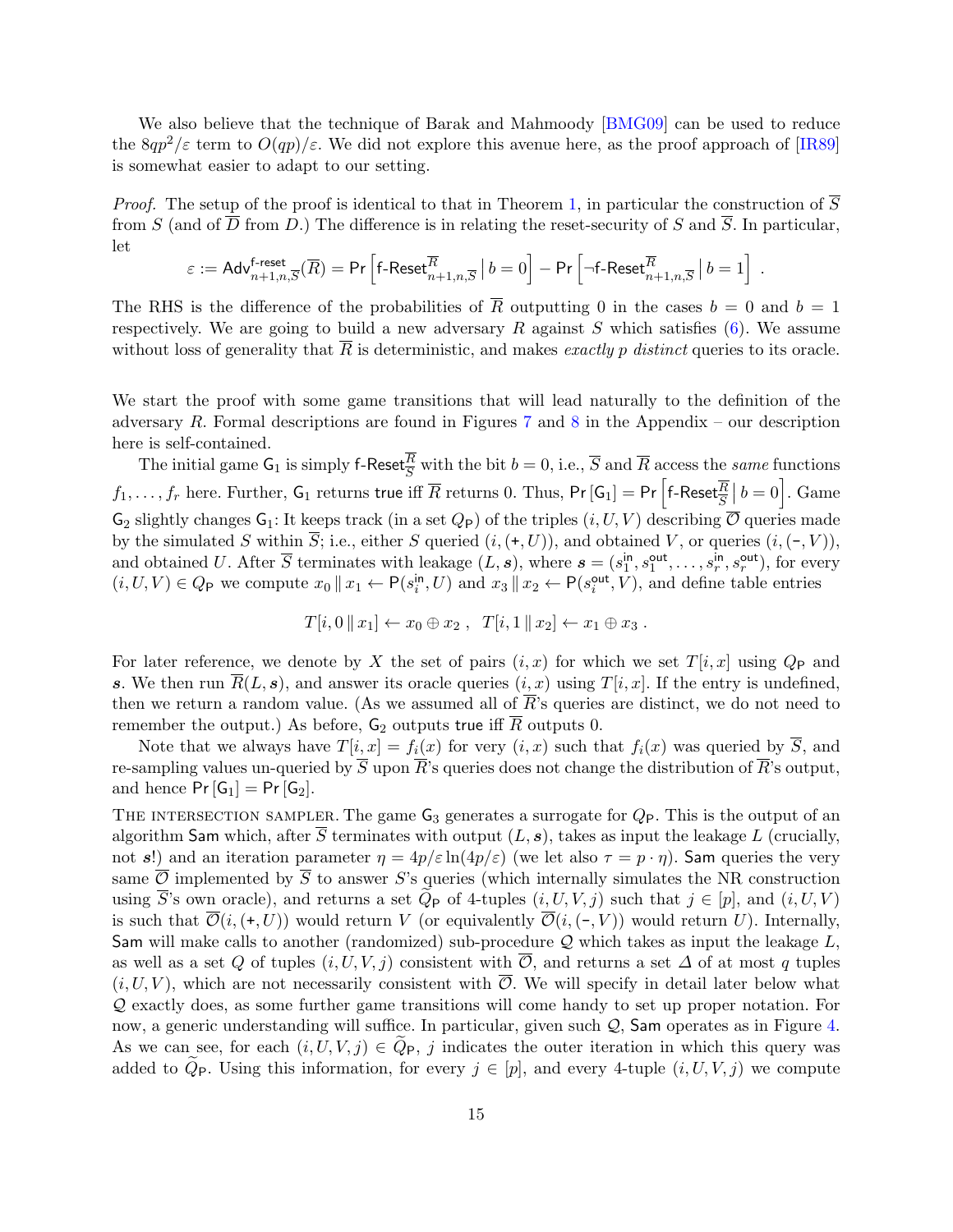<span id="page-15-0"></span>ALGORITHM  $\mathsf{Sam}^{\overline{\mathcal{O}}}(L,\tau)$ :  $\widetilde{Q}_P \leftarrow \emptyset$ for  $j = 1$  to p do for  $k = 1$  to  $\eta$  do  $\Delta_{j,k} \leftarrow \mathcal{Q}(L,Q_{\mathsf{P}})$ for all  $(i, U, V) \in \Delta_{j,k}$  do  $V' \leftarrow \overline{\mathcal{O}}(i,(+,U)),\, U' \leftarrow \overline{\mathcal{O}}(i,(-,V)),\, \widetilde{Q}_{\mathsf{P}} \stackrel{\cup}{\leftarrow} \{(i, U, V', j), (i, U', V, j)\}$ return  $\widetilde{Q}_P$ 

Fig. 4: Description of algorithm Sam.

 $x_0 \, \| \, x_1 \leftarrow \mathsf{P}(s_i^{\mathsf{in}}, U) \text{ and } x_3 \, \| \, x_2 \leftarrow \mathsf{P}(s_i^{\mathsf{out}}, V), \text{ define }$ 

$$
T[i,0\,\|\,x_1]\leftarrow x_0\oplus x_2\ ,\ T[i,1\,\|\,x_2]\leftarrow x_1\oplus x_3\ ,
$$

and add  $(i, 0 \mid x_1), (i, 1 \mid x_2)$  to the set  $\widetilde{X}^j$ . A for now irrelevant caveat is that if one of the entries in  $\overline{T}$  is already set, then we do not overwrite it.<sup>[9](#page-15-1)</sup>

Then, after all of this,  $G_3$  resumes by executing  $\overline{R}(L, s)$ . For  $\overline{R}$ 's j-th query  $(i, x)$  we do the following:

- 1. If  $(i, x) \in \widetilde{X}^{j'}$  for some  $j' \leq j$ , then we respond with  $\widetilde{T}[i, x]$ .
- 2. Otherwise, if  $(i, x) \in X$ , but the first condition was not met, we respond with  $T[i, x]$ .

3. Finally, if neither of the above is true, we respond randomly.

As before,  $G_3$  outputs true iff  $\overline{R}$  outputs 0. For now, all modifications are syntactical. Indeed, up to the point we start  $\overline{R}$ , we satisfy the invariant that  $T[i, x] = f_i(x)$  or  $\widetilde{T}[i, x] = f_i(x)$  whenever these are defined, because  $\overline{\mathcal{O}}$  behaves according to the NR construction using s. On the other hand, if during the execution  $\overline{R}(L, s)$  we respond randomly, we know for sure  $f_i(x)$  was not queried by  $\overline{S}$ , and thus we can re-sample it. Thus,  $Pr[G_3] = Pr[G_2] = Pr[G_1]$ .

Moving to  $G_4$ , we now answer  $\overline{\mathcal{O}}$  queries by S (within  $\overline{S}$ ) and by Sam using random permutations  $\pi_1, \ldots, \pi_r$ , instead of simulating the NR construction using  $f_1, \ldots, f_r$ , i.e.,  $\overline{\mathcal{O}}(i, (+, U)) = \pi_i(U)$  and  $\overline{\mathcal{O}}(i, (-, V)) = \pi_i^{-1}(V)$ . The seeds s are now independent of  $\overline{\mathcal{O}}$ . We do not change anything else. We note that the indistinguishability of  $G_3$  and  $G_4$  directly reduces to a suitable distinguisher for Proposition [1,](#page-11-2) as only Sam and S (within  $\overline{S}$ ) make queries to  $\overline{O}$ , but they do not get the keys s, which are used only after all queries to  $\overline{O}$  have been made to define X and  $\tilde{X}$ . Therefore,

<span id="page-15-2"></span>
$$
Pr[G_1] = Pr[G_3] \le Pr[G_4] + (q + 2q\tau)^2 \left(2\alpha + \frac{1}{2^{2n}}\right) ,
$$
 (7)

where we have used the fact that Sam makes  $2q\tau = 2pq\eta$  queries.

The final game is  $G_5$  is identical to  $G_4$ , except that in the process of answering  $\overline{R}$ 's queries, if case 2 happens, we also set answer randomly. However, should such situation occur, a bad flag is set in  $G_5$ , and since up to the point this flag is set, the behavior of  $G_4$  and  $G_5$  is identical,

$$
Pr[G_4] - Pr[G_5] \leq Pr[G_5 \text{ sets bad}] .
$$

<span id="page-15-1"></span><sup>&</sup>lt;sup>9</sup> This does not matter here, as an entry can only be overwritten with the same value; below, we will change the experiment in a way that overwrites may be inconsistent, and we want to ensure we agree to keep the first value.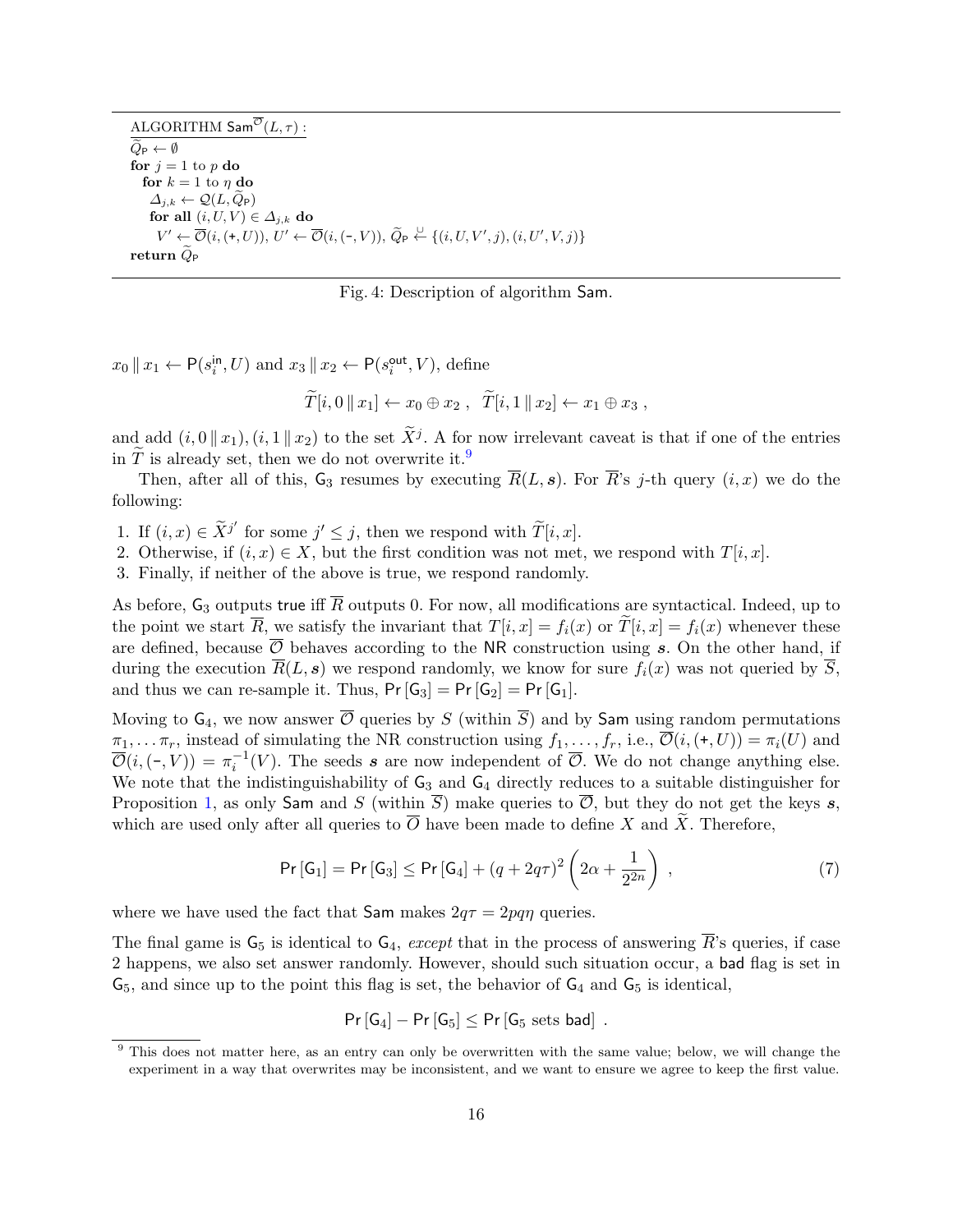<span id="page-16-0"></span>

| ADVERSARY $R^{\mathcal{O}}(1^r, L)$ :                                                                                      | Proc. $\mathcal{O}'(i,x)$ :                                                          |
|----------------------------------------------------------------------------------------------------------------------------|--------------------------------------------------------------------------------------|
| $c \leftarrow 0, \ \widetilde{X} \leftarrow \emptyset$                                                                     | $c \leftarrow c + 1, \, \widetilde{X} \leftarrow \widetilde{X} \cup \widetilde{X}^c$ |
| $\mathbf{s} = (s_1^{\text{in}}, s_1^{\text{out}}, \dots, s_r^{\text{in}}, s_r^{\text{out}}) \overset{\$}{\leftarrow} P.Kg$ | if $T[i, x] = \perp$ then                                                            |
| $\widetilde{Q}_P \overset{\$}{\leftarrow} \mathsf{Sam}^{\mathcal{O}}(L)$                                                   | if $(i, x) \in \widetilde{X}$ then                                                   |
| for $j = 1$ to p do                                                                                                        | $T[i, x] \leftarrow \widetilde{T}[i, x]$                                             |
| for all $(i, U, V, j) \in \tilde{Q}$ do                                                                                    | else $T[i, x] \stackrel{\$}{\leftarrow} \{0, 1\}^n$                                  |
| $x_0 \, \  \, x_1 \leftarrow P(s_i^{\text{in}}, U), \, x_3 \, \  \, x_2 \leftarrow P(s_i^{\text{out}}, V)$                 | return $T[i, x]$                                                                     |
| $\widetilde{X}^j \leftarrow \widetilde{X}^j \cup \{(i,0\,  \,x_1), (i,1\,  \,x_2)\}\$                                      |                                                                                      |
| if $\widetilde{T}[i,0\,\Vert\,x_1]=\bot$ then $\widetilde{T}[i,0\,\Vert\,x_1]\leftarrow x_0\oplus x_2$                     |                                                                                      |
| if $\widetilde{T}[i,1\,  \,x_2]=\bot$ then $\widetilde{T}[i,1\,  \,x_2]\leftarrow x_1\oplus x_3$                           |                                                                                      |
| $b' \leftarrow \overline{R}^{\mathcal{O}'}(L, s)$                                                                          |                                                                                      |
| return $b'$                                                                                                                |                                                                                      |

Fig. 5: Adversary  $R$  in the proof of Theorem [2.](#page-13-2)

To analyze the probability on the RHS, we need to specify  $\mathcal{Q}(L,\tilde{Q})$  used by Sam here. (Note all statements so far were independent of it.) For a given  $L$  which appears with positive probability in  $G_5$ , consider the distribution of the input-output pairs  $Q_P$  defined by the interaction of S with  $\overline{O}$ , conditioned on the leakage being L, and  $\pi_1, \ldots, \pi_r$  being consistent with the triples defined by Q. Then,  $\mathcal{Q}(L, Q)$  outputs a sample of  $Q_P$  according to this distribution. Using this, we prove the following lemma in Appendix [A.4,](#page-29-0) which uses ideas similar to those from [\[IR89\]](#page-26-13), with some modifications due to the setting (and the fact that  $\overline{R}$  makes p queries).

# **Lemma 1.** Pr  $[G_5 \text{ sets bad}] \leq \varepsilon/2$

Given this, we are now ready to give our adversary R, which we build from  $\overline{R}$  and Sam as described in Figure [5.](#page-16-0) By a purely syntactical argument,

<span id="page-16-2"></span><span id="page-16-1"></span>
$$
\Pr\left[\mathsf{G}_5\right] = \Pr\left[\mathsf{p}\text{-}\mathsf{Reset}_S^R \,|\, b = 0\right] \;, \tag{8}
$$

recalling that the case  $b = 0$  is the one where both S and R access the same permutations  $\pi_1, \ldots, \pi_r$ . Therefore, we have established, combining  $(8)$ ,  $(7)$ , Lemma [1,](#page-16-2)

<span id="page-16-4"></span>
$$
\Pr\left[\mathsf{p}\text{-}\mathsf{Reset}_{S}^{R} \,|\, b=0\right] \ge \Pr\left[\mathsf{f}\text{-}\mathsf{Reset}_{\overline{S}}^{\overline{R}} \,|\, b=0\right] - \frac{\varepsilon}{2} - (q+2q\tau)^{2} \left(2\alpha + \frac{1}{2^{2n}}\right) \,. \tag{9}
$$

In Appendix [A.5](#page-32-0) we also prove formally that in the case  $b = 1, R$  in the game p-Reset<sup>R</sup><sub>S</sub> almost perfectly simulates an execution of  $\mathsf{f}\text{-}\mathsf{Reset}^R_{\overline{S}}$ , or more formally,

<span id="page-16-3"></span>
$$
\Pr\left[\neg \mathsf{p}\text{-}\mathsf{Reset}_{S}^{R} \, \middle| \, b=1\right] \le \Pr\left[\neg \mathsf{f}\text{-}\mathsf{Reset}_{\overline{S}}^{\overline{R}} \, \middle| \, b=1\right] + (q+2q\tau)^{2} \left(2\alpha + \frac{1}{2^{2n}}\right) \,. \tag{10}
$$

We can combine [\(10\)](#page-16-3) and [\(9\)](#page-16-4) to obtain, with  $\Delta = 2(q + 2q\tau)^2 (2\alpha + \frac{1}{2^2})$  $\frac{1}{2^{2n}}\big),$ 

$$
\begin{aligned}\n\mathsf{Adv}_{2n,S}^{\mathsf{P}\text{-reset}}(R) &= \mathsf{Pr}\left[\mathsf{p}\text{-\mathsf{Reset}}_{S}^{R} \, \middle| \, b = 0\right] - \mathsf{Pr}\left[\neg \mathsf{p}\text{-\mathsf{Reset}}_{S}^{R} \, \middle| \, b = 1\right] \\
&\geq \mathsf{Pr}\left[\mathsf{f}\text{-\mathsf{Reset}}_{\overline{S}}^{\overline{R}} \, \middle| \, b = 0\right] - \mathsf{Pr}\left[\neg \mathsf{f}\text{-\mathsf{Reset}}_{\overline{S}}^{\overline{R}}\right] \, \middle| \, b = 1\right] - \frac{\varepsilon}{2} - \Delta \\
&\geq \varepsilon/2 - \Delta\,. \n\end{aligned}
$$

This concludes the proof.  $\Box$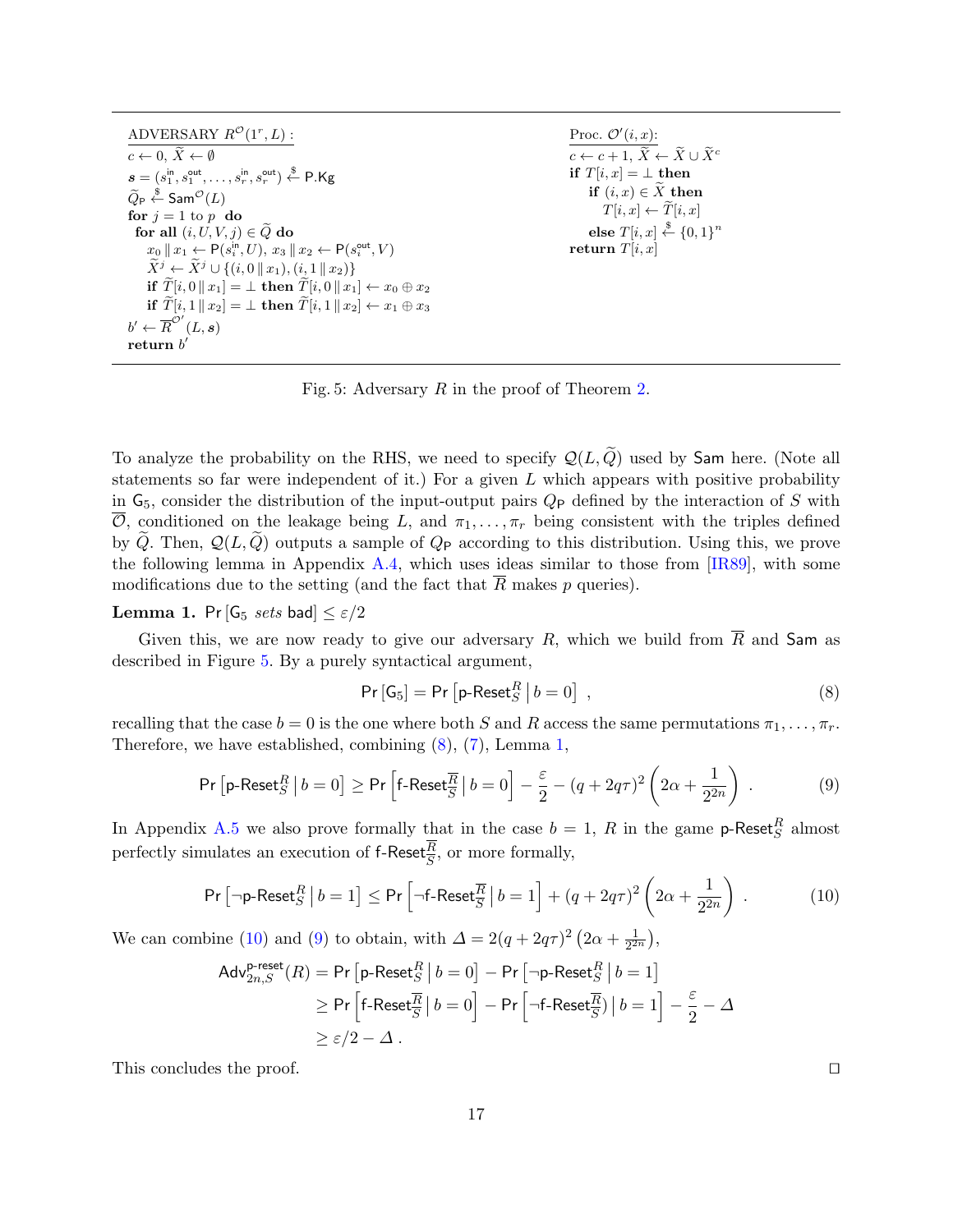# <span id="page-17-2"></span>4 Correlation Intractability of Public-seed Permutations

In this section, we study the correlation intractability (CI) of the NR construction against  $k$ -ary evasive relations. Firstly, in Section [4.1,](#page-17-0) we define a stronger notion of evasiveness – strong evasiveness – and show that evasiveness and strong evasiveness are asymptotically equivalent when  $k = O(1)$ . In Section [4.2](#page-18-0) we study the relations that are hard for two-round Feistel. In Section [4.3](#page-19-0) we show that for  $k = O(1)$  the NR construction where  $P^{-1}$  is a family of almost  $O(k^2)$ -wise independent permutations is correlation intractable against k-ary evasive relations. In the special case of unary evasive relations  $(k = 1)$ , we show that (see Appendix [B.6\)](#page-41-0) P instead can be instantiated from one-round Feistel with a 10-wise independent round function.

#### <span id="page-17-0"></span>4.1 Strong evasiveness

Evasiveness is defined through the hardness of winning a security game. For our results, we need instead a combinatorial understanding of evasive relations. To this end, we will rely on the following notion of evasiveness, which, as we show below, is generally implied by evasiveness if  $k = O(1)$ .

**Definition 1 (Strongly evasive relations).** Let R be a k-ary relation over  $X \times X$  and  $\delta \in [0,1]$ . We say that R is  $\delta$ -strongly evasive if the following are true for all  $0 \leq j \leq k' \leq k$ :

- For all distinct  $\mathbf{u}_1, \ldots, \mathbf{u}_{k'} \in X$ , all  $\mathbf{v}_1, \ldots, \mathbf{v}_j \in X$ , we have

$$
|\{(\mathbf{v}_{j+1},\ldots,\mathbf{v}_{k'})\,:\,\{(\mathbf{u}_1,\mathbf{v}_1),\ldots,(\mathbf{u}_{k'},\mathbf{v}_{k'})\}\in R\}|\leq \delta\cdot\prod_{i=j}^{k'-1}(|X|-i)\ .
$$

- For all distinct  $\mathbf{v}_1, \ldots, \mathbf{v}_{k'} \in X$ , all  $\mathbf{u}_1, \ldots, \mathbf{u}_j \in X$ , we have

$$
|\{(\mathbf{u}_{j+1},\ldots,\mathbf{u}_{k'})\,:\,\{(\mathbf{u}_1,\mathbf{v}_1),\ldots,(\mathbf{u}_{k'},\mathbf{v}_{k'})\}\in R\}|\leq \delta\cdot\prod_{i=j}^{k'-1}(|X|-i)\ .
$$

It is not hard to see that if a relation is  $\delta$ -strongly evasive, then it is also evasive, in the sense that it is  $(q, q^k\delta)$ -evasive. In particular,  $q^k\delta$  is negligible whenever  $\delta$  is negligible, q polynomial, and  $k = O(1)$ .

We remark that there are relations  $R$  which are evasive, yet not strongly evasive. Consider for example the relation which contains  $\{(0^{2n}, 0^{2n}), (\mathbf{u}, \mathbf{v})\}$  for all  $\mathbf{u}, \mathbf{v} \neq 0^{2n}$ . This relation is obviously evasive to start with – satisfying it requires  $\pi(0^{2n}) = 0^{2n}$ , which will happen with probability  $2^{-2n}$ only, yet for  $\mathbf{u}_1 = \mathbf{v}_1 = 0^{2n}$ , and  $\mathbf{u}_2 \neq 0^{2n}$ , all strings  $\mathbf{v}_2$  make  $\{(\mathbf{u}_1, \mathbf{v}_1), (\mathbf{u}_2, \mathbf{v}_2)\}\$  valid. Still, somehow, the intuition is that the core of R is the relation  $R^* = \{\{(0^{2n}, 0^{2n})\}\}\,$ , which is strongly evasive, with  $\delta = 2^{-2n}$ . Indeed, an attacker that satisfies the original relation R, can directly satisfy  $R^*$ , thus the fact that  $R^*$  is evasive (and in particular, strongly evasive) implies that R is evasive.

The following lemma generalizes this, and implies e.g. that for  $\delta = \text{negl}(\lambda)$  and  $k = O(1)$ , evasiveness and strong evasiveness are (qualitatively) equivalent. The proof is found in Appendix [B.1.](#page-32-1)

<span id="page-17-1"></span>Lemma 2 (Normalization of evasive relations). Let  $\delta > 0$ , and let R be a k-ary  $(k^2, \delta^k)$ evasive relation on  $X \times X$  for random permutations. Then, there exists a relation  $R^*$  which is  $\delta$ strongly evasive for random permutations, and moreover, for every  $S \in R$ , there exists  $\emptyset \neq S^* \subseteq S$ such that  $S^* \in R^*$ .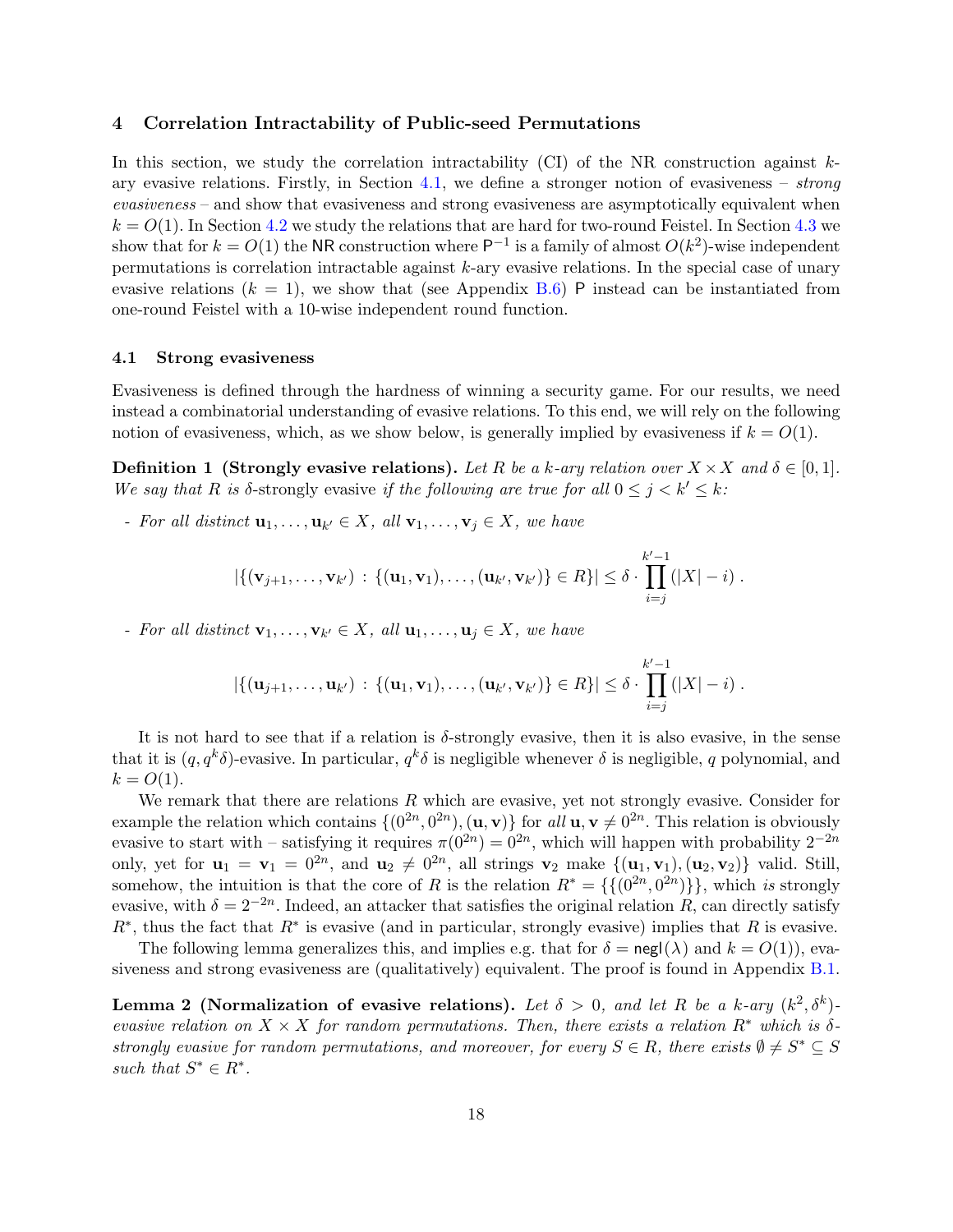Lemma [2](#page-17-1) now is all we need. Say  $E$  is correlation intractable for all  $k$ -ary strongly evasive relations (for some negligible  $\delta$ ), where  $k = O(1)$ . Then, E must be correlation intractable for any  $(k^2, \delta)$ evasive relation  $R$ , too. Were it not, we could take an adversary  $A$  breaking the CI for  $R$  with non-negligible advantage, and use it to break CI of  $R^*$ . To this end, we simply run A, and when it outputs  $S \in R$ , we outputs the corresponding  $S^* \in R^*$  guaranteed by Lemma [2.](#page-17-1) (As  $k = O(1)$ , it outputs  $S \in R$ , we outputs the corresponding  $S \in R^1$  guaranteed by Lemma 2. (As  $k = O(1)$ , a random subset of S will do with constant loss in the advantage.) But since  $R^*$  is  $\sqrt[k]{\delta}$ -strongly evasive, this contradicts our assumption on E.

Clearly, the equivalence is merely asymptotic. If one is interested in concrete security, the best approach to use our results below is to directly assess the  $\delta$  for which a specific relation R is  $\delta$ -strongly evasive.

## <span id="page-18-0"></span>4.2 Partial Correlation Intractability of Two-round Feistel

The two-round Feistel construction  $\text{Fei}_2^f$ , is a permutation on 2n-bit strings that makes calls to an oracle  $f: \{0,1\}^{n+1} \to \{0,1\}^n$ . In particular, on input  $\mathbf{x} = x_0 \parallel x_1$ , where  $x_0, x_1 \in \{0,1\}^n$ , running Fei $_2^f(\mathbf{x})$  outputs  $\mathbf{y} = x_2 \parallel x_3$ , where

$$
x_2 \leftarrow x_0 \oplus f(0 \, \| \, x_1) \, ; x_3 \leftarrow x_1 \oplus f(1 \, \| \, x_2).
$$

Symmetrically, upon an inverse query,  $\mathsf{Fe}_{2}^{if}$  $^{-1}$ (y = x<sub>2</sub> || x<sub>3</sub>) simply computes the values backwards, and outputs  $\mathbf{x} = x_0 || x_1$ .

In this section, we discuss relations  $R$  on  $2n$ -bit strings that are hard for two-round Feistel when instantiated with a random function. In particular, we will give a combinatorial characterization which is sufficient to achieve this.

FEISTEL EVASIVENESS. We first note that in a relation R, certain sets  $S \in R$  can never be satisfied by the two-round Feistel construction out of structural constraints. In particular, if we have two input-output pairs  $(\mathbf{x}_1[0] \|\mathbf{x}_1[1], \mathbf{x}_1[2] \|\mathbf{x}_1[3])$  and  $(\mathbf{x}_2[0] \|\mathbf{x}_2[1], \mathbf{x}_2[2] \|\mathbf{x}_2[3])$  with  $\mathbf{x}_1[2] = \mathbf{x}_2[2]$  in the same set  $S \in R$ , then we *must* have  $\mathbf{x}_1[3] \oplus \mathbf{x}_2[3] = \mathbf{x}_1[1] \oplus \mathbf{x}_2[1]$ . Symmetrically, if  $\mathbf{x}_1[1] = \mathbf{x}_2[1]$ , then we must have  $\mathbf{x}_1[0] \oplus \mathbf{x}_2[0] = \mathbf{x}_1[2] \oplus \mathbf{x}_2[2]$ . It will thus be convenient to define the following.

**Definition 2.** For every k-ary relation R on 2n-bit strings, we define the relation  $\overline{R} \subseteq R$  that only contains  $S \in R$  if for every  $(\mathbf{x}_1[0] \|\mathbf{x}_1[1], \mathbf{x}_1[2] \|\mathbf{x}_1[3])$ ,  $(\mathbf{x}_2[0] \|\mathbf{x}_2[1], \mathbf{x}_2[2] \|\mathbf{x}_2[3]) \in S$ , the following is true:

- If  $\mathbf{x}_1[2] = \mathbf{x}_2[2]$ , then  $\mathbf{x}_1[3] \oplus \mathbf{x}_2[3] = \mathbf{x}_1[1] \oplus \mathbf{x}_2[1]$ .
- If  $\mathbf{x}_1[1] = \mathbf{x}_2[1]$ , then  $\mathbf{x}_1[0] \oplus \mathbf{x}_2[0] = \mathbf{x}_1[2] \oplus \mathbf{x}_2[2]$ .

Clearly, the significance of this is that when assessing whether  $R$  is correlation intractable for tworound Feistel, it suffices to prove that  $\overline{R}$  is correlation intractable, as  $S \in R \setminus \overline{R}$  can never be satisfied. We are now ready to state the following combinatorial requirement on relations, which we will prove to be evasive for two-round Feistel below.

<span id="page-18-1"></span>Definition 3 (δ-2-Feistel evasive relations). Let R be a k-ary relation over  $\{0,1\}^{2n}$ , and  $\delta \in$ [0, 1]. We say that R is  $\delta$ -2-Feistel evasive if the following are true for all  $0 \le j \le k' \le k$ :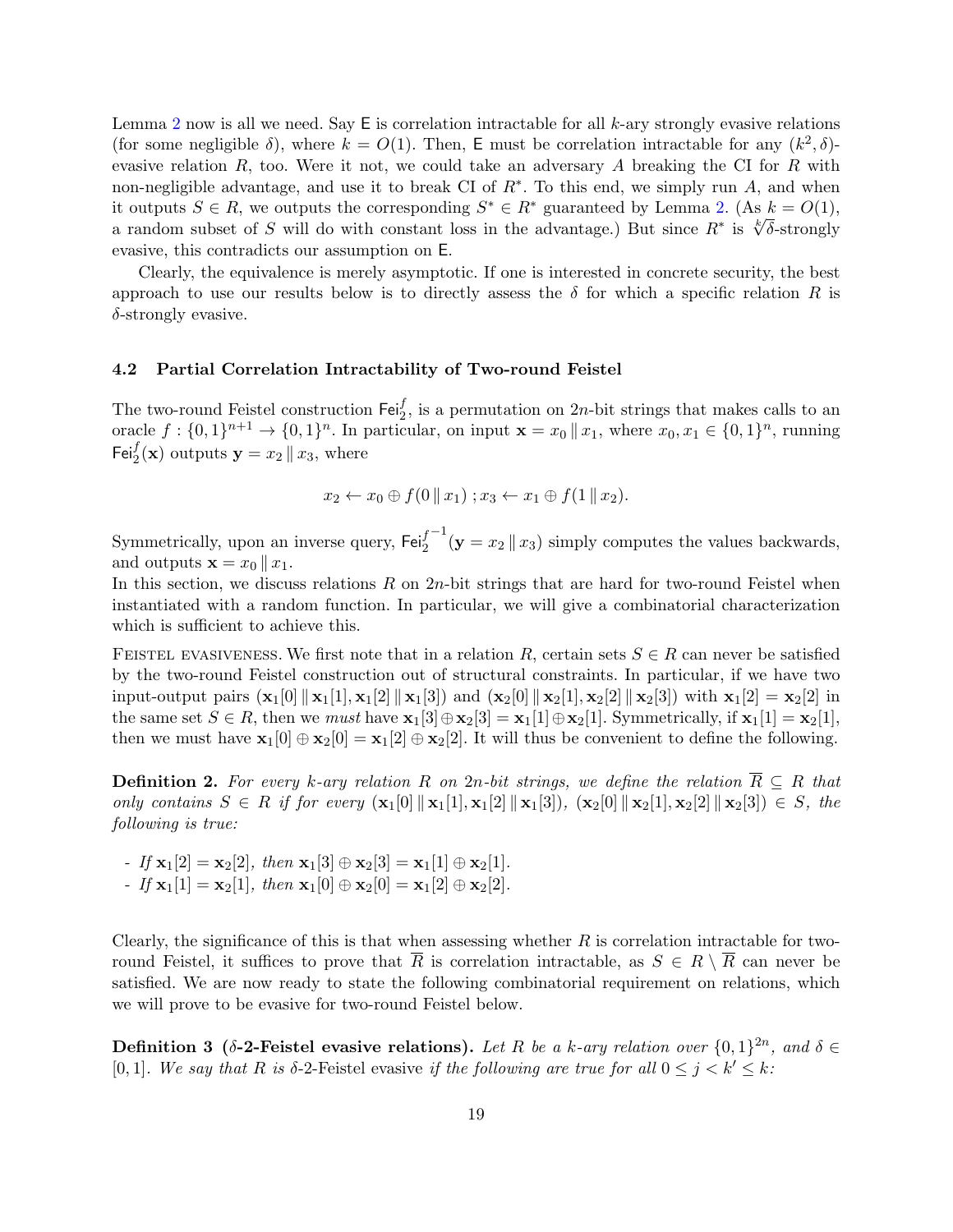- For all distinct  $\mathbf{x}_1, ..., \mathbf{x}_{k'} \in \{0,1\}^{2n}$ , distinct  $\mathbf{y}_1, ..., \mathbf{y}_j \in \{0,1\}^{2n}$ , and  $y^* \in \{0,1\}^{n}$  s.t.  $\mathbf{x}_{j+1}[1], \ldots, \mathbf{x}_{k'}[1]$  are distinct and  $y^* \notin {\mathbf{y}_1[0], \ldots, \mathbf{y}_j[0]}$ ,

<span id="page-19-2"></span>
$$
\left| \{ (y_{j+1}, \ldots, y_{k'}) \} : \{ (\mathbf{x}_1, \mathbf{y}_1), \ldots, (\mathbf{x}_j, \mathbf{y}_j), \\ (\mathbf{x}_{j+1}, y^* \parallel y_{j+1}), \ldots, (\mathbf{x}_{k'}, y^* \parallel y_{k'}) \} \in \overline{R'} \right| \le \delta' \cdot 2^n \ . \tag{11}
$$

- For all distinct  $\mathbf{y}_1, \ldots, \mathbf{y}_{k'} \in \{0,1\}^{2n}$ , distinct  $\mathbf{x}_1, \ldots, \mathbf{x}_j \in \{0,1\}^{2n}$ , and  $x^* \in \{0,1\}^n$  s.t.  $\mathbf{y}_{j+1}[0], \ldots, \mathbf{y}_{k'}[0]$  are distinct and  $x^* \notin {\mathbf{x}_1[1], \ldots, \mathbf{x}_j[1]}$ ,

<span id="page-19-3"></span>
$$
\left| \{ (x_{j+1}, \ldots, x_{k'}) \} : \{ (\mathbf{x}_1, \mathbf{y}_1), \ldots, (\mathbf{x}_j, \mathbf{y}_j), (x_{j+1} \parallel x^*, \mathbf{y}_{j+1}), \ldots, (x_{k'} \parallel x^*, \mathbf{y}_{k'}) \} \in \overline{R'} \right| \le \delta' \cdot 2^n . \tag{12}
$$

Also, we let  $FEv(k, \delta)$  denote the set of all k-ary  $\delta$ -2-Feistel evasive relations.

FEISTEL CORRELATION INTRACTABILITY. We now prove that for all relations satisfying Definition [3,](#page-18-1) two-round Feistel is indeed correlation intractable in the model where both round functions are independent random functions, to which the adversary is given oracle access.

<span id="page-19-1"></span>**Proposition 2 (CI of Two-round Feistel).** For  $\delta \in [0,1]$  and  $k \geq 1$  be an integer, let  $R \in$  $\mathsf{FEv}(k, \delta)$ . For any (unbounded) adversary A making at most q queries to f,  $\mathsf{Adv}_{R, \mathsf{Fei}_2^f}^{\mathsf{cri}}(A) \leq 2k\delta$ .  $q^{2k+1}$ .

<span id="page-19-4"></span>The proof of Proposition [2](#page-19-1) can be found in Appendix [B.2.](#page-35-0)

*Remark 1.* For the special case of  $k = 1$ , that is, unary relations, one can adapt the above proof and show that  $\mathsf{Adv}_{R,\mathsf{Fei}_2}^{\mathsf{cri}}(A) \leq \delta \cdot q^2$  where A makes q queries to f and  $R \in \mathsf{FEv}(1,\delta)$ .

# <span id="page-19-0"></span>4.3 Correlation Intractability of the NR construction

In this section we view the NR construction as a family  $NR^{f}[P]$  that makes oracle calls to f:  $\{0,1\}^{n+1} \to \{0,1\}^n$  and P is a family of permutations on 2n-bits. The key generation algorithm NR.Kg now just outputs a tuple  $(s^{in}, s^{out})$  where  $s^{in}, s^{out} \stackrel{\$}{\leftarrow} P.Kg$  and the evaluation algorithm NR. Eval proceeds as before but instead makes calls to  $f$  for evaluating the round function.

We show that  $NR^{f}[P]$ , where  $P^{-1}$  is a family of almost  $O(k^{2})$ -wise independent permutations, is correlation intractable against strongly evasive  $k$ -ary relations when the adversary is given the seed  $(s<sup>in</sup>, s<sup>out</sup>)$  of the NR construction and only oracle access to f. The proof of CI proceeds by showing that P transforms a strongly evasive relation R into a 2-Feistel evasive relation  $R_{\pi,\sigma}$  and hence for the adversary to break the CI of  $NR^{f}[P]$  it needs to break the CI of two-round Feistel against  $R_{\pi,\sigma}$ which was studied in Section [4.2.](#page-18-0)

p-WISE INDEPENDENT PERMUTATIONS. For any  $\varepsilon \in [0,1]$  and  $p \geq 1$ , we say that a family of permutations P on m-bit strings is  $(\varepsilon, p)$ -wise independent if for all distinct  $u_1, \ldots, u_p \in \{0, 1\}^m$ , the distributions of  $P(s, u_1), \ldots, P(s, u_p)$  (for  $s \stackrel{\$}{\leftarrow} P.Kg$ ) and of  $\rho(u_1), \ldots, \rho(u_p)$  (for  $\rho \stackrel{\$}{\leftarrow} Perms(m)$ ) are at most  $\varepsilon$ -apart in statistical distance.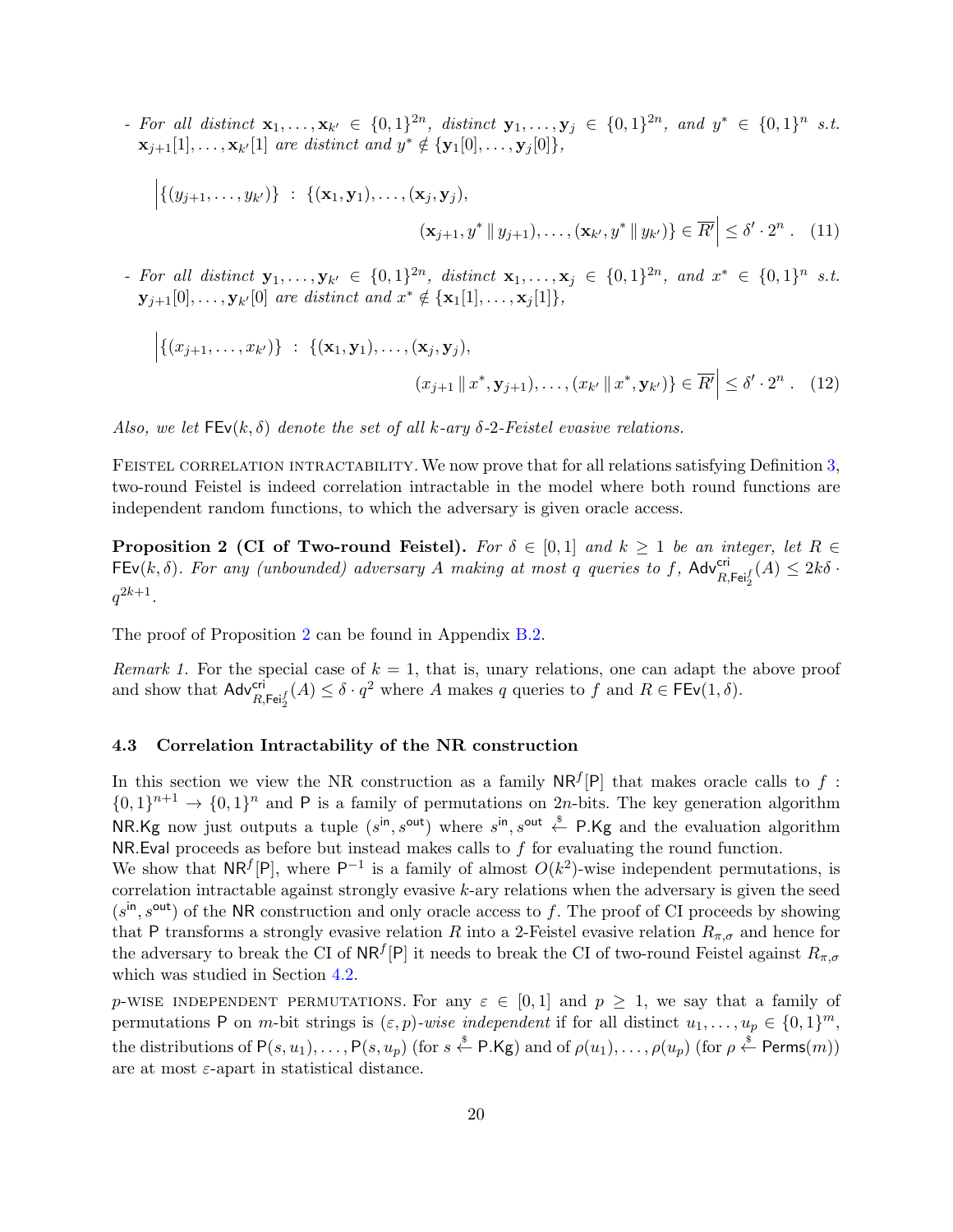

Fig. 6: The NR construction instantiated with a permutation family P on 2n-bits such that  $P^{-1}$  is  $(\varepsilon, k \cdot t)$ -wise independent where  $\pi = P(s^{in}, \cdot)$  and  $\sigma = \theta(P(s^{out}, \cdot))$  for  $s^{in}, s^{out} \leftarrow P$ .Kg. Here,  $\theta$  is a permutation on 2n-bits such that for all  $\mathbf{x} \in \{0,1\}^{2n}$  we have  $\theta(\mathbf{x} = x_0||x_1) = x_1||x_0$ . For some k-ary strongly-evasive relation R, we construct a 2-Feistel evasive relation  $R_{\pi,\sigma}$  by transforming every  $(\mathbf{u}, \mathbf{v}) \in S$  where  $S \in R$ , by applying  $\pi$  to **u** and  $\sigma$  to **v**.

FROM STRONGLY EVASIVE RELATION TO 2-FEISTEL-EVASIVE RELATION. Let  $R$  be a  $k$ -ary relation over  $\{0,1\}^{2n} \times \{0,1\}^{2n}$ . For  $s^{\text{in}}$ ,  $s^{\text{out}} \overset{\$}{\leftarrow} P.Kg$ , let  $\pi = P(s^{\text{in}},\cdot)$  and  $\sigma = \theta(P(s^{\text{out}},\cdot))$ , where  $\theta$  is a permutation on 2*n*-bits such that for  $\mathbf{x} \in \{0,1\}^{2n}$  we have  $\theta(\mathbf{x} = x_0||x_1) = x_1||x_0^{10}$  $\theta(\mathbf{x} = x_0||x_1) = x_1||x_0^{10}$  $\theta(\mathbf{x} = x_0||x_1) = x_1||x_0^{10}$ . We define a relation  $R_{\pi,\sigma}$  which is a result of transforming  $\{(\mathbf{u}_1, \mathbf{v}_1), \ldots, (\mathbf{u}_{k'}, \mathbf{v}_{k'})\}\in R$  via  $\pi$  and  $\sigma$  in the following way,

$$
R_{\pi,\sigma} = \{ \{ (\pi(\mathbf{u}_1), \sigma(\mathbf{v}_1)), \ldots, (\pi(\mathbf{u}_{k'}), \sigma(\mathbf{v}_{k'})) \} \mid \{ (\mathbf{u}_1, \mathbf{v}_1), \ldots, (\mathbf{u}_{k'}, \mathbf{v}_{k'}) \} \in R \} .
$$

Then, for every  $\delta$ -strongly evasive k-ary relation R we show that  $R_{\pi,\sigma} \in \text{FEv}(k,\delta')$  for some  $\delta'$ larger than  $\delta$ , except with small probability, where the probability is taken over the random choice of  $(\pi, \sigma)$ . This is more formally captured in the following:

<span id="page-20-1"></span>**Proposition 3 (CI Amplification).** For  $\delta \in [0,1)$  and an integer  $k \geq 1$ , let R be a k-ary  $\delta$ strongly evasive relation over  $\{0,1\}^{2n}$ . For an even integer  $t \geq 2$ , let P be a family of permutations such that  $P^{-1}$  is  $(\varepsilon, k \cdot t)$ -wise independent. Then, for  $\delta' \in [0,1]$  such that  $\delta' > \delta$ ,

$$
\Pr_{\pi,\sigma}[R_{\pi,\sigma} \notin \text{FEv}(k,\delta')] \le 12k^2 \left(\frac{1}{\delta'-\delta}\right)^t 2^{(4k-1)n} \left[C_t \cdot \left(\frac{4\delta^* t}{2^n}\right)^{t/2} + \varepsilon \cdot (1+\delta)^t\right],
$$
  
where  $C_t = 2e^{1/6t} \sqrt{\pi t} \left(\frac{5}{2e}\right)^{t/2}, \delta^* = \max\left(\delta, \frac{t \cdot 2^k}{2^n}\right), \pi = \mathsf{P}(s^{\text{in}}, \cdot)$  and  $\sigma = \theta(\mathsf{P}(s^{\text{out}}, \cdot))$  for  $s^{\text{in}}, s^{\text{out}} \stackrel{\$}{\leftarrow} \mathsf{P}.\mathsf{Kg}.$ 

<span id="page-20-0"></span><sup>&</sup>lt;sup>10</sup> It is easy to see that  $\theta = \theta^{-1}$  hence  $\sigma^{-1} = P^{-1}(s^{\text{out}}, \theta(\cdot))$ . We note that  $\theta$  is introduced to ensure consistency with the definition of the NR construction as  $P^{-1}(s^{\text{out}})$  operates on  $y[1] |y[0]$  where y is the output of the underlying two-round feistel.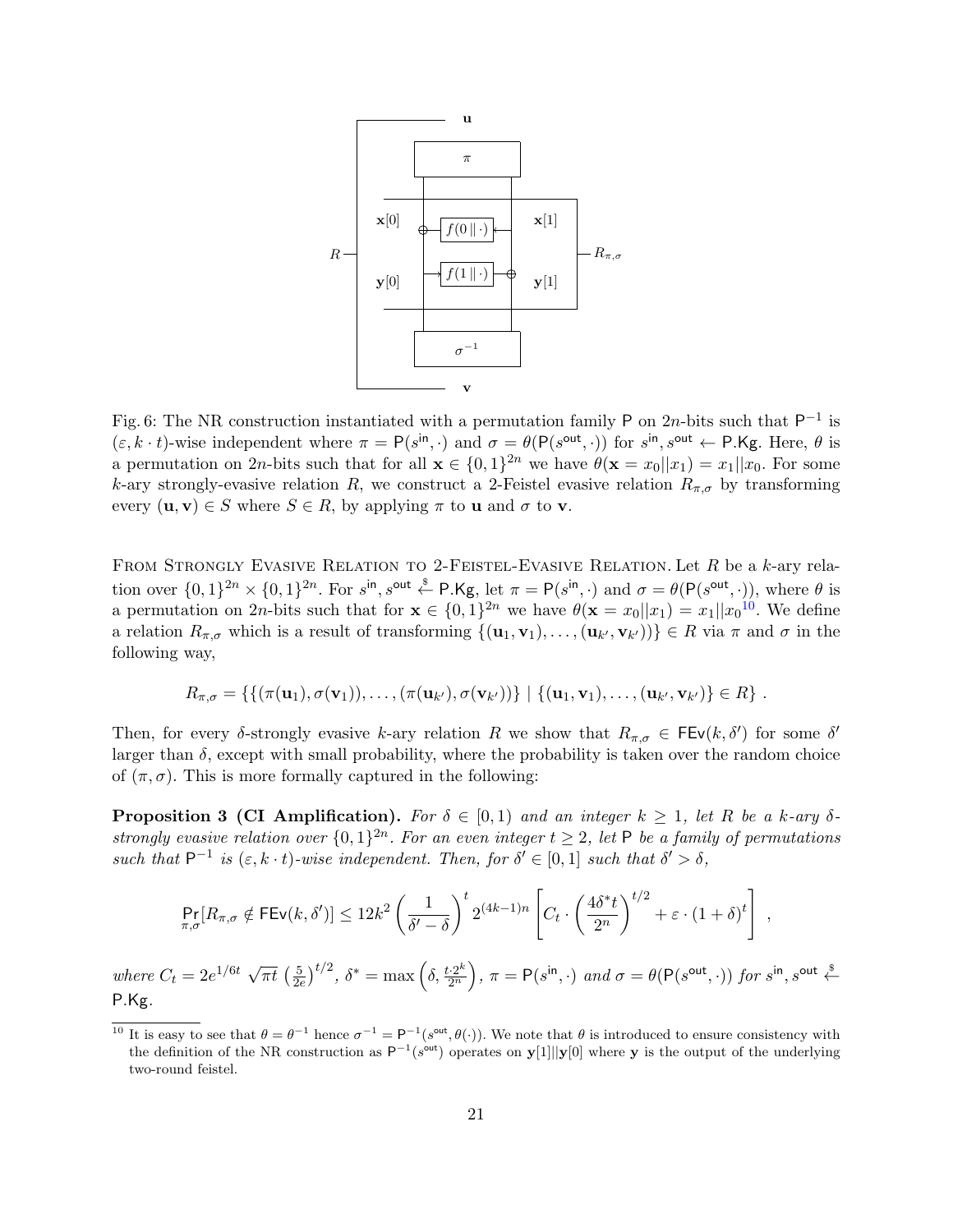Now, Proposition [3](#page-20-1) can be combined with Proposition [2](#page-19-1) to establish the correlation intractability of NR against strongly evasive relations (Theorem [3\)](#page-21-0).

**Theorem 3 (CI of NR).** For  $\delta \in [0,1)$  and an integer  $k \geq 1$ , let R be a k-ary  $\delta$ -strongly evasive relation over  $\{0,1\}^{2n}$ . Further, let P be a family of permutations on  $2n$ -bits such that  $P^{-1}$ is  $(\varepsilon, 10k^2)$ -wise independent where  $\varepsilon \leq 1/2^{5kn}$ . Then for any (potentially unbounded) adversary A making q queries,

<span id="page-21-0"></span>
$$
\mathsf{Adv}_{R,\mathsf{NR}^f[\mathsf{P}]}^{\mathsf{cri}}(A) \le \frac{24k^2 \cdot (40k\delta^*)^{5k} + 12k^2 \cdot (1+\delta)^{10k}}{2^{4kn/9}} + 2k\delta' \cdot q^{2k+1} ,\tag{13}
$$

where  $\delta' = \delta + 2^{-n/18}$  and  $\delta^* = \max\left(\delta, \frac{10k \cdot 2^k}{2^n}\right)$  $\frac{2k\cdot2^k}{2^n}$ .

The proof of Theorem [3](#page-21-0) can be found in Appendix [B.3.](#page-37-0) The asymptotic interpretation of Eq. [\(13\)](#page-21-0) is that when  $n = \omega(\log \lambda)$ ,  $k = O(1)$ ,  $\delta = \text{negl}(\lambda)$  and  $q = \text{poly}(\lambda)$ , NR<sup>f</sup> [P] is correlation intractable for k-ary strongly evasive relations. Combining this with Lemma [2,](#page-17-1) the CI then extends to any  $k$ ary evasive relation. We also remark that Theorem [3](#page-21-0) extends to the setting of multi-key correlation intractability introduced in [\[CS16\]](#page-25-14), but to avoid notational overhead we limit ourselves to the single-key setting for this version.

ON INSTANTIATING  $P^{-1}$  from Theorem [3.](#page-21-0) We detail the construction of  $(\varepsilon, p)$ -wise permutations in Appendix [B.5](#page-40-0) and show that an  $O(k)$ -round Feistel construction with  $10k^2$ -wise independent round functions can instantiate the permutation family  $P^{-1}$ . We refer the reader to Appendix [B.5](#page-40-0) for more details.

## 4.4 Proof of Proposition [3](#page-20-1)

We will show that for every  $0 \leq j < k' \leq k$  the following hold,

1. For all distinct  $\mathbf{x}_1, \ldots, \mathbf{x}_{k'}$ , distinct  $\mathbf{y}_1, \ldots, \mathbf{y}_j$  and  $y^* \in \{0, 1\}^n$  such that  $\mathbf{x}_{j+1}[1], \ldots, \mathbf{x}_{k'}[1]$  are distinct and  $y^* \notin {\mathbf{y}_1[0], \ldots, \mathbf{y}_j[0]}$ ,

<span id="page-21-1"></span>
$$
\Pr[\text{Eq. (11) does not hold for } R_{\pi,\sigma}] \le e_1(k',j) + \varepsilon \cdot e_2(k',j) \tag{14}
$$

2. For all distinct  $\mathbf{y}_1, \ldots, \mathbf{y}_{k'}$ , all  $\mathbf{x}_1, \ldots, \mathbf{x}_j$  and all  $x^* \in \{0,1\}^n$  such that  $\mathbf{y}_{j+1}[0], \ldots, \mathbf{y}_{k'}[0]$  are distinct and  $x^* \notin {\mathbf{x}_1[1], \ldots, \mathbf{x}_j[1]},$ 

<span id="page-21-2"></span>
$$
\Pr[\text{Eq. (12) does not hold for } R_{\pi,\sigma}] \le e_1(k',j) + \varepsilon \cdot e_2(k',j) ,\tag{15}
$$

where the probability is taken over the random choice of  $(\pi, \sigma)$  and

$$
e_1(k',j) = 3 \cdot C_t \left(\frac{1}{\delta'-\delta}\right)^t \left(\frac{2\delta^*t}{2^n}\right)^{t/2} 2^{(k'-j)(t/2+1)},
$$
  

$$
e_2(k',j) = 2 \left(\frac{1+\delta}{\delta'-\delta}\right)^t 2^{k'-j}.
$$

Given that the above hold, we then take appropriate union bounds (for Eq. [\(14\)](#page-21-1)) over all  $\mathbf{y}_1, \ldots, \mathbf{y}_{k'}$ ,  $\mathbf{x}_1, \ldots, \mathbf{x}_j$  and  $x^*$  and then over all j, k'. Symmetrically, we take union bounds (for Eq. [\(15\)](#page-21-2)). Then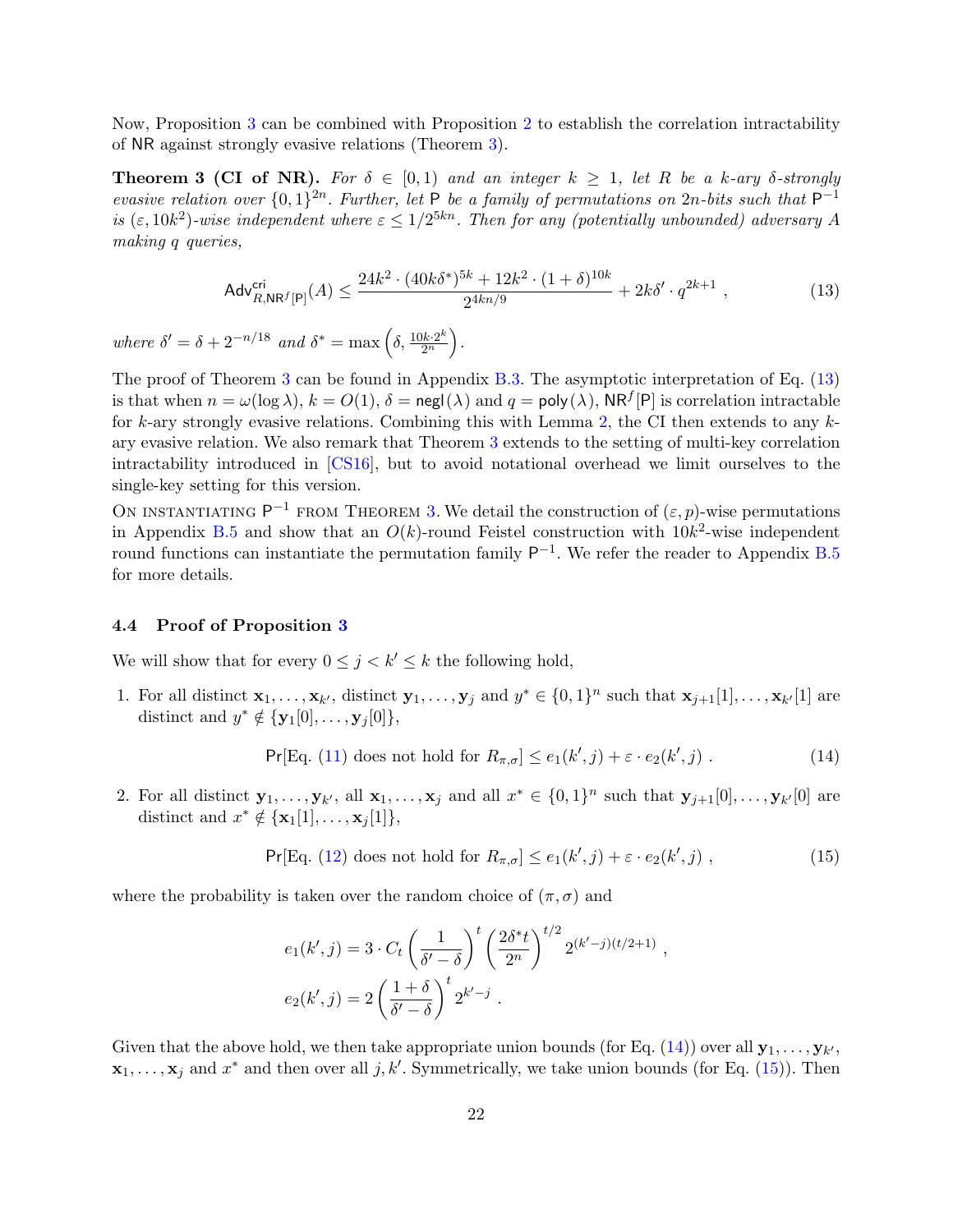the following holds and this concludes the proof of Theorem [3.](#page-20-1)

$$
\Pr[R_{\pi,\sigma} \notin \text{FEv}(k,\delta')] \le 2 \sum_{k'=1}^{k} \sum_{j=0}^{k'-1} 2^{n(2k'+2j+1)} \cdot (e_1(j,k') + \varepsilon \cdot e_2(j,k'))
$$
  

$$
\le 12k^2 \left(\frac{1}{\delta'-\delta}\right)^t 2^{(4k-1)n} \left[ C_t \cdot \left(\frac{4\delta^* t}{2^n}\right)^{t/2} + \varepsilon \cdot (1+\delta)^t \right].
$$

From now on we focus on showing Eq. [\(15\)](#page-21-2) and the analysis for Eq. [\(14\)](#page-21-1) is symmetrical. ESTABLISHING EQUATION [\(15\)](#page-21-2). Let us fix some arbitrary k' and j such that  $0 \le j \le k' \le k$ . Let us also fix some distinct  $\mathbf{y}_1, \ldots, \mathbf{y}_{k'} \in \{0,1\}^{2n}$ , distinct  $\mathbf{x}_1, \ldots, \mathbf{x}_j$  and  $x^* \in \{0,1\}^n$  such that  $\mathbf{y}_{j+1}[0], \ldots, \mathbf{y}_{k'}[0]$  are distinct and  $x^* \notin {\mathbf{x}_1[0], \ldots, \mathbf{x}_j[0]}$ . Then, we are interested in counting the number of tuples  $((\mathbf{u}_1, \mathbf{v}_1), \ldots, (\mathbf{u}_{k'}, \mathbf{v}_{k'})$  in R that on applying  $\pi$  and  $\sigma$  transform to  $((\mathbf{x}_1, \mathbf{y}_1), \ldots, (\mathbf{x}_j, \mathbf{y}_j), (\cdot \parallel x^*, \mathbf{y}_{j+1}), \ldots, (\cdot \parallel x^*, \mathbf{y}_{k'})).$  Let us fix  $\sigma$  and this defines  $\mathbf{v}_i = \sigma^{-1}(\mathbf{y}_i)$  for every  $i \in [k']$  allowing us to focus only on the following set  $\mathcal U$  of tuples.

$$
\mathcal{U} = \{(\mathbf{u}_1, \ldots, \mathbf{u}_{k'}) \mid \{(\mathbf{u}_1, \mathbf{v}_1), \ldots, (\mathbf{u}_{k'}, \mathbf{v}_{k'})\} \in R\}.
$$

Then, we are interested in counting the number of tuples  $\mathbf{U} = (\mathbf{u}_1, \dots, \mathbf{u}_{k'})$  in U that satisfy,

1.  $\pi(\mathbf{u}_1) = \mathbf{x}_1, \ \pi(\mathbf{u}_2) = \mathbf{x}_2, \ \ldots, \ \pi(\mathbf{u}_i) = \mathbf{x}_i.$ 2.  $\pi_1(\mathbf{u}_{j+1}) = \pi_1(\mathbf{u}_{j+2}) \ldots = \pi_1(\mathbf{u}_{k'}) = x^*.$ 3. For every  $i \in \{j+1,\ldots,k'\}, \pi_0(\mathbf{u}_i) \oplus \pi_0(\mathbf{u}_{j+1}) = \Delta_i$ , where  $\Delta_i = \mathbf{y}_{j+1}[0] \oplus \mathbf{y}_i[0]^{11}$  $\Delta_i = \mathbf{y}_{j+1}[0] \oplus \mathbf{y}_i[0]^{11}$  $\Delta_i = \mathbf{y}_{j+1}[0] \oplus \mathbf{y}_i[0]^{11}$ ,

where  $\pi_0(\mathbf{u})$  and  $\pi_1(\mathbf{u})$  denote the first *n*-bits and last *n*-bits of  $\pi(\mathbf{u})$ . Or equivalently, count the number of U's such that  $\pi(U)^{12}$  $\pi(U)^{12}$  $\pi(U)^{12}$  falls in X where,

$$
\mathcal{X} = \{ (\mathbf{x}_1, \ldots, \mathbf{x}_j, x \oplus \Delta_{j+1} || x^*, \ldots, x \oplus \Delta_{k'} || x^*) | x \in \{0,1\}^n \} .
$$

Note that every element **X** of  $\mathcal{X}$  is completely described by an *n*-bit string x. Now for **U** =  $(\mathbf{u}_1, \ldots, \mathbf{u}_{k'}) \in \mathcal{U}$ , let  $I_U$  be an indicator random variable,

$$
I_{\mathbf{U}} = \begin{cases} 1 & \text{if } (\pi(\mathbf{u}_1), \dots, \pi(\mathbf{u}_{k'})) \in \mathcal{X}, \\ 0 & \text{otherwise.} \end{cases}
$$

Then it suffices to prove that,

$$
\Pr_{\pi} \left[ \sum_{\mathbf{U} \in \mathcal{U}} I_{\mathbf{U}} > \delta' \cdot 2^{n} \right] \le e_1(k', j) + \varepsilon \cdot e_2(k', j) .
$$

Instead of looking at the sum  $\sum I_{\text{U}}$ , we look at an equivalent sum  $\sum I_x$  of, albeit, different indicator random variables  $I_x$ 's, which will be convenient to analyse. For  $x \in \{0,1\}^n$  we define an indicator random variable  $I_x$  which is 1 if  $\pi^{-1}$  transforms  $\mathbf{X} \in \mathcal{X}$  (that corresponds to x) into some  $\mathbf{U} \in \mathcal{U}$ . More formally,

<span id="page-22-2"></span>
$$
I_x = \begin{cases} 1 & \text{if } (\pi^{-1}(\mathbf{x}_1), \dots, \pi^{-1}(x \oplus \Delta_{j+1}||x^*), \dots, \pi^{-1}(x \oplus \Delta_{k'}||x^*)) \in \mathcal{U}, \\ 0 & \text{otherwise.} \end{cases} \tag{16}
$$

<span id="page-22-0"></span><sup>&</sup>lt;sup>11</sup> As the definition of  $\delta'$ -2-Feistel evasiveness concerns itself with  $\overline{R_{\pi,\sigma}}$ .

<span id="page-22-1"></span><sup>&</sup>lt;sup>12</sup> By  $\pi(\mathbf{U})$  we mean the tuple  $(\pi(\mathbf{u}_1), \ldots, \pi(\mathbf{u}_{k'})).$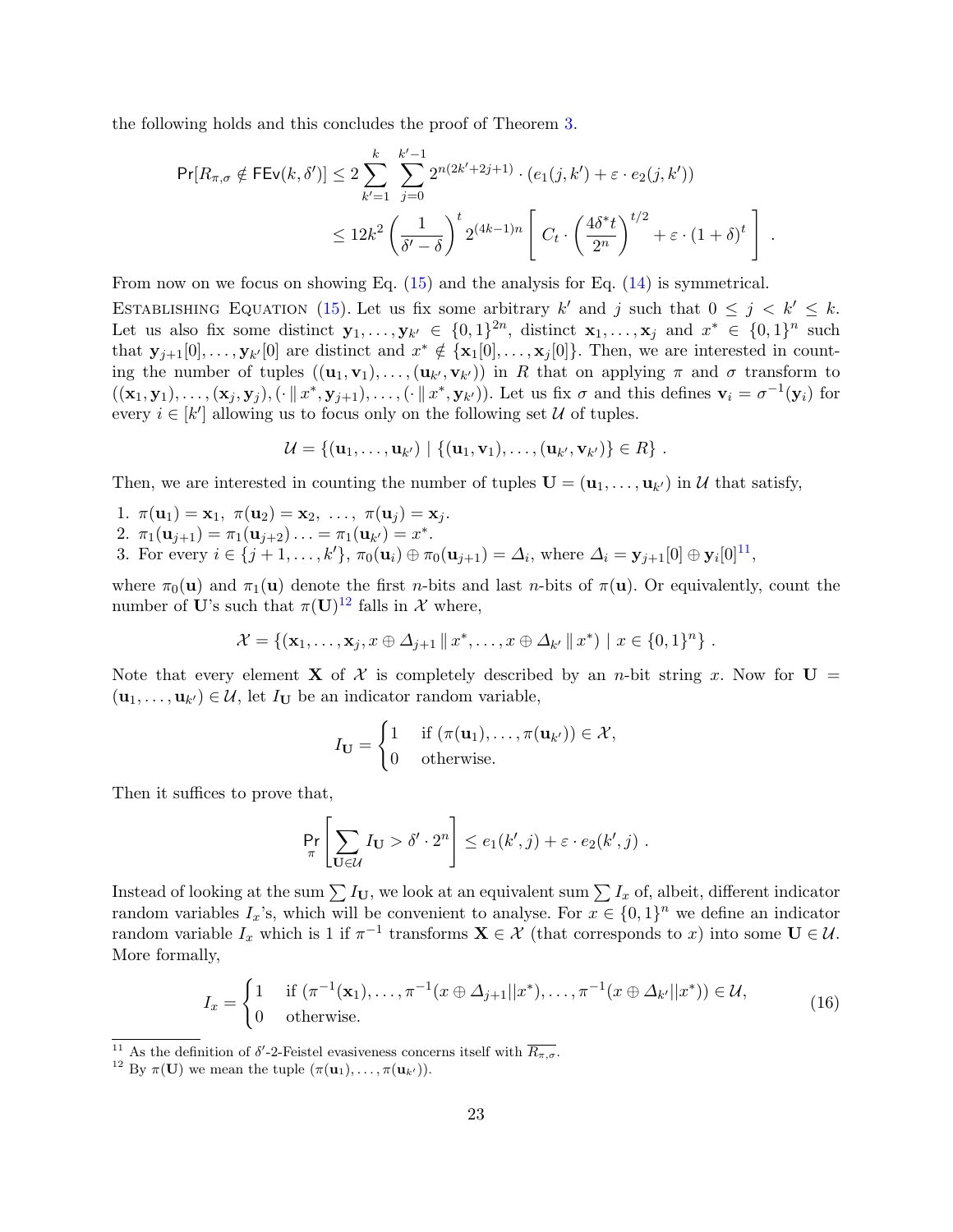Then, it is easy to see that counting the number of  $U \in \mathcal{U}$  such that  $I_U = 1$  (or  $\pi(U) \in \mathcal{X}$ ) is the same as counting the number of  $x \in \{0,1\}^n$  such that  $I_x = 1$  (or  $\pi^{-1}(\mathbf{X}) \in \mathcal{U}$ ). Therefore,  $\sum$ U∈U  $I_{\mathbf{U}} = -\sum$  $x \in \{0,1\}^n$  $I_x$  and we aim to show that,

<span id="page-23-0"></span>
$$
\Pr_{\pi} \left[ \sum_{x \in \{0,1\}^n} I_x > \delta' \cdot 2^n \right] \le e_1(k',j) + \varepsilon \cdot e_2(k',j) \tag{17}
$$

PARTITIONING  $\{0,1\}^n$ . We would like to use concentration bounds for the sum of random variables  $I_x$ 's. But note that they are not independent as they may depend on the output of  $\pi^{-1}$  on the same input. Therefore, as a first step towards constructing independent random variables, we partition  $\{0,1\}^n$  into subsets which will allow us to break the sum  $\sum I_x$  into sums over these subsets.

Let us consider the following relation on  $\{0,1\}^n \times \{0,1\}^n$ . For any  $x, x' \in \{0,1\}^n$ , we say that x is related to x' (denoted as  $x \sim x'$ ) if there exists an index set  $\mathcal{B} \subseteq \{j+1,\ldots,k'\}$  where such that,

$$
x = x' \oplus \bigoplus_{i \in \mathcal{B}} \Delta_i.
$$

It is easy to see that the relation  $\sim$  is an equivalence relation. Then, for any  $x \in \{0,1\}^n$ , let  $\mathsf{EQ}_x$ denote its equivalence class, that is,  $\mathsf{EQ}_x = \{x' \in \{0,1\}^n | x \sim x'\}.$  Let  $|\mathsf{EQ}_x| = l$  and it is easy to see that  $l \leq 2^{k'-j}$ . Let  $\{\textsf{EQ}_i\}_{i=1}^M$  be the M equivalence classes of  $\sim$  where  $|\textsf{EQ}_i| = l$  and  $M \cdot l = 2^n$ . Furthermore, let  $\mathsf{EQ}_i = \{x_1^i, x_2^i, \ldots, x_l^i\}$  be an enumeration of  $\mathsf{EQ}_i$  where  $x_q^i$  is the qth member of the *i*th equivalence class  $\mathsf{EQ}_i$ . Then, we can break the sum of  $I_x$ 's into,

$$
\sum_{x \in \{0,1\}^n} I_x = \sum_{i=1}^M \sum_{q=1}^l I_{x_q^i} = \sum_{q=1}^l \sum_{i=1}^M I_{x_q^i}.
$$

For  $q \in [l]$ , let  $X_q = \sum_{ }^{M}$  $\sum_{i=1} I_{x_q^i}$ . In other words,  $X_q$  is the sum of qth member of each equivalence class  $\mathsf{EQ}_i$ . We are going to show that for every  $q \in [l],$ 

$$
\Pr[X_q > \delta' \cdot M] \le 3C_t \cdot \frac{1}{(\delta' - \delta)^t} \left(\frac{2t\delta^*}{2^n}\right)^{t/2} l^{t/2} + 2\varepsilon \cdot \left(\frac{1+\delta}{\delta' - \delta}\right)^t \tag{18}
$$

<span id="page-23-1"></span>Taking union bound over all  $q \in [l]$  and using  $l \leq 2^{k'-j}$ , we have that Eq. [\(17\)](#page-23-0) holds.

BOUNDING THE SUBSUM  $X_q$ . From now on, we will focus on analysing one of the subsums  $X_q$  and the other subsums can be analogously handled. Fix some q and let  $X = X_q$ . Let the corresponding set of x's be  $\{x^1, \ldots, x^M\}$  where each  $x^i$  comes from a different equivalence class  $\mathsf{EQ}_i$ . For every  $i_1 \neq i_2 \in [M],$ 

- Firstly,  $\Delta_{j+1},\ldots,\Delta_{k'}$  are distinct as  $\mathbf{y}_{j+1}[0],\ldots,\mathbf{y}_{k'}[0]$  are distinct. Therefore,  $x^{i_1}\oplus \Delta_{j+1},\ldots,x^{i_1}\oplus$  $\Delta_{k'}$  are distinct.
- Secondly for any index set  $\mathcal{B} \subseteq \{j+1,\ldots,k'\},\$

$$
x^{i_1} \neq x^{i_2} \oplus \bigoplus_{i \in \mathcal{B}} \Delta_i . \tag{19}
$$

This implies that for any  $I_{x^{i_1}}$  and  $I_{x^{i_2}}$ ,  $\{x_{j+1}^{i_1} \oplus \Delta_{j+1}, \ldots, x_{k'}^{i_1} \oplus \Delta_{k'}\}$  and  $\{x_{j+1}^{i_2} \oplus \Delta_{j+1}, \ldots, x_{k'}^{i_2} \oplus \Delta_{k'}\}$  $\Delta_{k'}$  are disjoint. Therefore, except the first j (values that correspond to  $\pi^{-1}(\mathbf{x}_i)$  for  $i \in [j]$ ), the remaining set of values in the output of  $\pi^{-1}$  that each  $I_{x^{i_1}}$  and  $I_{x^{i_2}}$  depend on are disjoint.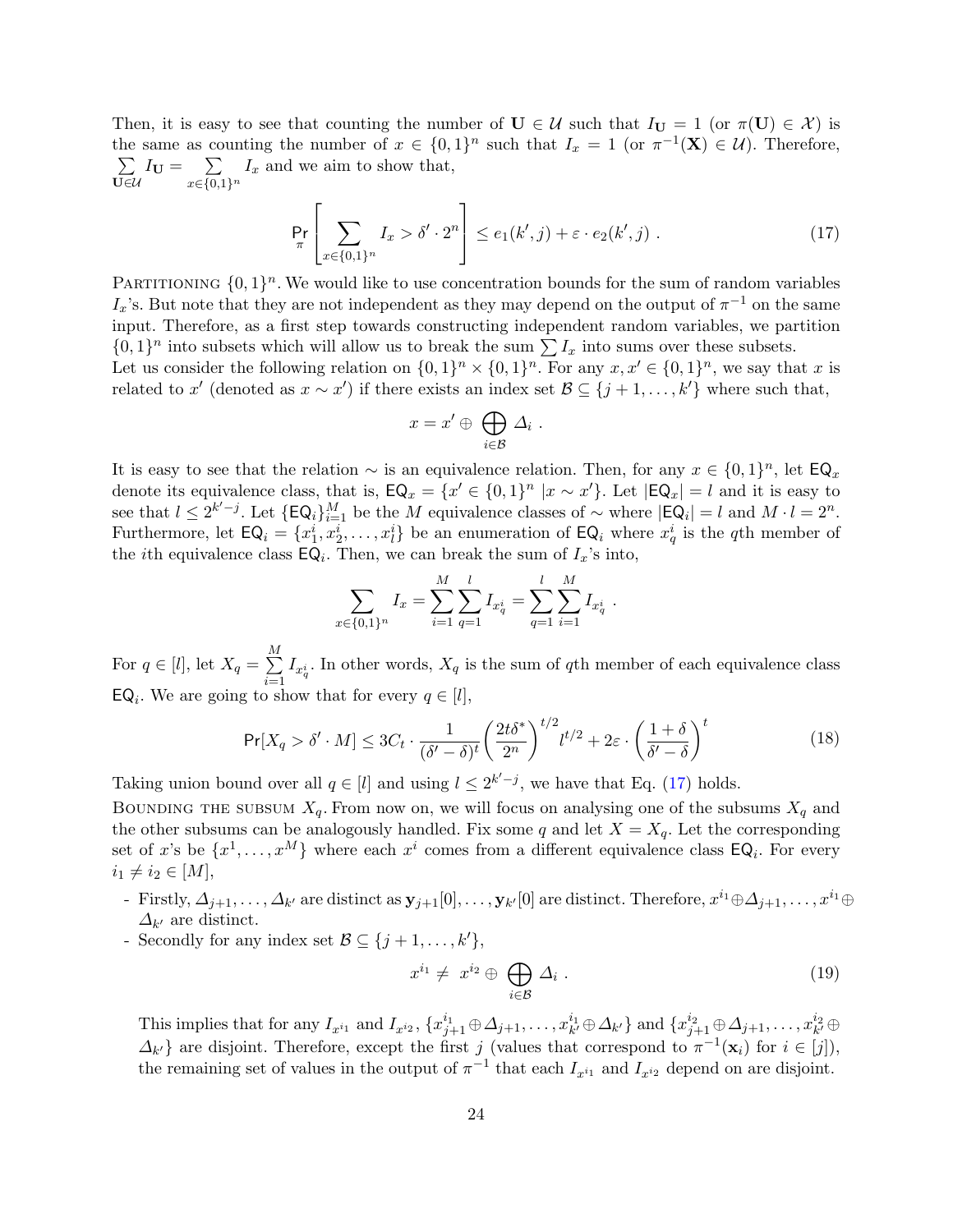We will crucially exploit these two properties of  $I_{x_i}$ 's to show that the following:

**Lemma 3.** For X (as defined above), there exists a random variable Z with expectation  $\mu = \mathbb{E}[Z] \leq$  $\delta \cdot M$  where Z is a sum of M independent indicator random variables, such that for any integer  $a > 0$ ,

<span id="page-24-3"></span>
$$
\Pr[|X - \mu| > a] \le \frac{3 \cdot \mathbb{E}\left[ (Z - \mu)^t \right]}{a^t} + 2\varepsilon \cdot \frac{(M + \mu)^t}{a^t}.
$$

For each indicator random variable  $I_{x_i}$ , we first define another indicator random variable  $I_{x_i}^{\rho}$  where the only difference is that we replace the  $k \cdot t$ - wise independent permutation  $\pi^{-1}$  with a random permutation  $\rho$ . Note that the resulting  $I_{x_i}^{\rho}$  are still not independent as they depend on the output of  $\rho$ . So, we then define a sequence of random variable  $I^*_{x^i}$  that have the same marginal distribution as that of  $I_{x^i}^{\rho}$  but are independent. Then, we show a domination argument that relates the t-th moment of  $(Y - \mu)$  with the t-th moment of  $(Z - \mu)$  where Y and Z are the sum of  $I_{x_i}^{\rho}$  and  $I_{x_i}^*$ respectively. The proof of Lemma [3](#page-24-3) can be found in Appendix [B.4.](#page-37-1) Next, we apply the following concentration bound due to [\[BR94\]](#page-25-17) to the random variable Z.

**Lemma 4 (A.4. from [\[BR94\]](#page-25-17)).** Let  $t \geq 2$  be an even integer. Suppose  $Z_1, \ldots, Z_n$  are independent random variables taking values in [0,1]. Let  $Z = Z_1 + \ldots + Z_n$  and  $\mu = \mathbb{E}[Z]$ . Then,

$$
\mathbb{E}\left[ (Z-\mu)^t \right] \leq C_t \cdot (t\mu + t^2)^{t/2} .
$$

Then as  $\mu \leq \delta \cdot M$  we have,

$$
\Pr[X > \delta \cdot M + a] \le \Pr[X > \mu + a] \le 3C_t \cdot \left(\frac{t\mu + t^2}{a^2}\right)^{t/2} + 2\varepsilon \cdot \left(\frac{M + \mu}{a}\right)^t,
$$

Now let  $a = (\delta' - \delta) \cdot M$  and using  $M \cdot l = 2^n$  and  $\delta^* = \max(\delta, t \cdot 2^k / 2^n)$ , we have

$$
\Pr[X > \delta' \cdot M] \le 3C_t \cdot \frac{1}{(\delta' - \delta)^t} \left(\frac{2t\delta^*}{2^n}\right)^{t/2} l^{t/2} + 2\varepsilon \cdot \left(\frac{1+\delta}{\delta' - \delta}\right)^t
$$

which establishes that Eq.  $(18)$  holds (which establishes that Eq.  $(15)$  holds) and thereby concludes the proof of Proposition [3.](#page-20-1)  $\Box$ 

Acknowledgments The authors were supported by NSF grants CNS-1553758 (CAREER), CNS-1423566, CNS-1719146, CNS-1528178, and IIS-1528041, and by a Sloan Research Fellowship.

# References

- <span id="page-24-1"></span>ABD<sup>+</sup>13. Elena Andreeva, Andrey Bogdanov, Yevgeniy Dodis, Bart Mennink, and John P. Steinberger. On the indifferentiability of key-alternating ciphers. In Ran Canetti and Juan A. Garay, editors, CRYPTO 2013, Part I, volume 8042 of LNCS, pages 531–550. Springer, August 2013.
- <span id="page-24-2"></span>ABM14. Elena Andreeva, Andrey Bogdanov, and Bart Mennink. Towards understanding the known-key security of block ciphers. In Shiho Moriai, editor, FSE 2013, volume 8424 of LNCS, pages 348–366. Springer, March 2014.
- <span id="page-24-0"></span>AJN15. Jean-Philippe Aumasson, Philipp Jovanovic, and Samuel Neves. NORX8 and NORX16: Authenticated encryption for low-end systems. Cryptology ePrint Archive, Report 2015/1154, 2015. [http://eprint.](http://eprint.iacr.org/2015/1154) [iacr.org/2015/1154](http://eprint.iacr.org/2015/1154).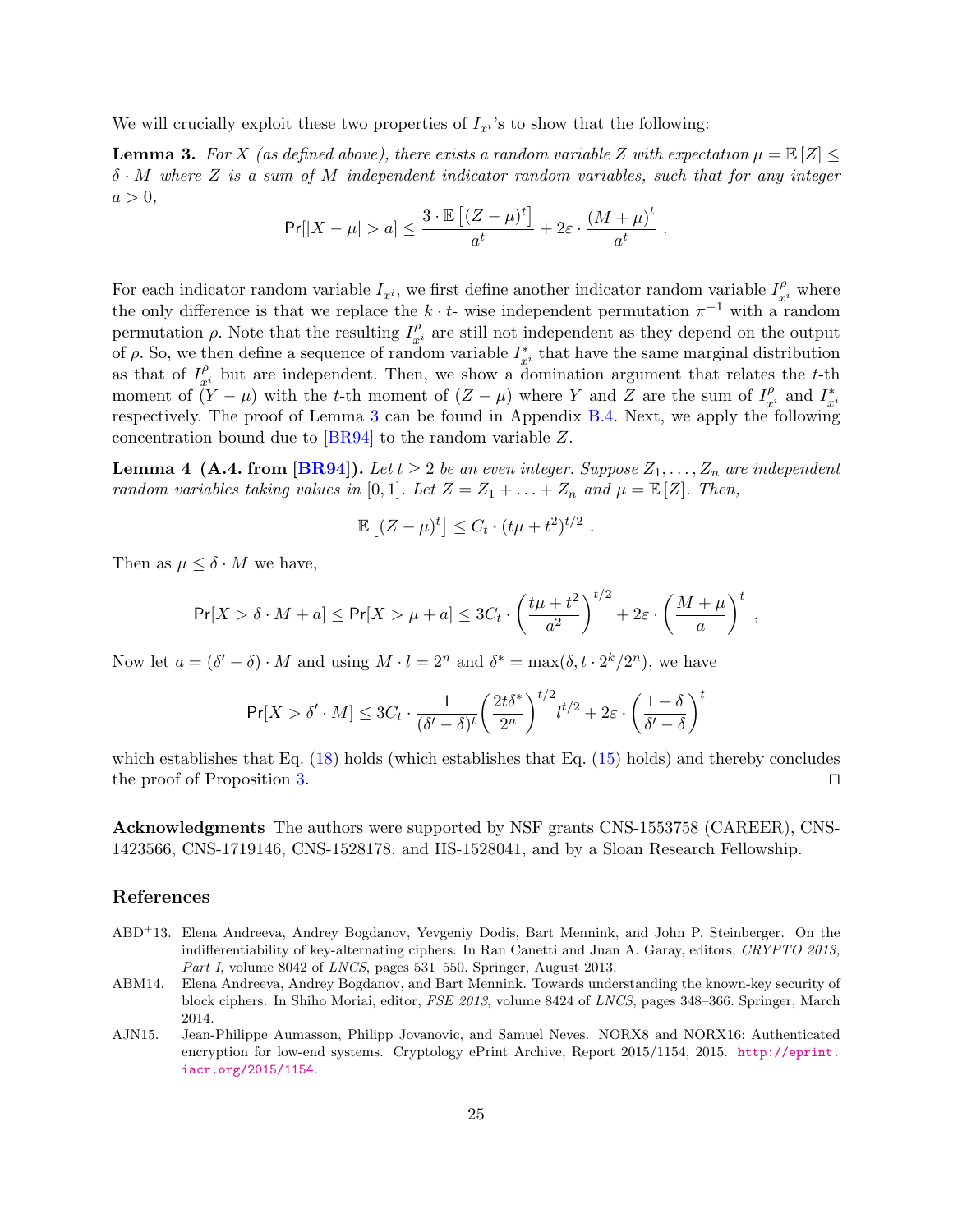- <span id="page-25-0"></span>BDPV08. Guido Bertoni, Joan Daemen, Michael Peeters, and Gilles Van Assche. On the indifferentiability of the sponge construction. In Nigel P. Smart, editor,  $EUROCRYPT 2008$ , volume 4965 of LNCS, pages 181-197. Springer, April 2008.
- <span id="page-25-1"></span>BDPV10. Guido Bertoni, Joan Daemen, Michael Peeters, and Gilles Van Assche. Sponge-based pseudo-random number generators. In Stefan Mangard and François-Xavier Standaert, editors, CHES 2010, volume 6225 of LNCS, pages 33–47. Springer, August 2010.
- <span id="page-25-11"></span>BFM14. Christina Brzuska, Pooya Farshim, and Arno Mittelbach. Indistinguishability obfuscation and UCEs: The case of computationally unpredictable sources. In Juan A. Garay and Rosario Gennaro, editors, CRYPTO 2014, Part I, volume 8616 of LNCS, pages 188–205. Springer, August 2014.
- <span id="page-25-9"></span>BH15. Mihir Bellare and Viet Tung Hoang. Resisting randomness subversion: Fast deterministic and hedged public-key encryption in the standard model. In Elisabeth Oswald and Marc Fischlin, editors, EURO-CRYPT 2015, Part II, volume 9057 of LNCS, pages 627–656. Springer, April 2015.
- <span id="page-25-7"></span>BHK13. Mihir Bellare, Viet Tung Hoang, and Sriram Keelveedhi. Instantiating random oracles via UCEs. In Ran Canetti and Juan A. Garay, editors, CRYPTO 2013, Part II, volume 8043 of LNCS, pages 398–415. Springer, August 2013.
- <span id="page-25-15"></span>BHK14. Mihir Bellare, Viet Tung Hoang, and Sriram Keelveedhi. Cryptography from compression functions: The UCE bridge to the ROM. In Juan A. Garay and Rosario Gennaro, editors, CRYPTO 2014, Part I, volume 8616 of LNCS, pages 169–187. Springer, August 2014.
- <span id="page-25-2"></span>BHKR13. Mihir Bellare, Viet Tung Hoang, Sriram Keelveedhi, and Phillip Rogaway. Efficient garbling from a fixedkey blockcipher. In 2013 IEEE Symposium on Security and Privacy, pages 478–492. IEEE Computer Society Press, May 2013.
- <span id="page-25-16"></span>BMG09. Boaz Barak and Mohammad Mahmoody-Ghidary. Merkle puzzles are optimal - an  $O(n^2)$ -query attack on any key exchange from a random oracle. In Shai Halevi, editor, CRYPTO 2009, volume 5677 of LNCS, pages 374–390. Springer, August 2009.
- <span id="page-25-17"></span>BR94. Mihir Bellare and John Rompel. Randomness-efficient oblivious sampling. In 35th FOCS, pages 276–287. IEEE Computer Society Press, November 1994.
- <span id="page-25-18"></span>BR06. Mihir Bellare and Phillip Rogaway. The security of triple encryption and a framework for code-based gameplaying proofs. In Serge Vaudenay, editor, EUROCRYPT 2006, volume 4004 of LNCS, pages 409–426. Springer, May / June 2006.
- <span id="page-25-10"></span>BS16. Mihir Bellare and Igors Stepanovs. Point-function obfuscation: A framework and generic constructions. In Eyal Kushilevitz and Tal Malkin, editors, TCC 2016-A, Part II, volume 9563 of LNCS, pages 565–594. Springer, January 2016.
- <span id="page-25-12"></span>CGH98. Ran Canetti, Oded Goldreich, and Shai Halevi. The random oracle methodology, revisited (preliminary version). In 30th ACM STOC, pages 209–218. ACM Press, May 1998.
- <span id="page-25-3"></span>CPS08. Jean-S´ebastien Coron, Jacques Patarin, and Yannick Seurin. The random oracle model and the ideal cipher model are equivalent. In David Wagner, editor, CRYPTO 2008, volume 5157 of LNCS, pages 1–20. Springer, August 2008.
- <span id="page-25-19"></span>CS14. Shan Chen and John P. Steinberger. Tight security bounds for key-alternating ciphers. In Phong Q. Nguyen and Elisabeth Oswald, editors, EUROCRYPT 2014, volume 8441 of LNCS, pages 327–350. Springer, May 2014.
- <span id="page-25-14"></span>CS16. Benoît Cogliati and Yannick Seurin. Strengthening the known-key security notion for block ciphers. In Thomas Peyrin, editor, FSE 2016, volume 9783 of LNCS, pages 494–513. Springer, March 2016.
- <span id="page-25-8"></span>DGG<sup>+</sup>15. Yevgeniy Dodis, Chaya Ganesh, Alexander Golovnev, Ari Juels, and Thomas Ristenpart. A formal treatment of backdoored pseudorandom generators. In Elisabeth Oswald and Marc Fischlin, editors, EURO-CRYPT 2015, Part I, volume 9056 of LNCS, pages 101–126. Springer, April 2015.
- <span id="page-25-5"></span>DKT16. Dana Dachman-Soled, Jonathan Katz, and Aishwarya Thiruvengadam. 10-round feistel is indifferentiable from an ideal cipher. In Marc Fischlin and Jean-Sébastien Coron, editors, EUROCRYPT 2016, Part II, volume 9666 of LNCS, pages 649–678. Springer, May 2016.
- <span id="page-25-6"></span>DS16. Yuanxi Dai and John P. Steinberger. Indifferentiability of 8-round feistel networks. In Matthew Robshaw and Jonathan Katz, editors, CRYPTO 2016, Part I, volume 9814 of LNCS, pages 95–120. Springer, August 2016.
- <span id="page-25-4"></span>DSSL16. Yevgeniy Dodis, Martijn Stam, John P. Steinberger, and Tianren Liu. Indifferentiability of confusiondiffusion networks. In Marc Fischlin and Jean-Sébastien Coron, editors, EUROCRYPT 2016, Part II, volume 9666 of LNCS, pages 679–704. Springer, May 2016.
- <span id="page-25-13"></span>FS87. Amos Fiat and Adi Shamir. How to prove yourself: Practical solutions to identification and signature problems. In Andrew M. Odlyzko, editor, CRYPTO'86, volume 263 of LNCS, pages 186–194. Springer, August 1987.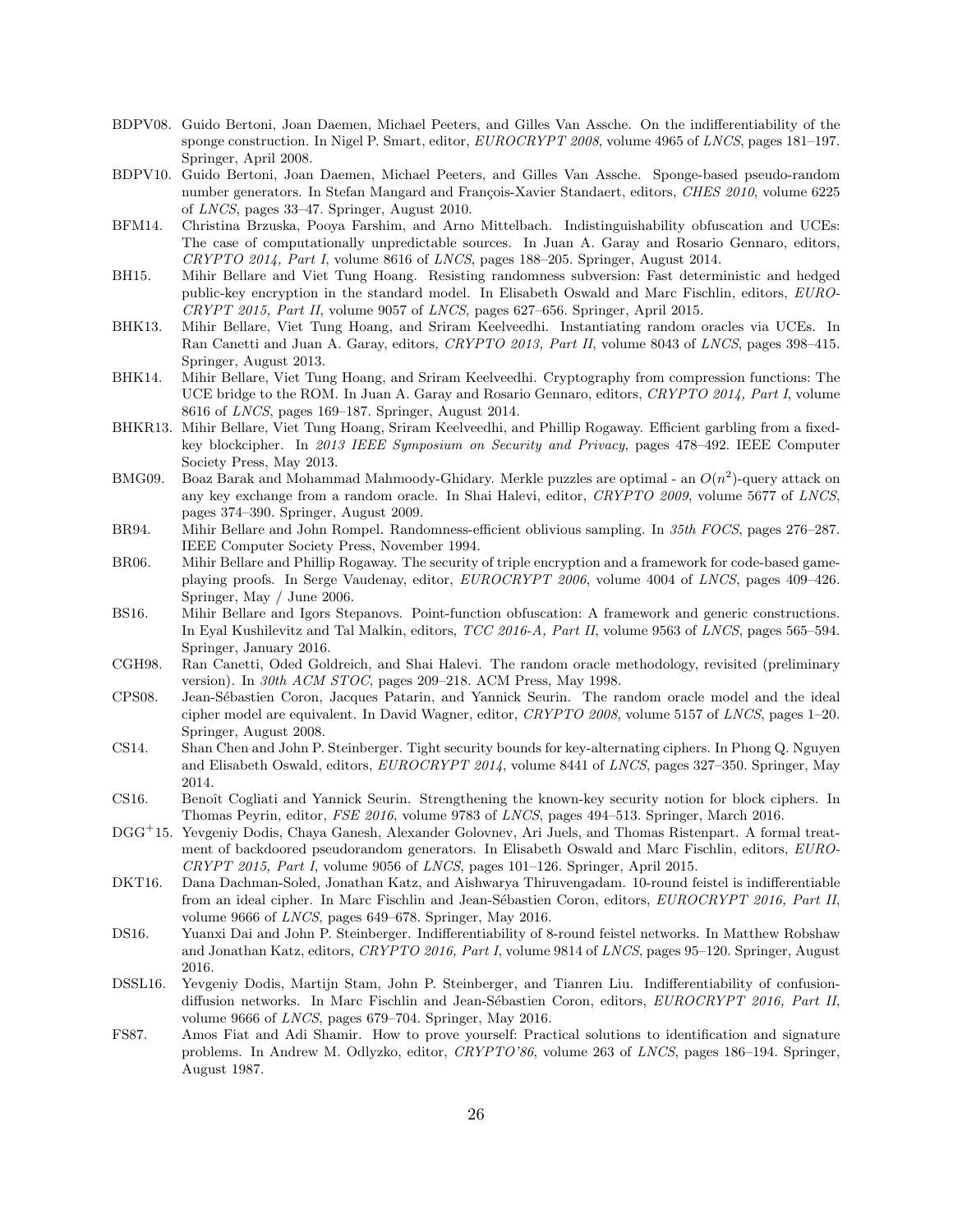- <span id="page-26-4"></span>GT16. Peter Gazi and Stefano Tessaro. Provably robust sponge-based PRNGs and KDFs. In Marc Fischlin and Jean-Sébastien Coron, editors, EUROCRYPT 2016, Part I, volume 9665 of LNCS, pages 87–116. Springer, May 2016.
- <span id="page-26-5"></span>HKT11. Thomas Holenstein, Robin Künzler, and Stefano Tessaro. The equivalence of the random oracle model and the ideal cipher model, revisited. In Lance Fortnow and Salil P. Vadhan, editors, 43rd ACM STOC, pages 89–98. ACM Press, June 2011.
- <span id="page-26-2"></span>HR10. Viet Tung Hoang and Phillip Rogaway. On generalized Feistel networks. In Tal Rabin, editor, CRYPTO 2010, volume 6223 of LNCS, pages 613–630. Springer, August 2010.
- <span id="page-26-13"></span>IR89. Russell Impagliazzo and Steven Rudich. Limits on the provable consequences of one-way permutations. In 21st ACM STOC, pages 44–61. ACM Press, May 1989.
- <span id="page-26-8"></span>KR07. Lars R. Knudsen and Vincent Rijmen. Known-key distinguishers for some block ciphers. In Kaoru Kurosawa, editor, ASIACRYPT 2007, volume 4833 of LNCS, pages 315–324. Springer, December 2007.
- <span id="page-26-0"></span>LR88. Michael Luby and Charles Rackoff. How to construct pseudorandom permutations from pseudorandom functions. SIAM Journal on Computing, 17(2), 1988.
- <span id="page-26-10"></span>MH14. Takahiro Matsuda and Goichiro Hanaoka. Chosen ciphertext security via UCE. In Hugo Krawczyk, editor, PKC 2014, volume 8383 of LNCS, pages 56–76. Springer, March 2014.
- <span id="page-26-11"></span>Mit14. Arno Mittelbach. Salvaging indifferentiability in a multi-stage setting. In Phong Q. Nguyen and Elisabeth Oswald, editors, EUROCRYPT 2014, volume 8441 of LNCS, pages 603–621. Springer, May 2014.
- <span id="page-26-18"></span>MPR07. Ueli M. Maurer, Krzysztof Pietrzak, and Renato Renner. Indistinguishability amplification. In Alfred Menezes, editor, CRYPTO 2007, volume 4622 of LNCS, pages 130–149. Springer, August 2007.
- <span id="page-26-9"></span>MPS12. Avradip Mandal, Jacques Patarin, and Yannick Seurin. On the public indifferentiability and correlation intractability of the 6-round Feistel construction. In Ronald Cramer, editor, TCC 2012, volume 7194 of LNCS, pages 285–302. Springer, March 2012.
- <span id="page-26-6"></span>MRH04. Ueli M. Maurer, Renato Renner, and Clemens Holenstein. Indifferentiability, impossibility results on reductions, and applications to the random oracle methodology. In Moni Naor, editor, TCC 2004, volume 2951 of LNCS, pages 21–39. Springer, February 2004.
- <span id="page-26-1"></span>NR97. Moni Naor and Omer Reingold. On the construction of pseudo-random permutations: Luby-Rackoff revisited (extended abstract). In 29th ACM STOC, pages 189–199. ACM Press, May 1997.
- <span id="page-26-16"></span>Pat92. Jacques Patarin. New results on pseudorandom permutation generators based on the DES scheme. In Joan Feigenbaum, editor, CRYPTO'91, volume 576 of LNCS, pages 301–312. Springer, August 1992.
- <span id="page-26-12"></span>RR00. Zulfikar Ramzan and Leonid Reyzin. On the round security of symmetric-key cryptographic primitives. In Mihir Bellare, editor, CRYPTO 2000, volume 1880 of LNCS, pages 376–393. Springer, August 2000.
- <span id="page-26-3"></span>RS08. Phillip Rogaway and John P. Steinberger. Security/efficiency tradeoffs for permutation-based hashing. In Nigel P. Smart, editor, EUROCRYPT 2008, volume 4965 of LNCS, pages 220–236. Springer, April 2008.
- <span id="page-26-14"></span>SSS93. Jeanette P. Schmidt, Alan Siegel, and Aravind Srinivasan. Chernoff-hoeffding bounds for applications with limited independence. In Vijaya Ramachandran, editor, 4th SODA, pages 331–340. ACM-SIAM, January 1993.
- <span id="page-26-7"></span>ST17. Pratik Soni and Stefano Tessaro. Public-seed pseudorandom permutations. In Jean-Sébastien Coron and Jesper Buus Nielsen, editors, EUROCRYPT 2017, Part II, volume 10211 of LNCS, pages 412–441. Springer, May 2017.
- <span id="page-26-17"></span>WC81. Mark N. Wegman and Larry Carter. New hash functions and their use in authentication and set equality. Journal of Computer and System Sciences, 22:265–279, 1981.

# A Proofs for Section [3](#page-11-4)

# <span id="page-26-15"></span>A.1 Proof of Proposition [1](#page-11-2)

Proof. The proof follows from a simple application of the H-coefficient technique [\[Pat92,](#page-26-16)[CS14\]](#page-25-19). In particular, we describe the interaction of S, D in both cases  $b = 0$  and  $b = 1$  using a transcript  $\tau$ which contains:

- The sequence of queries made by S to the permutation, in either direction, which consists of tuples  $(i, U, V)$ , indicating that either  $\mathcal{O}(i, (+, U))$  was queried, and returned V, or  $\mathcal{O}(i, (-, V))$ was queried, returning U.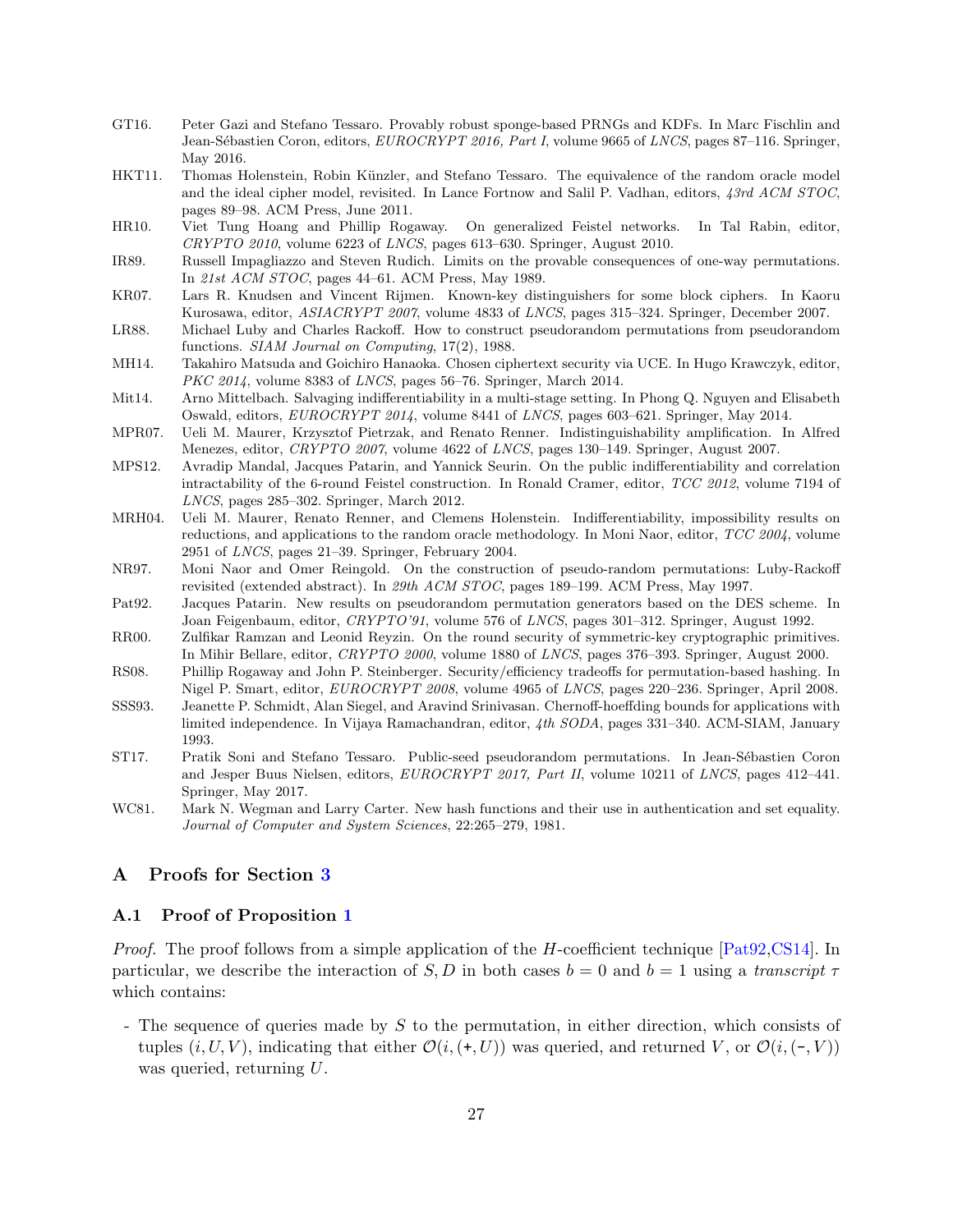- The keys  $s_1^{\text{in}}, s_2^{\text{out}}, \ldots, s_r^{\text{in}}, s_r^{\text{out}}$  given to D. Recall that in the "real-world", where S interacts with the NR construction, these are the actual keys. In the "ideal world", these keys are generated by running P.Kg 2r times, independently of the permutation.

We also say that the transcript  $\tau$  is bad if there exist two entries  $(i, U, V)$  and  $(i, U', V')$  for  $U' \neq$  $U, V \neq V'$  such that  $P_1(s_i^{\text{in}}, U) = P_1(s_i^{\text{in}}, U')$  or  $P_1(s_i^{\text{out}}, V) = P_1(s_i^{\text{out}}, V')$ .

Fix a good transcript  $\tau$ . Let  $p_1(\tau)$  be the interpolation probability of the transcript  $\tau$  when interacting with NR construction (using random round functions sampled from F), i.e., this is the probability that  $(S, D)$  obtains the answer in the transcript when asking the corresponding queries. Let  $p_0(\tau)$  be the probability in the ideal world, where the oracle queries are answered by independent permutations. Also, let  $q_i$  be the number distinct entries of form  $(i, U, V)$ , and assume wlog  $i \in [r]$ . Then,

$$
\mathsf{p}_0(\tau) = \mathsf{p}(s_1^{\mathsf{in}}, s_1^{\mathsf{out}}, \dots, s_r^{\mathsf{in}}, s_r^{\mathsf{out}}) \cdot \prod_{i=1}^r \prod_{j=0}^{q_i - 1} \frac{1}{2^{2n} - j}
$$

,

where  $p(s_1^{in}, s_1^{out}, \ldots, s_r^{in}, s_r^{out})$  is the probability that these  $2r$  keys are sampled by P.Kg.

Let us compare this with  $p_1(\tau)$ . To this end, fix  $i \in [r]$ , then for every entry  $(i, U^j, V^j)$  in  $\tau$ ,  $j \in \{1, \ldots, q_i\}$ , define the corresponding values  $x_0^j$  $\frac{j}{0} \|x_1^j = \mathsf{P}(s_i^{\sf in}, U^j)$  and  $x_3^j$  $\frac{j}{3}$  ||  $x_2^j = \mathsf{P}(s_i^{\text{out}}, V^j)$ . If  $\tau$  is good, then the values  $x_1^j$  $j_1$  are distinct, and so are  $x_2^j$  $2<sup>0</sup>$ . This in particular means that we are interested in the probability, over the choice of a random  $f_i$ , that  $f_i(0 \parallel x_1^j)$  $j_1^j$  =  $x_0^j \oplus x_2^j$  $\frac{j}{2}$  and  $f_i(1 \parallel x_2^j)$  $x_2^j$  =  $x_3^j \oplus x_1^j$ In the probability, over the choice of a random  $j_i$ , that  $j_i(\sigma||x_1) - x_0 \oplus x_2$  and  $j_i(1||x_2) - x_3 \oplus x_1$  for all j, which is exactly  $2^{-2nq_i}$ . Overall, thus, taking a product over all  $i = 1, ..., r$ ,

$$
\mathsf{p}_1(\tau) = \mathsf{p}(s_1^{\mathsf{in}}, s_1^{\mathsf{out}}, \dots, s_r^{\mathsf{in}}, s_r^{\mathsf{out}}) \cdot \prod_{i=1}^r 2^{-2nq_i} = \mathsf{p}(s_1^{\mathsf{in}}, s_1^{\mathsf{out}}, \dots, s_r^{\mathsf{in}}, s_r^{\mathsf{out}}) \cdot 2^{-2nq},
$$

which in particular means that

$$
\frac{\mathsf{p}_1(\tau)}{\mathsf{p}_0(\tau)} \ge \prod_{i=1}^r \prod_{j=0}^{q_i-1} \left(1 - \frac{j}{2^{2n}}\right) \ge 1 - \sum_{i=1}^r q_i^2/2^{2n} \ge 1 - \frac{q^2}{2^{2n}} = 1 - \varepsilon,
$$

where we have used that  $(1-a)(1-b) \geq 1-a-b$  for all  $a, b \geq 0$ , and we let  $\varepsilon = \frac{q^2}{2^{2n}}$  $\frac{q^2}{2^{2n}}$ . Also, using  $\alpha$ -right universality, and the union bound, it is not hard to see that the probability that an ideal transcript is bad is at most

$$
\delta := \sum_{i=1}^r 2q_i^2 \alpha \le 2q^2 \alpha \; .
$$

Then, using the H coefficient method, we can conclude that the bound is at most  $\varepsilon + \delta$ . This concludes the proof.  $\Box$ 

# <span id="page-27-0"></span>A.2 Unpredictability Argument in the Proof of Theorem [1](#page-11-3)

Assume wlog in the following that  $\overline{P}$  is deterministic. We consider three games  $G_{11}$ ,  $G_{12}$ , and  $G_{13}$ .

Game  $G_{11}$  is a small syntactical alteration of Game f-Pred $_{n+1,n,\overline{S}}^P$ . It keeps track in a set  $Q_P$  of the queries issued to  $\overline{\mathcal{O}}$  by the simulated S within  $\overline{S}$ , i.e., an entry  $(i, U, V)$  is added to  $Q_P$  whenever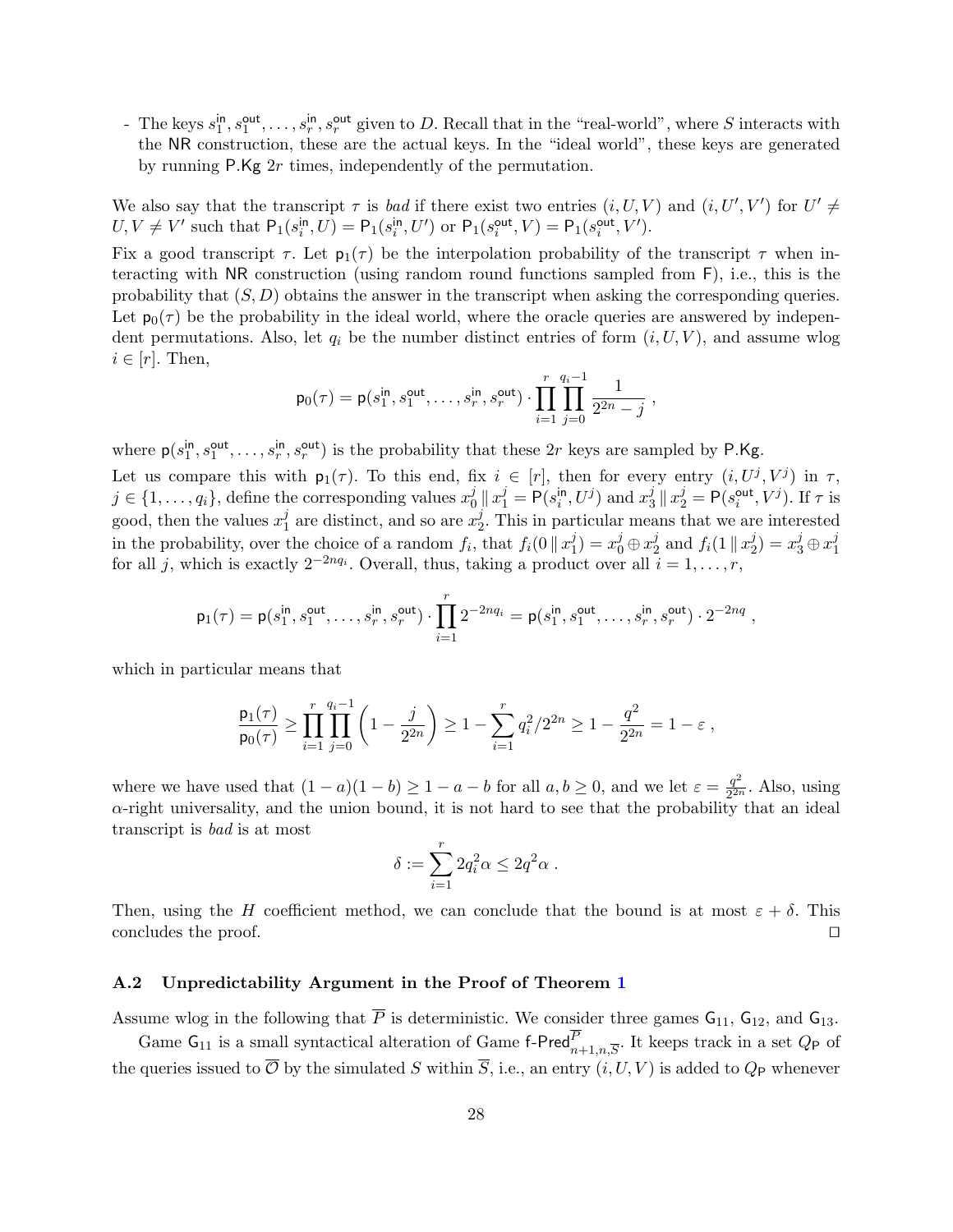$\overline{\mathcal{O}}(i,(+, U))$  is queried, returning V, or (symmetrically)  $\overline{\mathcal{O}}(i, (-, V))$  is queried, returning U. Then, at the end of  $S$ 's execution, we define

$$
Q \leftarrow \left\{(i,0 \,\|\, \mathsf{P}_1(s_i^\mathsf{in},U)), (i,1 \,\|\, \mathsf{P}_1(s_i^\mathsf{out},V)) \,:\, (i,U,V) \in Q_\mathsf{P}\right\} \;,
$$

where P<sub>1</sub> denotes the second *n*-bit half of the output of P. We also let  $Q' \leftarrow \overline{P}(L, s)$  be the output of  $\overline{P}$  given the leakage made by L and the seeds  $s = (s_1^{\text{in}}, s_1^{\text{out}}, \ldots, s_r^{\text{in}}, s_r^{\text{out}})$ . Finally,  $\mathsf{G}_{11}$  returns true iff  $Q' \cap Q \neq \emptyset$ . Clearly, as Q exactly captures the set of queries  $\overline{S}$  makes to its oracle, the game returns true iff  $\overline{P}$  predicts correctly, and we thus conclude that  $\mathsf{Adv}_{n+1,n,\overline{S}}^{\mathsf{f-pred}}(\overline{P}) = \mathsf{Pr}[\mathsf{G}_{11}].$ 

The definition of  $G_{11}$  however allows to easily introduce  $G_{12}$ , which answers S's  $\overline{\mathcal{O}}$ -queries via r randomly sampled permutations  $\pi_1, \ldots, \pi_r$ , i.e.,  $\overline{\mathcal{O}}(i, (+, U)) = \pi_i(U)$  and  $\overline{\mathcal{O}}(i, (-, V)) = \pi_i^{-1}(V)$ . This is the *only* difference. In particular, we still keep track of these queries in  $Q_P$ , compute  $Q$ , and set the winning condition as in  $G_{11}$  $G_{11}$  $G_{11}$ . It is not hard to see that Proposition 1 directly bounds  $Pr[G_{11}] - Pr[G_{12}]$ , and thus

$$
\mathsf{Adv}_{n+1,n,\overline{S}}^{\mathsf{f-pred}}(\overline{P}) \leq q^2 \cdot \left(2\alpha + \frac{1}{2^{2n}}\right) + \mathsf{Pr}\left[\mathsf{G}_{12}\right] \; .
$$

We are now going to construct a predictor P for S, whose advantage is related to  $Pr[G_{12}]$ . This P will generally be inefficient and (interestingly enough) will in fact not make any usage of the predictor  $\overline{P}$ . To this end, we first introduce a new predictor  $\overline{P}'$  which on input L, s outputs a singleton set consisting of the most likely element from  $\overline{P}(L, s)$  to be in Q. We let  $G_{13}$  be  $G_{12}$  with  $\overline{P}'$  instead of  $\overline{P}$ . Clearly, Pr [G<sub>12</sub>]  $\leq p \cdot \Pr[G_{13}]$ .

In the following, in  $G_{13}$ , let us consider the conditional distribution  $\mathcal{Q}_L$  of  $Q_P$  given some fixed L. Also, let  $p(L)$  be the probability that a particular L is output by S in  $G_{12}$ , and let  $q(s)$  be the probability that the seed-vector s is chosen, where recall that  $s = (s_1^{\text{in}}, s_1^{\text{out}}, \ldots, s_r^{\text{in}}, s_r^{\text{out}})$  contains the seeds for P. Finally, we let  $Q(s, Q_P)$  is the set Q computed from  $Q_P$  using the keys s. Then, we can re-arrange the execution of  $G_{13}$  so that: (1) We first sample L according to the probability distribution  $p(\cdot)$ , (2) Then sample  $Q_P$  according to  $Q_L$ , (3) Sample s according to  $q(\cdot)$ , and (4) Check whether  $\overline{P}'(L, s) \in Q(s, Q_P)$ . Then,

$$
\Pr\left[\mathsf{G}_{13}\right] = \sum_{L,\mathbf{s}} p(L) \cdot q(\mathbf{s}) \cdot \Pr_{Q_{\mathsf{P}}} \left[\overline{P}'(L,\mathbf{s}) \in Q(\mathbf{s}, Q_{\mathsf{P}})\right] .
$$

Note now that for any fixed  $L$  and  $s$ ,

$$
\Pr_{Q_{\mathsf{P}} \stackrel{\$}}{\leftarrow} \left[ \overline{P}'(L, s) \in Q(s, Q_{\mathsf{P}}) \right]^2 = \Pr_{Q_{\mathsf{P}}, Q_{\mathsf{P}}' \stackrel{\$}}{\leftarrow} \left[ \overline{P}'(L, s) \in Q(s, Q_{\mathsf{P}}) \cap Q(s, Q_{\mathsf{P}}') \right] \newline \leq \Pr_{Q_{\mathsf{P}}, Q_{\mathsf{P}}' \stackrel{\$}}{\leftarrow} Q_L \left[ Q(s, Q_{\mathsf{P}}) \cap Q(s, Q_{\mathsf{P}}') \neq \emptyset \right] .
$$

Therefore,

$$
\Pr\left[G_{13}\right] \leq \sum_{\mathbf{s},L} p(L) \cdot q(\mathbf{s}) \cdot \sqrt{\Pr_{Q_{\mathsf{P}}, Q_{\mathsf{P}}' \stackrel{\$}{\leftarrow} Q_L} \left[Q(\mathbf{s}, Q_{\mathsf{P}}) \cap Q(\mathbf{s}, Q_{\mathsf{P}}') \neq \emptyset\right]}
$$

$$
\leq \sqrt{\sum_{\mathbf{s},L} p(L) \cdot q(\mathbf{s})} \cdot \Pr_{Q_{\mathsf{P}}, Q_{\mathsf{P}}' \stackrel{\$}{\leftarrow} Q_L} \left[Q(\mathbf{s}, Q_{\mathsf{P}}) \cap Q(\mathbf{s}, Q_{\mathsf{P}}') \neq \emptyset\right]
$$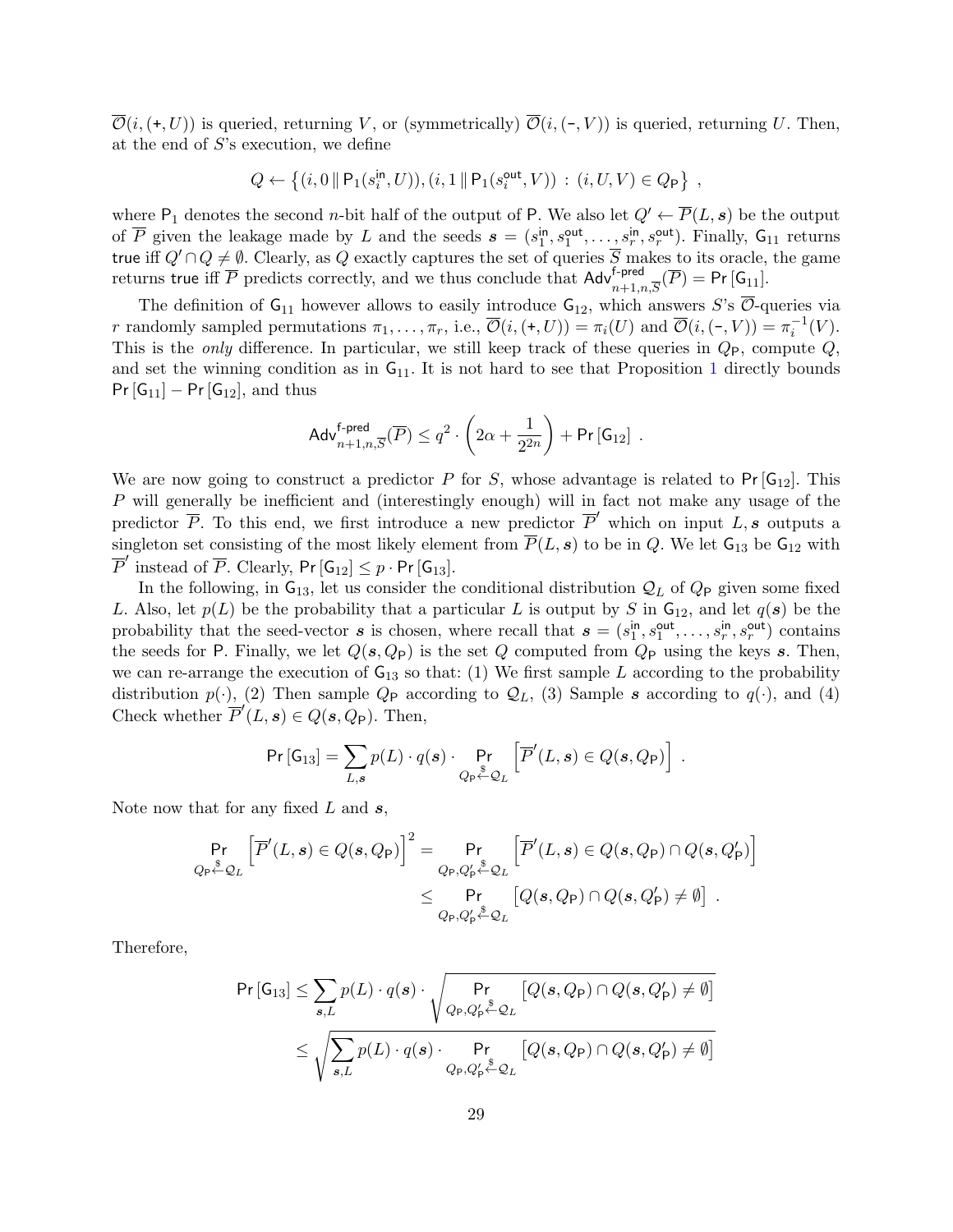where the last inequality follows by Jensen's inequality.

Now, in the following, assume L is fixed such that  $p(L) > 0$ , and we sample s from  $q(\cdot)$ , as well as  $Q_P, Q'_P \stackrel{\$}{\leftarrow} Q_L$ . We also define  $U_P$  and  $V_P$  such that  $(i, U) \in U_P$  and  $(i, V) \in V_P$  if and only if  $(i, U, V) \in Q_P$ . Define  $U_P'$  and  $V_P'$  analogously with respect to  $Q_P'$ . Then, let  $\text{Good} = \text{Good}(Q_P, Q_P')$ be the event that  $U_P \cap U_P' \neq \emptyset$  or  $V_P \cap V_P' \neq \emptyset$ . Accordingly,

$$
\Pr\big[Q(\boldsymbol{s}, Q_\mathsf{P}) \cap Q(\boldsymbol{s}, Q'_\mathsf{P}) \neq \emptyset\big] \leq \Pr\left[\mathsf{Good}\right]
$$

$$
+ \Pr \left[Q(\boldsymbol{s}, Q_{\mathsf{P}}) \cap Q(\boldsymbol{s}, Q_{\mathsf{P}}') \neq \emptyset \, \middle| \, \overline{\textsf{Good}} \right] \ .
$$

The latter probability is the probability that there exist  $(i, U) \in U_{\mathsf{P}}$ ,  $(i, U') \in U_{\mathsf{P}}'$  such that  $P_1(s_i^{\text{in}}, U) = P_1(s_i^{\text{in}}, U')$  and  $U \neq U'$ , or there exist  $(i, V) \in V_P$ ,  $(i, V') \in V_P'$  such that  $P_1(s_i^{\text{out}}, V) =$  $P_1(s_i^{\text{out}}, V')$  and  $V \neq V'$ . Note that for any such pairs the probability of such a collision is at most  $\alpha$  by  $\alpha$ -right universality, and thus the overall probability is  $2q^2\alpha$  by the union bound. Therefore, combining this with the above, we get

<span id="page-29-1"></span>
$$
\Pr\left[G_{13}\right] \leq \sqrt{2q^2\alpha + \sum_{L} p(L) \cdot \Pr_{Q_{\mathsf{P}}, Q_{\mathsf{P}}^{'}} \mathbb{E}_{\mathcal{Q}_{L}}\left[\text{Good}(Q_{\mathsf{P}}, Q_{\mathsf{P}}^{'})\right]}\tag{20}
$$

To conclude the proof, we consider the predictor P against S which simply, given L, samples  $Q'_{\rm P}$ from  $\mathcal{Q}_L$ , and then compute  $U'_{\mathsf{P}}, V'_{\mathsf{P}}$ , and outputs them. Since the original queries  $Q_{\mathsf{P}}$  are also distributed according to  $\mathcal{Q}_L$ , we can rewrite [\(20\)](#page-29-1) as

$$
\Pr\left[\mathsf{G}_{13}\right] \le \sqrt{2q^2\alpha + \mathsf{Adv}_{2n,S}^{\mathsf{p-pred}}(P)}\,,\tag{21}
$$

which concludes the proof.

# A.3 Game Descriptions in Proof of Theorem [2](#page-13-2)

The description of game  $G_1, \ldots, G_5$  used in the proof are given in Figures [7](#page-30-0) and [8.](#page-31-0)

#### <span id="page-29-0"></span>A.4 Proof of Lemma [1](#page-16-2)

*Proof (Of Lemma [1\)](#page-16-2).* Recall that  $\overline{R}$  makes exactly p distinct queries, and is deterministic. Also, recall that Sam goes through p outer iterations, and  $\eta = 4p/\varepsilon \ln(4p/\varepsilon)$  inner iterations, and consequently we denote an iteration of Sam with a pair  $(j, k)$ , where  $j \in [p]$  and  $k \in [n]$ .

Also, in the following, let us fix the leakage L, the keys s for P, and the values  $Y_1, \ldots, Y_p$ , where  $Y_i$  is the uniformly sampled value used to answer  $\overline{R}$ 's *i*-th query in  $\mathsf{G}_5$  if the query is not in X. (We can think of the values  $Y_1, \ldots, Y_p$  as being pre-sampled, and then used as needed.) We will prove an upper bound on bad being set, even given these are fixed. The final bound then follows by averaging.

SOME MORE NOTATION. For every  $(j, k) \in [p] \times [\eta]$ , we denote by  $\widetilde{Q}_{P,j,k}$  the contents of  $\widetilde{Q}_P$  within Sam at the end of iteration  $(j, k)$ . Further, we let  $\widetilde{Q}_{P,1,0} = \emptyset$ , and  $\widetilde{Q}_{P,j,0} = \widetilde{Q}_{P,j-1,\eta}$  for all  $j \geq 2$ . Note that the final output is  $\tilde{Q}_P = \tilde{Q}_{P,p,\eta}$ . Also, for s defined as in the games, and any set Q of triples  $(i, U, V)$ , we define for convenience  $X(\mathbf{s}, Q)$  as the set

$$
X(s, Q) = \{(i, 0 \mid x_1) : \exists (i, U, V, j) \in Q : P_1(s_i^{\text{in}}, U) = x_1\}
$$
  

$$
\cup \{(i, 1 \mid x_2) : \exists (i, U, V, j) \in Q : P_1(s_i^{\text{out}}, V) = x_2\}.
$$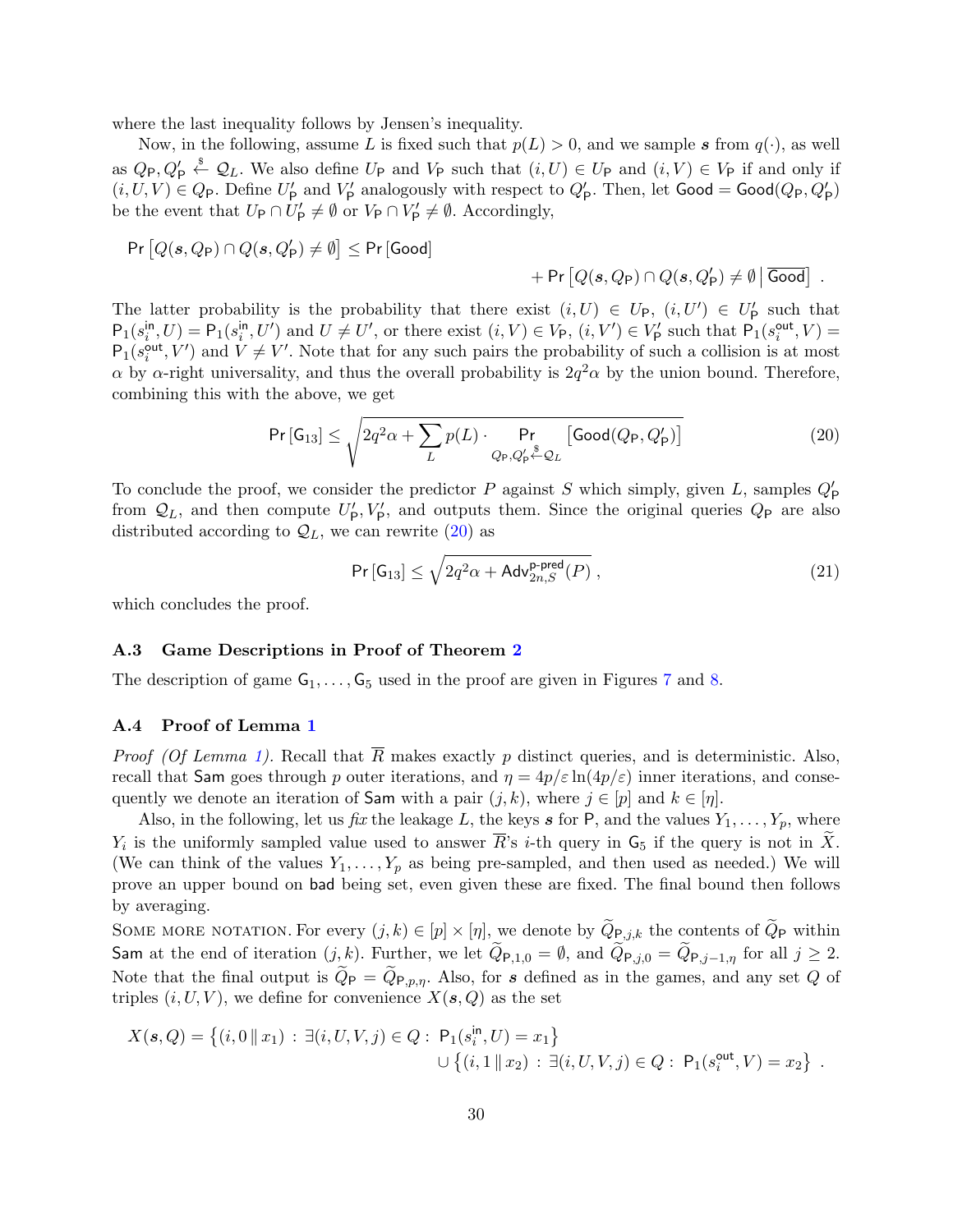<span id="page-30-0"></span>

| $MAIN G_1$ :                                                                                                                                                                                                                                                                                                                                                                                                           | Proc. $\overline{\mathcal{O}}(i, (\sigma, U))$ :                                                                                                                                                                                                                                                                                                                     | // $G_1, G_2, G_3$ |
|------------------------------------------------------------------------------------------------------------------------------------------------------------------------------------------------------------------------------------------------------------------------------------------------------------------------------------------------------------------------------------------------------------------------|----------------------------------------------------------------------------------------------------------------------------------------------------------------------------------------------------------------------------------------------------------------------------------------------------------------------------------------------------------------------|--------------------|
| $Q_P \leftarrow \emptyset$ , $(r, t) \stackrel{\$}{\leftarrow} S(\varepsilon)$<br>$f_1, \ldots, f_r \stackrel{\$}{\leftarrow}$ Funcs $(n+1, n)$<br>$\mathbf{s} = (s_1^{\text{in}}, s_1^{\text{out}}, \dots, s_r^{\text{in}}, s_r^{\text{out}}) \overset{\$}{\leftarrow} P.Kg$<br>$L \stackrel{\$}{\leftarrow} S^{\overline{\mathcal{O}}}(t)$<br>$b' \leftarrow \overline{R}^{\mathcal{O}'}(L, s)$<br>return $(b' = 0)$ | if $\sigma$ = + then<br>$x_0 \parallel x_1 \leftarrow P(s_i^{\text{in}}, U)$<br>$x_2 \leftarrow f_i(0 \parallel x_1) \oplus x_0$<br>$x_3 \leftarrow f_i(1 \parallel x_2) \oplus x_1$<br>$V \leftarrow \mathsf{P}^{-1}(s_i^{\text{out}}, x_3 \,  \, x_2)$<br>$Q_P \leftarrow Q_P \cup \{(i, U, V)\}$<br>else<br>$x_3 \parallel x_2 \leftarrow P(s_i^{\text{out}}, U)$ |                    |
| $MAIN G_2$ :<br>$Q_P \leftarrow \emptyset$ , $(r, t) \stackrel{\$}{\leftarrow} S(\varepsilon)$                                                                                                                                                                                                                                                                                                                         | $x_1 \leftarrow f_i(1 \mid x_2) \oplus x_3$<br>$x_0 \leftarrow f_i(0 \parallel x_1) \oplus x_2$<br>$V \leftarrow \mathsf{P}^{-1}(s_i^{\text{in}}, x_0 \, \  \, x_1)$                                                                                                                                                                                                 |                    |
| $f_1, \ldots, f_r \stackrel{\$}{\leftarrow}$ Funcs $(n+1, n)$<br>$\mathbf{s} = (s_1^{\text{in}}, s_1^{\text{out}}, \dots, s_r^{\text{in}}, s_r^{\text{out}}) \overset{\$}{\leftarrow} P.K\mathbf{g}$                                                                                                                                                                                                                   | $Q_P \leftarrow Q_P \cup \{(i, V, U)\}\$<br>return V                                                                                                                                                                                                                                                                                                                 |                    |
| $L \stackrel{\$}{\leftarrow} S^{\overline{\mathcal{O}}}(t)$<br>for all $(i, U, V) \in Q_P$ do<br>$x_0 \parallel x_1 \leftarrow P(s_i^{\text{in}}, U)$<br>$x_2 \parallel x_2 \leftarrow P(s_i^{\text{out}}, V)$<br>$T[i,0\,\vert\,\vert x_1]\leftarrow x_0\oplus x_2$                                                                                                                                                   | Proc. $\mathcal{O}'(i,x)$ :<br>if $T[i, x] \neq \bot$ then $y \leftarrow T[i, x]$<br>else $y \stackrel{\$}{\leftarrow} \{0,1\}^n$<br>return $y$                                                                                                                                                                                                                      | // $\mathsf{G}_2$  |
| $T[i, 1 \mid x_2] \leftarrow x_1 \oplus x_3$<br>$X \stackrel{\cup}{\leftarrow} \{(i,0\,\ \,x_1), (i,1\,\ \,x_2)\}\$<br>$b' \leftarrow \overline{R}^{\mathcal{O}'}(L, s)$<br>return $(b' = 0)$                                                                                                                                                                                                                          | Proc. $\mathcal{O}'(i,x)$ :<br>return $f_i(X)$ .                                                                                                                                                                                                                                                                                                                     | // $G_1$           |

Fig. 7: Games to prove reset-security of the source  $\overline{S}$ . Here,  $\overline{R}$  is deterministic and assumed to make  $p$  distinct queries, and thus it is not necessary for the oracle  $\mathcal{O}'$  to keep state.

In particular,  $X(s, \widetilde{Q}_{\mathsf{P},j,\eta}) = \widetilde{X}^1 \cup \cdots \cup \widetilde{X}^j$ . For this reason, we note in particular that for every  $j \in [p]$ , the j-th query  $q_j$  of  $\overline{R}$  is uniquely determined by L, s,  $Y_1, \ldots, Y_{j-1}$  and  $\widetilde{Q}_{\mathsf{P},j,0}$ . This fact relies on  $\overline{R}$  being deterministic, and somewhat more subtly, the fact that the values  $\overline{T}$  are never overwritten.

THE BAD EVENTS. For  $j \in [p]$ , we also define the event bad<sub>j</sub> that for the j-th query of  $\overline{R}$  we have  $q_j \notin \tilde{X}^1 \cup \cdots \cup \tilde{X}^j$ , and  $q_j \in X_P$ , which is exactly the event that **bad** is set when answering the j-th query of  $\overline{R}$ . We will show that Pr [bad<sub>j</sub>]  $\leq \varepsilon/2p$ , and consequently

$$
\Pr\left[\text{bad}\right] \le \sum_{j=1}^{p} \Pr\left[\text{bad}_{j}\right] \le p \cdot \varepsilon / 2p = \varepsilon / 2 \,. \tag{22}
$$

To bound Pr [bad<sub>j</sub>] for any fixed  $j \in [p]$ , assume that we further fix  $\widetilde{Q}_{P,j,0}$  to some possible value which can occur with positive probability. This also (by the above argument) uniquely fixed the j-th query  $q_i$ .

Now, if  $q_j \in X(s, \widetilde{Q}_{P,j,0})$ , then Pr [bad<sub>j</sub>] is 0 conditioned on this. Therefore, let us assume that  $q_i \notin X(s, \widetilde{Q}_{\mathsf{P},j,0})$ . Then, define for every  $k \in [\eta],$ 

$$
\alpha_{j,k} = \Pr\left[\Delta_j \stackrel{\$}{\leftarrow} \mathcal{Q}(L,\widetilde{Q}_{\mathsf{P},j,k-1}) \; : \; \mathsf{q}_j \in X(\mathbf{s},\Delta_j)\right] \; .
$$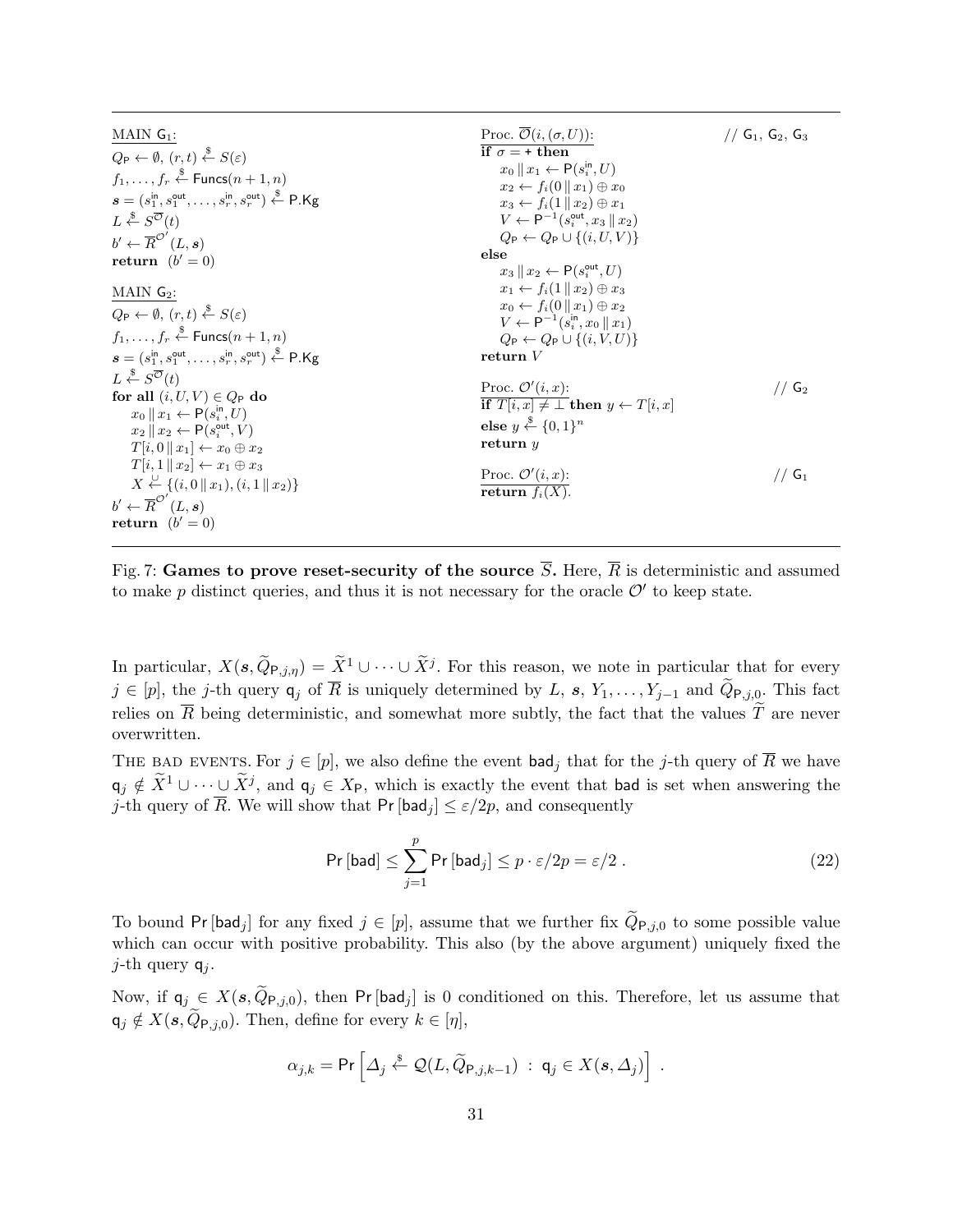<span id="page-31-0"></span>

| MAIN $G_3, G_4, G_5$ :<br>$c \leftarrow 0$<br>$Q_P \leftarrow \emptyset$ , $(r, t) \stackrel{\$}{\leftarrow} S(\varepsilon)$<br>$\pi_1, \ldots, \pi_r \stackrel{\$}{\leftarrow}$ Perms $(2n)$<br>$f_1, \ldots, f_r \stackrel{\$}{\leftarrow}$ Funcs $(n+1, n)$<br>$\mathbf{s} = (s_1^{\text{in}}, s_1^{\text{out}}, \dots, s_r^{\text{in}}, s_r^{\text{out}}) \overset{\$}{\leftarrow} P.Kg$<br>$L \stackrel{\$}{\leftarrow} S^{\overline{\mathcal{O}}}(t)$                                                                                       | Proc. $\mathcal{O}'(i,x)$ :<br>$c \leftarrow c + 1, \ \widetilde{X} \stackrel{\cup}{\leftarrow} \widetilde{X}^c$<br>if $(i, x) \in \overline{X}$ then $y \leftarrow \overline{T}[i, x]$<br>elseif $(i, x) \in X$ then<br>bad $\leftarrow$ true, $y \leftarrow T[i, X]$<br>elseif $y \stackrel{\$}{\leftarrow} \{0,1\}^n$<br>return $y$                    | // $G_3, G_4$     |
|---------------------------------------------------------------------------------------------------------------------------------------------------------------------------------------------------------------------------------------------------------------------------------------------------------------------------------------------------------------------------------------------------------------------------------------------------------------------------------------------------------------------------------------------------|-----------------------------------------------------------------------------------------------------------------------------------------------------------------------------------------------------------------------------------------------------------------------------------------------------------------------------------------------------------|-------------------|
| $\widetilde{Q}_P \overset{\$}{\leftarrow} \mathsf{Sam}^{\overline{\mathcal{O}}}(L)$<br>for all $(i, U, V) \in Q_P$ do<br>$x_0 \parallel x_1 \leftarrow P(s_i^{\mathsf{in}}, U)$<br>$x_2 \parallel x_2 \leftarrow P(s_i^{\text{out}}, V)$<br>$T[i,0\,\vert\,\vert x_1]\leftarrow x_0\oplus x_2$<br>$T[i, 1 \mid x_2] \leftarrow x_1 \oplus x_3$<br>$X \stackrel{\cup}{\leftarrow} \{(i,0\,\ \,x_1), (i,1\,\ \,x_2)\}\$<br>for $j = 1$ to p do<br>for all $(i, U, V, j) \in \tilde{Q}_P$ do<br>$x_0 \parallel x_1 \leftarrow P(s_i^{\text{in}}, U)$ | Proc. $\mathcal{O}'(i,x)$ :<br>$c \leftarrow c + 1, \ \widetilde{X} \stackrel{\cup}{\leftarrow} \widetilde{X}^c$<br>if $(i, x) \in \widetilde{X}$ then $y \leftarrow \widetilde{T}[i, x]$<br>elseif $(i, x) \in X$ then<br>bad $\leftarrow$ true, $y \stackrel{\$}{\leftarrow} \{0,1\}^n$<br>elseif $y \stackrel{\$}{\leftarrow} \{0,1\}^n$<br>return $y$ | // $\mathsf{G}_5$ |
| $x_3 \parallel x_2 \leftarrow P(s_i^{\text{out}}, V)$<br>$\widetilde{X}^j \stackrel{\cup}{\leftarrow} \widetilde{X}^j \cup \{(i,0\,\ \,x_1), (i,1\,\ \,x_2)\}\$<br>if $\widetilde{T}[i,0\,\Vert\,x_1]=\bot$ then<br>$T[i,0\,\Vert\, x_1]\leftarrow x_0\oplus x_2$<br>if $T[i, 1 \mid x_2] = \perp$ then<br>$T[i, 1 \mid x_2] \leftarrow x_1 \oplus x_3$<br>$b' \leftarrow \overline{R}^{\mathcal{O}'}(L,s)$<br>return $(b' = 0)$                                                                                                                  | Proc. $\overline{\mathcal{O}}(i, (\sigma, U))$ :<br><b>if</b> $\sigma = +$ <b>then</b><br>$V \stackrel{\$}{\leftarrow} \pi_i(U)$<br>$Q_P \leftarrow Q_P \cup \{(i, U, V)\}\$<br>else<br>$V \stackrel{\$}{\leftarrow} \pi_i^{-1}(U)$<br>$Q_P \leftarrow Q_P \cup \{(i, V, U)\}\$<br>return V                                                               | $// G_4, G_5$     |

Fig. 8: Games to prove reset-security of the source  $\overline{S}$ . (Continued) Here,  $\overline{R}$  is deterministic and assumed to make  $p$  distinct queries, and thus it is not necessary for the oracle  $\mathcal{O}'$  to keep state.

Now, either there exists  $k \in [\eta]$  such that  $\alpha_{j,k} \leq \varepsilon/4p$ , in which case the probability that  $\mathsf{q}_j \in X$ is at most  $\varepsilon/4p$ , and thus the probability of bad<sub>j</sub> conditioned on this is at most  $\varepsilon/4p$ . This follows from the following fact (made explicit in [\[IR89\]](#page-26-13)):  $\alpha_{j,k}$  is exactly the conditional probability, given the acquired information so far, that  $q_i \in X$  in the actual execution, and thus, conditioned on  $\alpha_{j,k} = p$ , the probability that  $q_j \in X$  is indeed p.

The other case is that no such k exists, i.e.,  $\alpha_{j,k} > \frac{\varepsilon}{4n}$  $\frac{\varepsilon}{4p}$  for all  $k \in [\eta]$ . In this case, we are going to necessarily have  $q_j \in X(\widetilde{Q}_{\mathsf{P},j,\eta})$ , except with probability

$$
(1 - \varepsilon/4p)^{\eta} \le e^{-(\varepsilon/4p)\eta} = \varepsilon/4p
$$

using the fact that  $\eta = 4p/\varepsilon \ln(4p/\varepsilon)$ . Therefore, the probability that  $\mathsf{bad}_j$  is set is at most  $2 \times \varepsilon/4p =$ ε/2p.

This concludes the proof of Lemma [1.](#page-16-2)  $\Box$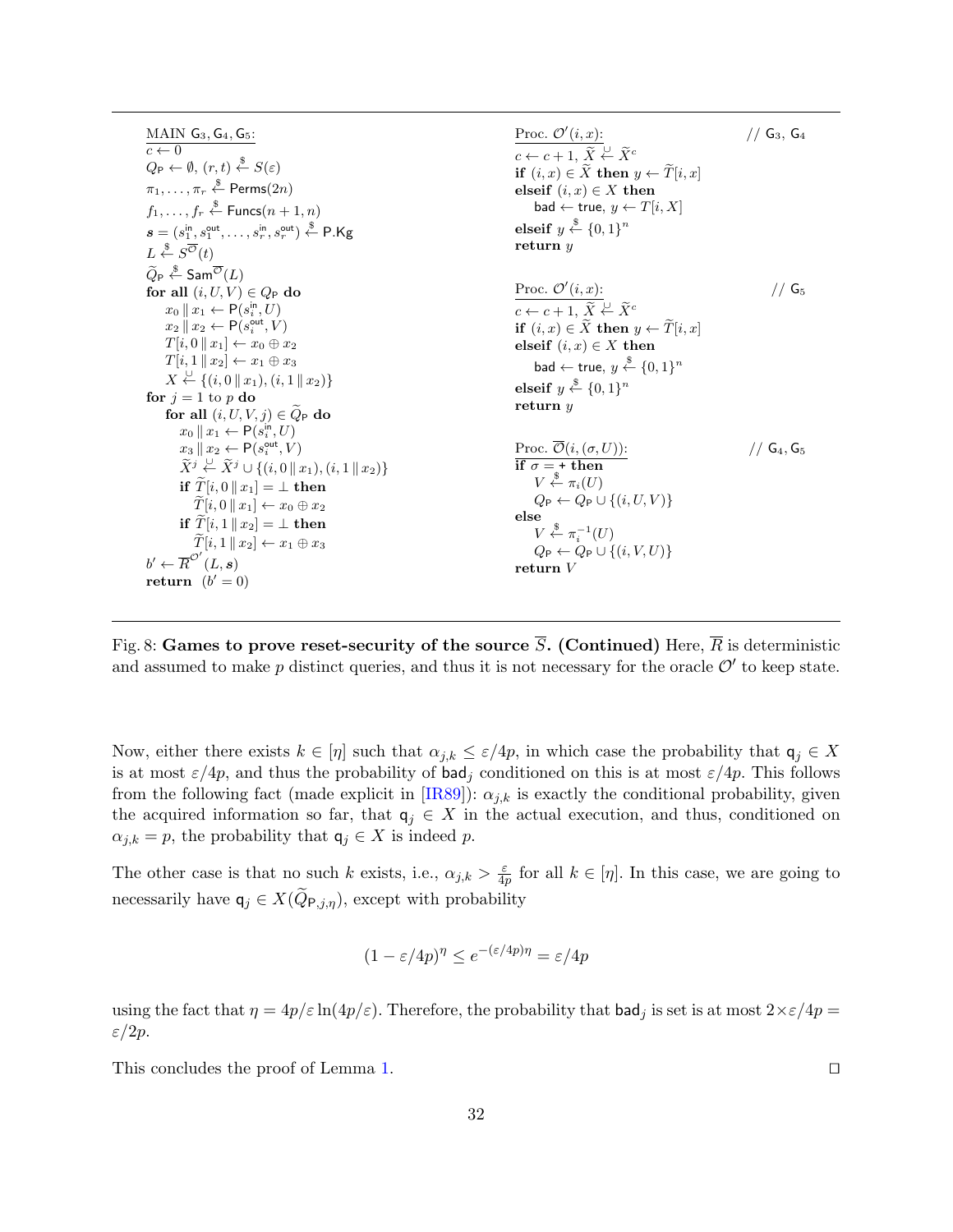#### <span id="page-32-0"></span>A.5 Analysis of the  $b = 1$  case

To conclude the proof, we still need to analyze the  $b = 1$  case, i.e., the case where the source and the reset adversary are given independent oracles. To this end, we introduce two games  $G_{11}, G_{12}$  which simulate an execution of R against  $S$  where in the former game,  $R$  and  $S$  access independent sets of permutations, whereas in  $G_{12}$  these permutations are instantiated using the NR construction, sharing however the underlying keys s for P. Clearly,

<span id="page-32-2"></span>
$$
\Pr\left[\neg \mathsf{p}\text{-}\mathsf{Reset}_{S}^{R} \,|\, b=1\right] = \Pr\left[\mathsf{G}_{11}\right] \,. \tag{23}
$$

To transition from  $G_{11}$  $G_{11}$  $G_{11}$  to  $G_{12}$ , we can use Proposition 1 twice, first with respect to S's q queries to replace  $\pi_1^0, \pi_2^0, \ldots$  with their counterparts obtained from the NR construction, and then another time to do the same  $\pi_1^1, \pi_1^1, \ldots$  (this time there are  $2q\tau$  queries being made by Sam to take into account). So overall,

$$
\begin{aligned} \Pr\left[G_{11}\right] &\leq \Pr\left[G_{12}\right] + (q^2 + (2q\tau)^2) \left(2\alpha + \frac{1}{2^{2n}}\right) \\ &\leq \Pr\left[G_{12}\right] + (q + 2q\tau)^2 \left(2\alpha + \frac{1}{2^{2n}}\right) \,. \end{aligned} \tag{24}
$$

<span id="page-32-3"></span>Now, looking at  $G_{12}$ , we observe that  $\overline{T}[i, x] = f_i^1(x)$  always holds by construction. Therefore, when running  $\overline{R}$ , the values returned by  $\mathcal{O}'(i,x)$  are always either equal  $f_i^b(x)$  or freshly random, and thus in both case random and independent than the values of  $f_1^0, \ldots, f_r^0$ . In other words, this perfectly simulates an execution of  $\overline{R}$  against  $\overline{S}$  in the  $b = 1$  case, i.e.

<span id="page-32-4"></span>
$$
\Pr\left[G_{12}\right] = \Pr\left[\neg \mathsf{f}\text{-Reset}_{\overline{S}}^{\overline{R}} \middle| b = 1\right] \,,\tag{25}
$$

and thus combining  $(23)$ ,  $(24)$ , and  $(25)$ , we get

$$
\Pr\left[\neg \mathsf{p}\text{-}\mathsf{Reset}_{S}^{R} \, \middle| \, b=1\right] \le \Pr\left[\neg \mathsf{f}\text{-}\mathsf{Reset}_{\overline{S}}^{\overline{R}} \, \middle| \, b=1\right] + (q+2q\tau)^{2} \left(2\alpha + \frac{1}{2^{2n}}\right) \,,\tag{26}
$$

as we wanted to show.

# B Proofs for Section [4](#page-17-2)

#### <span id="page-32-1"></span>B.1 Proof of Lemma [2](#page-17-1)

*Proof.* Before we proceed with the proof, note that it is enough to assume that  $R$  only contains k-sized sets in it. If not, then we can use the partitioning  $R = \bigcup_{i=1}^{k} R_i$ , where  $R_i$  only contains sets from  $R$  with exactly  $i$  input-output pairs. We can then apply the argument independently to obtain  $R_i^*$ , and let  $R^* = \bigcup_{i=1}^k R_i^*$ . The above lemma implies that  $R^*$  is  $(\delta \cdot k)$ -strongly evasive, and that for every  $S \in R$ , there exists  $\emptyset \neq S^* \subseteq S$  such that  $S^* \in R^*$ .

In the following, let  $N := |X|$ . We first describe a procedure to obtain  $R^*$  from R, and below show that the resulting R<sup>∗</sup> always has the desired properties. We initially set  $R^* = R$ . There are three nested iterations in our procedure. The outer iteration goes over all  $j = k - 1, k - 2, \ldots, 0$ . The middle iteration iterates over all  $k' = j + 1, \ldots, k$ . The inner iteration does two things: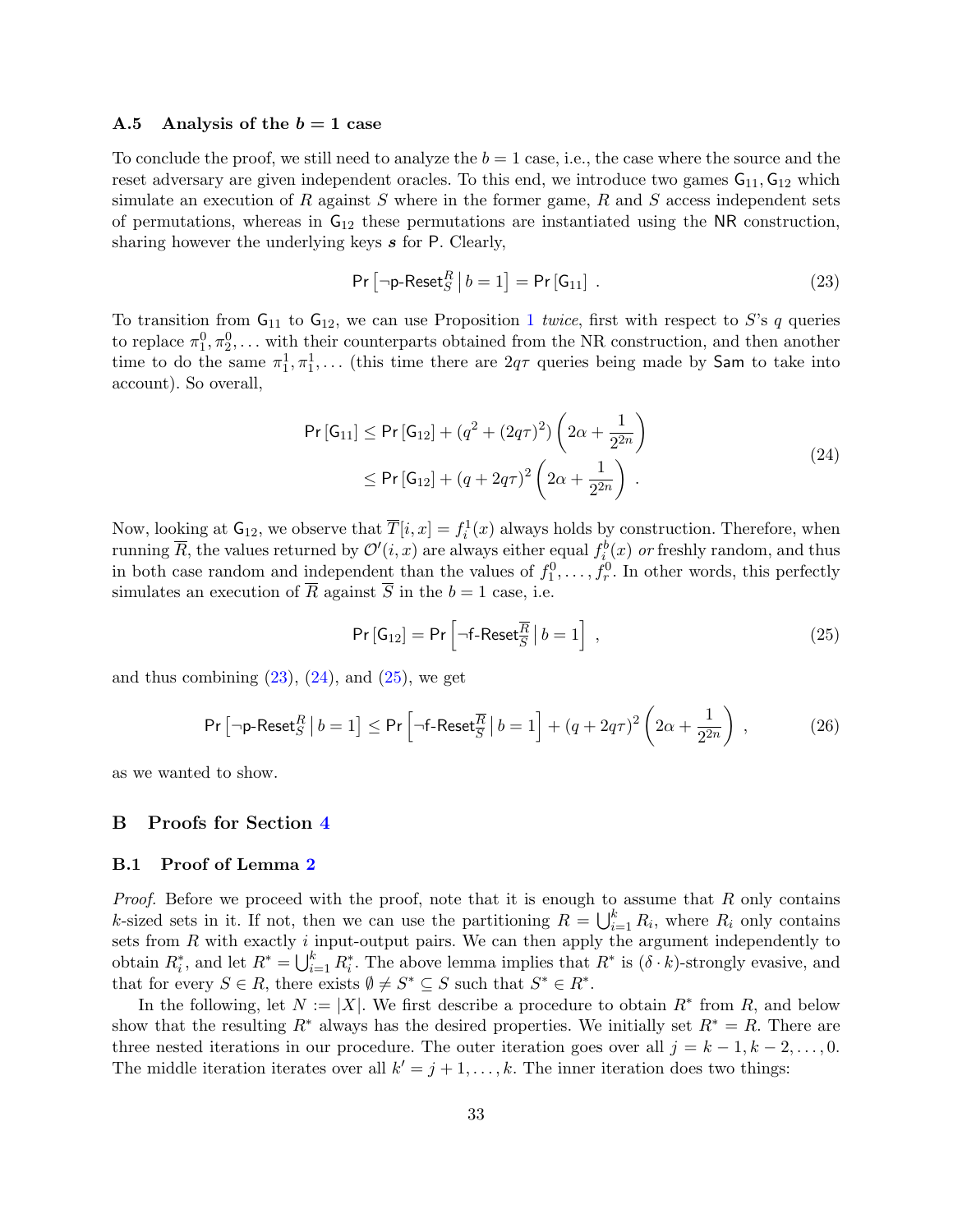| MAIN $G_{11}$ , $G_{12}$ :                                                                                                 | Proc. $\overline{\mathcal{O}}^b(i, (\sigma, U))$ :                                                           | // $\mathsf{G}_{11}$ |
|----------------------------------------------------------------------------------------------------------------------------|--------------------------------------------------------------------------------------------------------------|----------------------|
| $c \leftarrow 0$<br>$Q_P \leftarrow \emptyset$ , $(r, t) \stackrel{\$}{\leftarrow} S(\varepsilon)$                         | if $\sigma$ = + then $V \stackrel{\$}{\leftarrow} \pi_i(U)$                                                  |                      |
| $\pi_1^0, \pi_1^1, \ldots, \pi_r^0, \pi_r^1 \overset{\$}{\leftarrow}$ Perms $(2n)$                                         | else $V \stackrel{\$}{\leftarrow} \pi_i^{-1}(U)$                                                             |                      |
| $f_1^0, f_1^1, \ldots, f_r^0, f_r^1 \stackrel{\$}{\leftarrow}$ Funcs $(n+1, n)$                                            | return $V$                                                                                                   |                      |
| $\mathbf{s} = (s_1^{\text{in}}, s_1^{\text{out}}, \dots, s_r^{\text{in}}, s_r^{\text{out}}) \overset{\$}{\leftarrow} P.Kg$ | Proc. $\overline{\mathcal{O}}^b(i, (\sigma, U))$ :                                                           | $G_{12}$             |
| $L \stackrel{\$}{\leftarrow} S^{\overline{\mathcal{O}}^0}(t)$                                                              | if $\sigma = +$ then                                                                                         |                      |
| $\widetilde{O}_P \overset{\$}{\leftarrow} \mathsf{Sam}^{\overline{\mathcal{O}}^1}(L)$                                      | $x_0 \parallel x_1 \leftarrow P(s_i^{\text{in}}, U)$<br>$x_2 \leftarrow f_i^b(0 \, \Vert \, x_1) \oplus x_0$ |                      |
| for $j = 1$ to p do                                                                                                        | $x_3 \leftarrow f_i^b(1 \, \, x_2) \oplus x_1$                                                               |                      |
| for all $(i, U, V, j) \in Q_P$ do                                                                                          | $V \leftarrow P^{-1}(s_i^{\text{out}}, x_3 \,  \, x_2)$                                                      |                      |
| $x_0 \parallel x_1 \leftarrow P(s_i^{\text{in}}, U)$                                                                       | else                                                                                                         |                      |
| $x_3 \parallel x_2 \leftarrow P(s_i^{\text{out}}, V)$                                                                      | $x_3 \parallel x_2 \leftarrow P(s_i^{\text{out}}, U)$                                                        |                      |
| $\widetilde{X}^j \stackrel{\cup}{\leftarrow} \widetilde{X}^j \cup \{(i,0\,\ \,x_1), (i,1\,\ \,x_2)\}\$                     | $x_1 \leftarrow f_i^b(1 \, \, x_2) \oplus x_3$                                                               |                      |
| if $\widetilde{T}[i,0\,\Vert\,x_1]=\bot$ then                                                                              | $x_0 \leftarrow f_i^b(0 \, \  \, x_1) \oplus x_2$                                                            |                      |
| $T[i,0\,\Vert\, x_1]\leftarrow x_0\oplus x_2$                                                                              | $V \leftarrow \mathsf{P}^{-1}(s_i^{\text{in}}, x_0 \,  \, x_1)$                                              |                      |
| if $\tilde{T}[i,1\ x_2]=\perp$ then                                                                                        | return V                                                                                                     |                      |
| $T[i, 1 \mid x_2] \leftarrow x_1 \oplus x_3$                                                                               | Proc. $\mathcal{O}'(i,x)$ :                                                                                  | $// G_{11}, G_{12}$  |
| $b' \leftarrow \overline{R}^{\mathcal{O}'}(L, s)$                                                                          | $c \leftarrow c + 1, \ \widetilde{X} \stackrel{\cup}{\leftarrow} \widetilde{X}^c$                            |                      |
| return $(b' = 0)$                                                                                                          | if $(i, x) \in \widetilde{X}$ then $y \leftarrow \widetilde{T}[i, x]$                                        |                      |
|                                                                                                                            | elseif $y \stackrel{\$}{\leftarrow} \{0,1\}^n$                                                               |                      |
|                                                                                                                            | return $y$                                                                                                   |                      |

Fig. 9: Games to prove reset-security of the source  $\overline{S}$ . (Continued) Case  $b = 1$ . Here,  $\overline{R}$  is deterministic and assumed to make p distinct queries, and thus it is not necessary for the oracle  $\mathcal{O}'$ to keep state.

1. It goes over all  $\mathbf{u}_1 < \ldots < \mathbf{u}_{k'}$ , and all  $\mathbf{v}_1 < \ldots < \mathbf{v}_j$ , where  $\lt$  denotes lexicographic ordering of elements of  $X$ . For each of them, it checks whether

$$
|\{(\mathbf{v}_{j+1},\ldots,\mathbf{v}_{k'})\,:\,\{(\mathbf{u}_1,\mathbf{v}_1),\ldots,(\mathbf{u}_{k'},\mathbf{v}_{k'})\}\in R^*\}|>\delta\cdot\prod_{i=j}^{k'-1}(N-i).
$$

If so (and only if so), we remove every such set  $\{(\mathbf{u}_1, \mathbf{v}_1), \ldots, (\mathbf{u}_{k'}, \mathbf{v}_{k'})\}$  from  $R^*$ , and add instead  $\{(\mathbf{u}_1, \mathbf{v}_1), \dots, (\mathbf{u}_j, \mathbf{v}_j)\}\$ to  $R^*$  (unless it is already in  $R^*$ ).

2. Still within the middle iteration (i.e., before changing j and  $k'$ ), we also iterate over all  $\mathbf{v}_1$  <  $\ldots < \mathbf{v}_{k'}$ ,  $\mathbf{u}_1 < \ldots < \mathbf{u}_j$ , and perform the symmetric operation to what describe above.

Now, we first show that  $R^*$  is  $\delta$ -strongly evasive. Assume to this end it is not, then there exists  $j < k' \leq k, \mathbf{u}_1, \dots, \mathbf{u}_{k'} \in X$ , all  $\mathbf{v}_1, \dots, \mathbf{v}_j \in X$ , such that

$$
|\{(\mathbf{v}_{j+1},\ldots,\mathbf{v}_{k'})\,:\,\{(\mathbf{u}_1,\mathbf{v}_1),\ldots,(\mathbf{u}_{k'},\mathbf{v}_{k'})\}\in R^*\}|>\delta\cdot\prod_{i=j}^{k'-1}(N-i).
$$

Note that when we consider  $\mathbf{u}_1, \ldots, \mathbf{u}_{k'} \in X$  and  $\mathbf{v}_1, \ldots, \mathbf{v}_j \in X$  in our iteration, this must have been already true for  $R^*$  at that point, as after that, we have only added tuples of length at most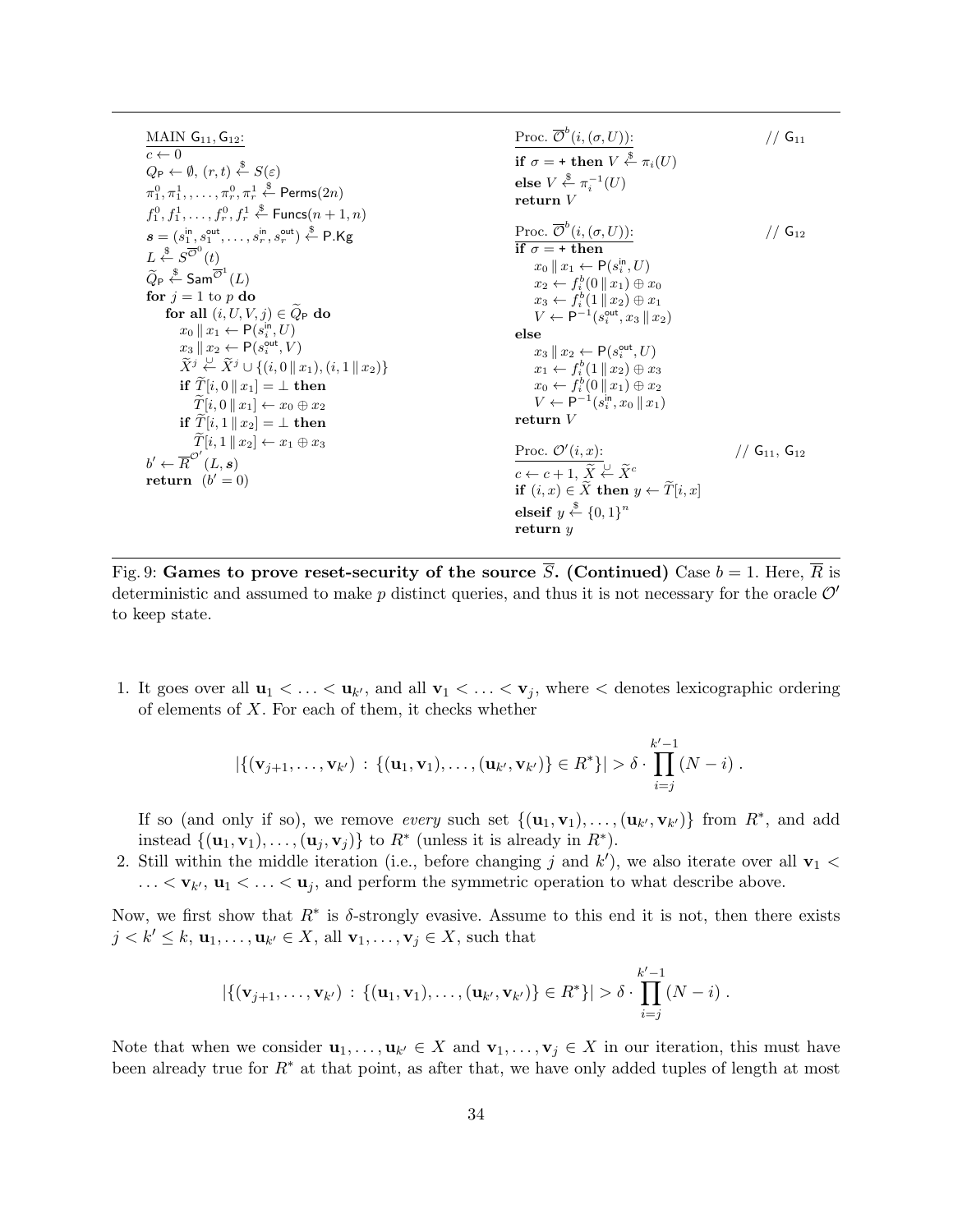$j < k'$  to the relation  $R^*$ . (We have used crucially here that we iterate over j backwards here!) But then, all of these tuples would have been removed from  $R^*$  and never added back, and we have a contradiction. The symmetric argument holds when swapping inputs and outputs.

We also need to make sure that for every  $S \in R$ , there exists  $S^* \subseteq S$  such that  $S^* \neq \emptyset$  and  $S^* \in R^*$ . This will follow form a more general statement. Namely, denote by  $R_j^*$  the relation obtained at the end of the outer iteration for index j, with  $R_k^* = R$ , and  $R_0^* = R^*$ . Then, we show that  $R_1^*$  is  $(k, \delta)$ -evasive.

*Claim.*  $R_j^*$  is  $(k \cdot j, \delta^j)$ -evasive for  $1 \leq j \leq k$ .

*Proof (Of claim)*. The proof goes by induction. We know  $R_k^*$  is  $(k^2, \delta^k)$ -evasive. Assume towards a contradiction that  $R_j^*$  for  $1 \leq j < k$  is not  $(k \cdot j, \delta^j)$ -evasive, but  $R_{j+1}^*$  is  $(k \cdot (j+1), \delta^{j+1})$ -evasive. Then, there exists a  $k \cdot j$ -query adversary  $A_j$  satisfying  $R_j^*$  with probability larger than  $\delta^j$ . We can get a  $k(j + 1)$ -query adversary  $A_{j+1}$  for  $R_{j+1}^*$  as follows. It first runs  $A_j$ , and if the output is a j'-sized set for  $j' > j$ , it outputs it, as a set of cardinality larger than j is in  $R_{j+1}^*$  iff it is in  $R_j^*$ , as the transition from  $j + 1$  to j only adds j-sized sets. In contrast, if the output is a j-set  $\{(\mathbf{u}_1, \mathbf{v}_1), \ldots, (\mathbf{u}_j, \mathbf{v}_j)\} \in R_j^*$ , then it is not in  $R_{j+1}^*$ . However, one of the following applies, as this set was added in the process of going from  $R_{j+1}^*$  to  $R_j^*$ .

- There exist  $\mathbf{u}_{j+1}, \ldots, \mathbf{u}_{k'}$  such that the number of  $(\mathbf{v}_{j+1}, \ldots, \mathbf{v}_{k'})$  with  $\{(\mathbf{u}_1, \mathbf{v}_1), \ldots, (\mathbf{u}_{k'}, \mathbf{v}_{k'})\} \in R_{j+1}^*$  is larger than  $\delta \cdot \prod_{i=j}^{k'-1}$  $i=j^{k'-1}(N-i)$ . In this case,  $A_{j+1}$  queries  $\mathbf{u}_{j+1}, \ldots, \mathbf{u}_{k'}$  to  $\pi$ , gets  $\widetilde{\mathbf{v}}_{j+1}, \ldots, \widetilde{\mathbf{v}}_{k'}$ , and outputs  $\{(\mathbf{u}_1, \mathbf{v}_1), \dots, (\mathbf{u}_j, \mathbf{v}_j),(\mathbf{u}_{j+1}, \widetilde{\mathbf{v}}_{j+1}), \dots, (\mathbf{u}_{k'}, \widetilde{\mathbf{v}}_{k'})\}.$ <br>There exist  $\mathbf{v}_k$ , we such that the number of
- There exist  $\mathbf{v}_{j+1}, \ldots, \mathbf{v}_{k'}$  such that the number of  $(\mathbf{u}_{j+1}, \ldots, \mathbf{u}_{k'})$  with  $\{(\mathbf{u}_1, \mathbf{v}_1), \ldots, (\mathbf{u}_{k'}, \mathbf{v}_{k'})\} \in R_{j+1}^*$  is larger than  $\delta \cdot \prod_{i=j}^{k'-1}$  $\binom{k'-1}{i=j}(N-i)$ . In this case,  $A_{j+1}$  queries  $\mathbf{v}_{j+1}, \ldots, \mathbf{v}_{k'}$  to  $\pi^{-1}$ , gets  $\widetilde{\mathbf{u}}_{j+1}, \ldots, \widetilde{\mathbf{u}}_{k'}$ , and outputs  $\{(\mathbf{u}_1, \mathbf{v}_1), \ldots, (\mathbf{u}_j, \mathbf{v}_j),(\widetilde{\mathbf{u}}_{j+1}, \mathbf{v}_{j+1}), \ldots, (\widetilde{\mathbf{u}}_{k'}, \mathbf{v}_{k'})\}.$

It is not hard to verify that  $A_{j+1}$ 's success probability is lower bounded by  $\delta^j \cdot \delta = \delta^{j+1}$ . Moreover,  $A_{j+1}$  makes at most k extra queries compared with  $A_j$ . Thus, this contradicts our assumption on  $R_{i+1}^*$ .  $j+1$ . .

By the above, we know that  $R_1^*$  is  $(k, \delta)$ -evasive, and this in particular means that for all k', all  $\mathbf{u}_1, \ldots, \mathbf{u}_{k'},$ 

<span id="page-34-0"></span>
$$
|\{(\mathbf{v}_1,\ldots,\mathbf{v}_{k'})\,:\,\{(\mathbf{u}_1,\mathbf{v}_1),\ldots,(\mathbf{u}_{k'},\mathbf{v}_{k'})\}\in R\}| \leq \delta \cdot \prod_{i=0}^{k'-1} (N-i) ,
$$
 (27)

for otherwise, the naïve k-query adversary which non-adaptively queries  $\mathbf{u}_1, \ldots, \mathbf{u}_k$  would be able to break evasiveness with probability larger than  $\delta$ , thus contradicting our assumption. Symmetrically, for all  $\mathbf{v}_1,\ldots,\mathbf{v}_{k'}$ ,

<span id="page-34-1"></span>
$$
|\{(\mathbf{u}_1,\ldots,\mathbf{u}_{k'})\,:\,\{(\mathbf{u}_1,\mathbf{v}_1),\ldots,(\mathbf{u}_{k'},\mathbf{v}_{k'})\}\in R\}| \leq \delta \cdot \prod_{i=0}^{k'-1} (N-i) \ . \tag{28}
$$

Now, assume that for some  $S \in R$ , there is no  $S^* \neq \emptyset$  in  $R^* = R_0^*$  which is a subset of S. Note that at every outer iteration j, the procedure above can at best replace a set  $S$  with a subset of  $S$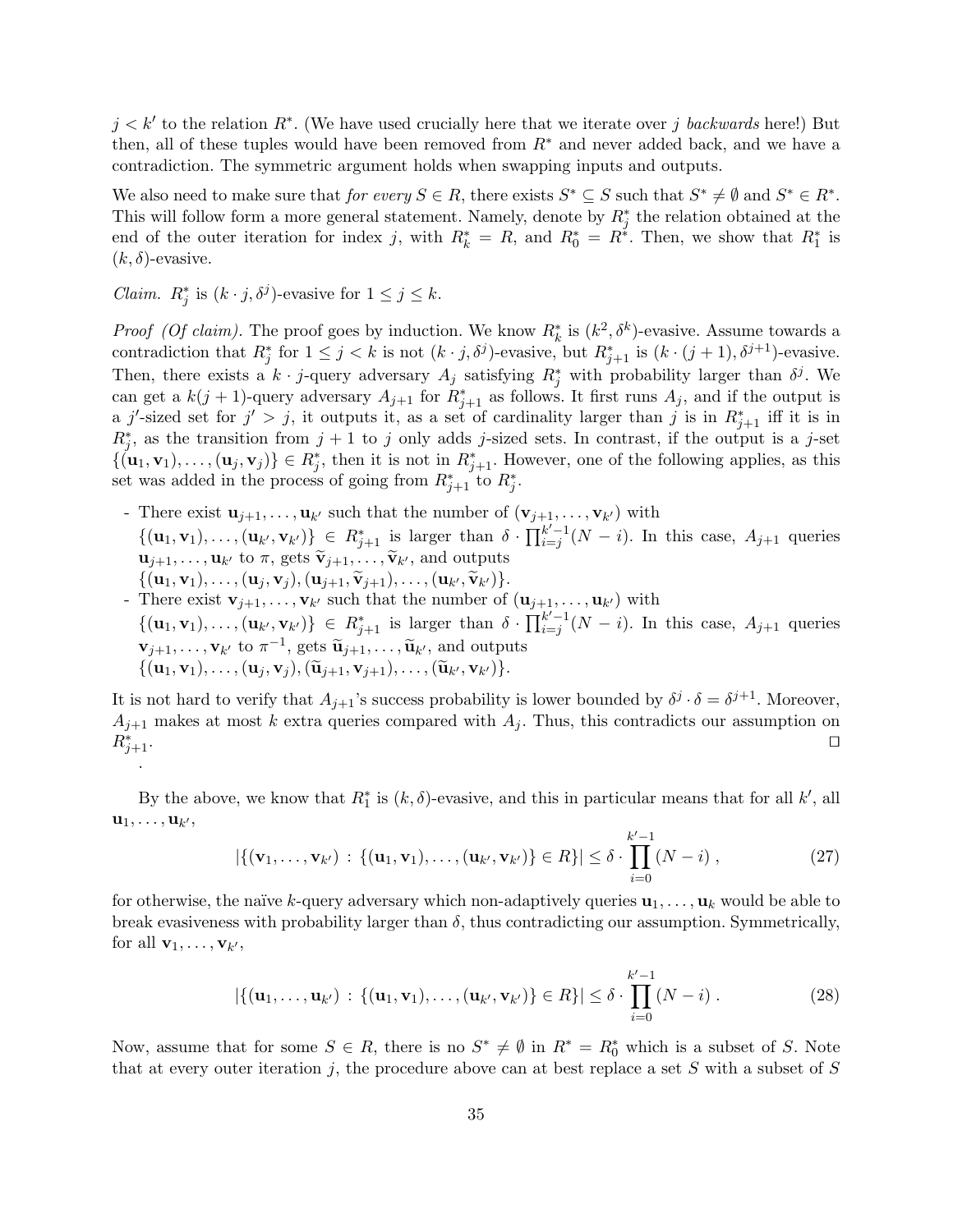<span id="page-35-1"></span>

| Game G:                                                                                                                                                                                                                                      | ORACLE $\mathcal{O}(i \parallel x)$ :           |
|----------------------------------------------------------------------------------------------------------------------------------------------------------------------------------------------------------------------------------------------|-------------------------------------------------|
| $F \leftarrow \perp Q_1, Q_2 \leftarrow \perp$                                                                                                                                                                                               | if $F[i    x] = \perp$ then                     |
| $S \stackrel{\$}{=} A^{\mathcal{O}}$                                                                                                                                                                                                         | $F[i    x] \stackrel{\$}{\leftarrow} \{0,1\}^n$ |
| for $(x_0    x_1, x_2    x_3) \in S$ do                                                                                                                                                                                                      | $Q_i \leftarrow Q_i \cup \{x\}$                 |
| if $\neg$ isValid $^{\mathcal{O}}(x_0, x_1, x_2, x_3)$ then                                                                                                                                                                                  | return $F[i  x]$                                |
| return false                                                                                                                                                                                                                                 |                                                 |
| if $S \notin R$ then                                                                                                                                                                                                                         |                                                 |
| return false                                                                                                                                                                                                                                 |                                                 |
| return true                                                                                                                                                                                                                                  |                                                 |
| PROCEDURE is Valid $^{\mathcal{O}}(x_0, x_1, x_2, x_3)$ :<br>$y_1 \leftarrow \mathcal{O}(0 \, \Vert \, x_1); y_2 \leftarrow \mathcal{O}(1 \, \Vert \, x_2)$<br>if $(x_2 = x_0 \oplus y_1) \wedge (x_3 = x_1 \oplus y_2)$ then<br>return true |                                                 |
| return false                                                                                                                                                                                                                                 |                                                 |

Fig. 10: The Game G used in the proof of Proposition [2.](#page-19-1)

of size j. Therefore, in  $R_1^*$ , there must be a non-empty subset  $S' \subseteq S$  left. However, because  $R_1^*$  is  $(k, \delta)$ -evasive, nothing will be removed in the iteration for  $j = 0$ , since this would require violating [\(27\)](#page-34-0) or [\(28\)](#page-34-1), and thus  $R_0^* = R_1^*$ . This concludes the proof.  $\square$ 

# <span id="page-35-0"></span>B.2 Proof of Proposition [2](#page-19-1)

*Proof.* Consider the game G shown in the Fig. [10](#page-35-1) where A is given access to an oracle  $\mathcal O$  that implements a function from Funcs $(n + 1, n)$  using lazy sampling. O maintains a table F (intially empty) to respond to A's queries. For query  $(i||x)$  such that  $F[i || x] = \perp$ , O randomly samples an *n*-bit string and then assigns it to  $F[i || x]$  and responds with  $F[i || x]$  to A. For a query  $(i || x)^{13}$  $(i || x)^{13}$  $(i || x)^{13}$ such that  $F[i || x] \neq \perp$ , it just responds with  $F[i || x]$ . Then, it is easy to see that,

$$
\mathsf{Adv}_{R,\mathsf{Fei}_2^f}^{\mathsf{cri}}(A) = \mathsf{Pr}[\mathsf{G}] \ .
$$

Now, let S be the set output by A such that it contains k' tuples  $(0 < k' \le k)$ . A wins if  $S \in R$  and for every  $(x_0 \mid x_1, x_2 \mid x_3) \in S$  the isValid procedure returns true. We call such a set as a winning set. We can then assume that for every  $(x_0 \| x_1, x_2 \| x_3) \in S$ , A issues queries  $(0 \| x_1)$  and  $(1 \| x_2)$ at some point in G. Note that this is w.l.o.g because the procedure isValid does make the above queries irrespective of whether A makes them. Note that any pair  $(x_0 \| x_1, x_2 \| x_3)$  (in a winning set) is completely defined by  $(x_1, x_2)$  and F as  $x_0 = x_2 \oplus F[0 \mid x_1]$  and  $x_3 = x_1 \oplus F[1 \mid x_2]$ . Then, to bound the probability that  $A$  wins, it is sufficient to bound the probability that a winning set can be constructed from the queries/responses issued/received by A during its interaction with  $\mathcal{O}$ . Finally, let us assume also that A only makes distinct queries to its oracle. Therefore, on every query (after its response) has been sampled, we will compute the probability that a winning set can be constructed.

<span id="page-35-2"></span><sup>&</sup>lt;sup>13</sup>  $i \in \{0, 1\}$  and  $x \in \{0, 1\}^n$ .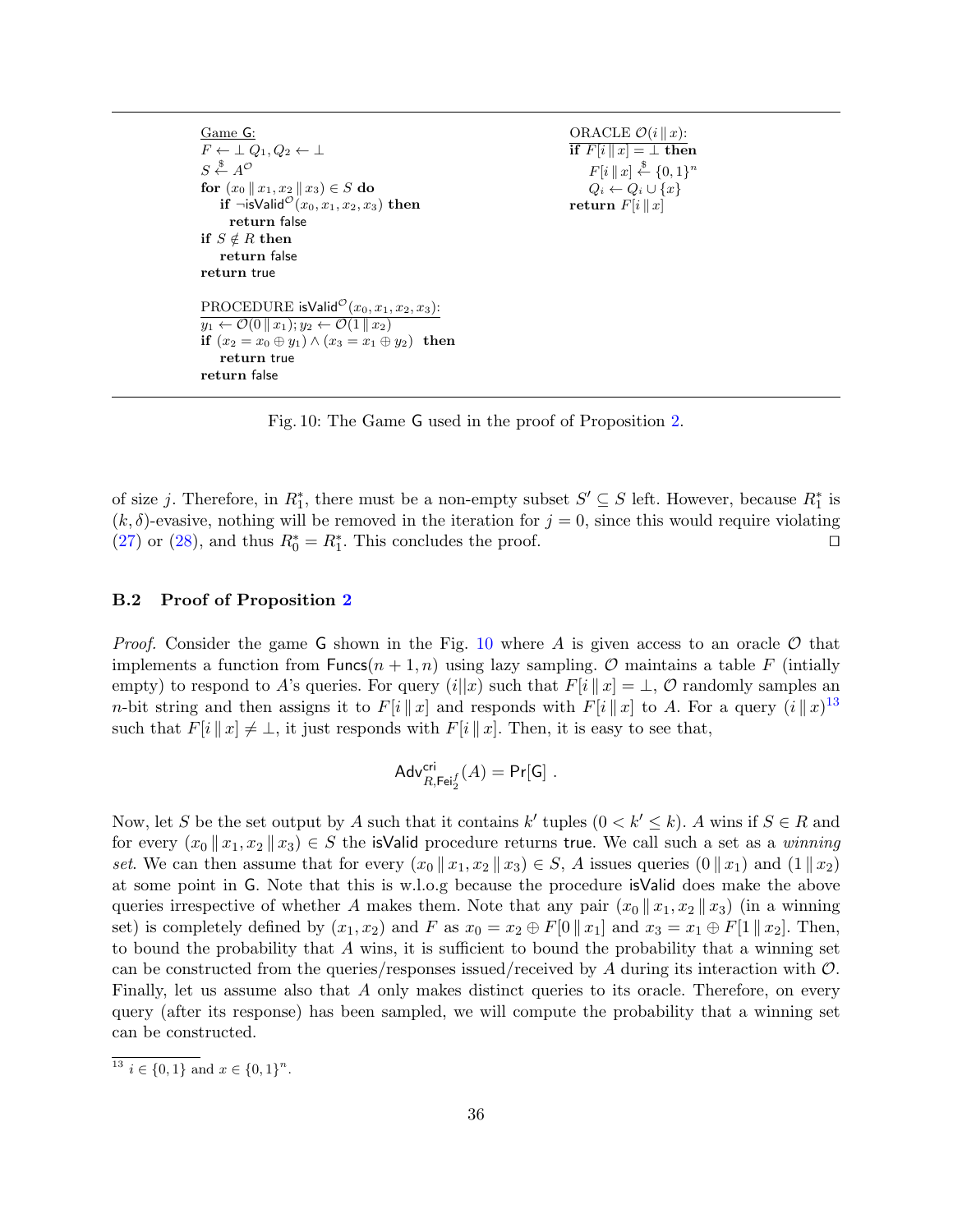SOME NOTATION. Let us assume that we are at a point in the execution of G where A has made  $i_1$  queries to of the form  $(0 \|\cdot)$  and  $i_2$  queries of the form  $(1 \|\cdot)$ , for  $i_1 + i_2 = t \leq q - 1$ . Let  $Q_0 = \{x_1, \ldots, x_{i_1}\}\$ be the set of  $(0 \|\cdot)$  queries and  $Q_1 = \{x_1, \ldots, x_{i_2}\}\$ be the set of  $(1 \|\cdot)$  queries maintained by  $\mathcal{O}$ . At this point, A makes another query (i.e.,  $t + 1$ -th query) to its oracle and let the query be  $(i \mid x^*)$  for  $i \in \{0,1\}$ . Once  $F[i \mid x^*]$  is set to a random string, we update  $Q_i \leftarrow$  $Q_i \cup \{x^*\}$  as shown in Fig. [10.](#page-35-1) Then we consider all the sets containing at most k pairs of the form  $(y_1 \oplus x_2 \parallel x_1, x_2 \parallel y_2 \oplus x_1)$  where  $x_1 \in Q_0$ ,  $x_2 \in Q_1$ ,  $y_1 = F[0 \parallel x_1]$  and  $y_2 = F[1 \parallel x_2]$ . At this point, we say an event Bad happens, if one of the above constructed sets is a winning set. More formally:

Definition 4. The event Bad happens during the execution,

- 1. If immediately after the assignment  $F[0||x] \stackrel{\$}{\leftarrow} \{0,1\}^n$ , a winning set can be constructed from  $Q_0$  and  $Q_1$ .
- 2. If immediately after the assignment  $F[1||x] \stackrel{s}{\leftarrow} \{0,1\}^n$ , a winning set can be constructed from  $Q_0$  and  $Q_1$ .

Then, it is easy to see that the following holds,

$$
Pr[G] \leq Pr[Bad].
$$

Let us assume that w.l.o.g the query made by A was  $(0 \parallel x^*)$  and also assume that prior to the query  $(0 \parallel x^*)$ , event Bad did not happen. Then, we are interested in bounding the probability of event Bad happening when  $F[0 \mid x^*]$  is assigned. For this, we will first bound the number of sets of size at most k that can be constructed using  $Q_0$  and  $Q_1$  and then determine the probability that one of these sets is a winning set.

COMPUTING THE NUMBER OF  $k' \leq k$ -SIZED SETS. Since, Bad did not happen prior to this query, then it is easy to see that any set we consider (as a candidate winning set) henceforth must have at least one tuple of the form  $(\cdot \parallel x^*, \cdot)$ . Let us fix some  $0 < k' \leq k$  and some  $0 \leq j < k'$  and count the number of (candidate winning) sets that can be constructed from  $Q_0$  and  $Q_1$  where exactly  $k'-j$  of the pairs (in a set) are of the form  $(\cdot||x^*,\cdot)$ . Let  $C(k',j,t)$  be the number of such sets. It is easy to see that, if  $x^*$  is going to be a part of  $k'-j$  tuples, there there are  $\binom{i_2}{k'-j}$  choices of  $x_2$ 's. Furthermore, for the remaining j tuples, we can choose from a set of  $i_1 \cdot i_2$  tuples.

$$
C(k',j,t) \leq \binom{i_1 i_2}{j} \cdot \binom{i_2}{k'-j} \leq \binom{t^2}{j} \cdot \binom{t}{k'-j} \leq t^{k'+j}.
$$

Therefore, number of sets containing at most  $k'$  tuples is,

$$
C(k',t) = \sum_{j=0}^{k'-1} C(k',j,t) \le t^{k'} \sum_{j=0}^{k'-1} t^j \le (1+t)^{2k'},
$$

where we use  $\sum_{n=1}^{k'-1}$  $j=1$  $t^{j} \leq (1+t)^{k'}$ . Then, the number of sets of containing at most k tuples is,

$$
C(t) = \sum_{k'=1}^{k} C(k',t) \leq \sum_{k'=1}^{k} (1+t)^{2k'} \leq k \cdot (1+t)^{2k}.
$$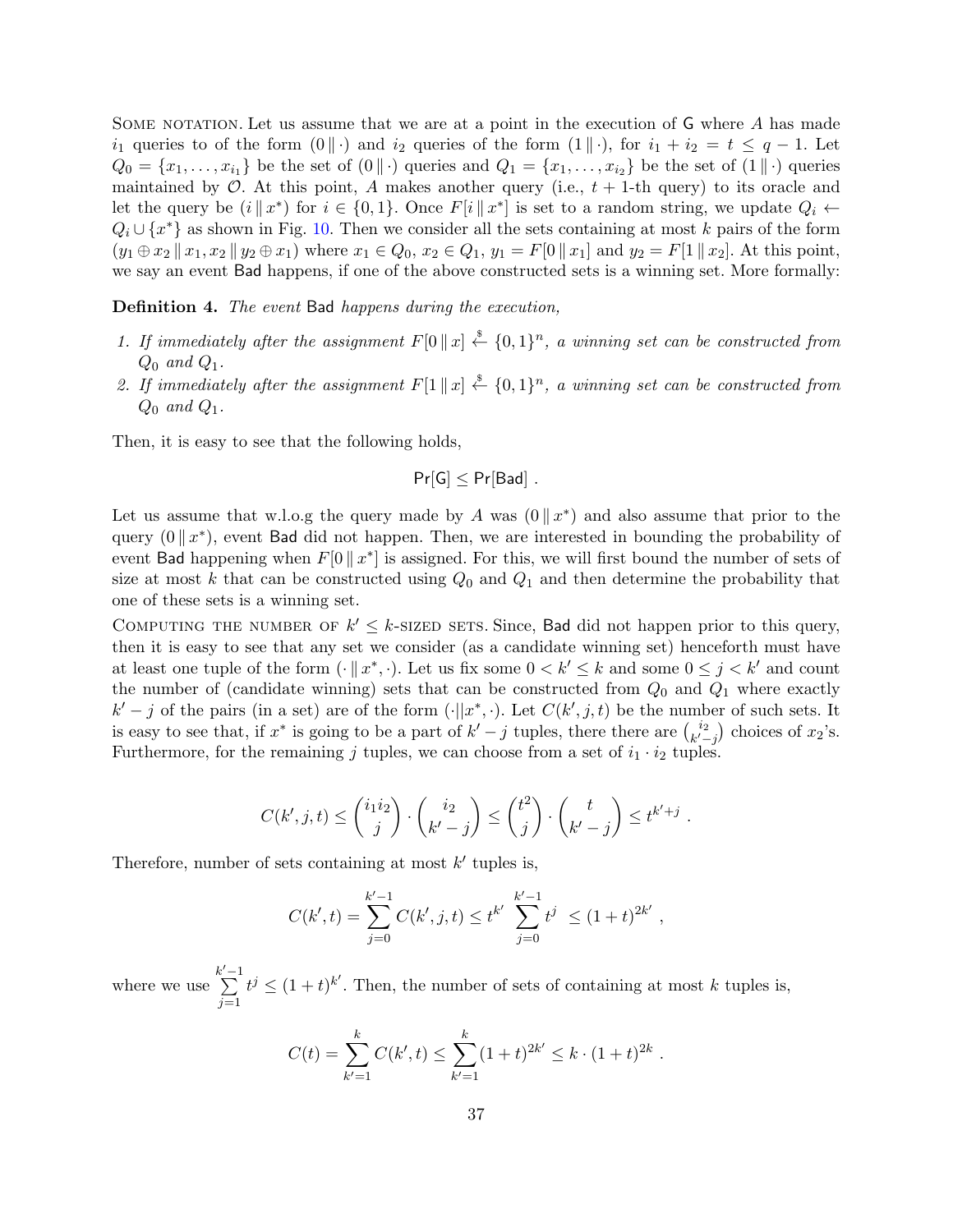PROBABILITY OF THE EXISTENCE OF A WINNING SET. Now, as  $R \in \text{FEv}(k, \delta)$ , we know that for each of the  $C(t)$  sets, there are at most  $\delta \cdot 2^n$  values of  $F[0 \mid x^*]$  that will lead to Bad. Therefore,

$$
Pr[Bad due to (t + 1)-th query] \le 2k\delta \cdot (1 + t)^{2k}
$$

,

where the factor 2 is to account for a query of the form  $(1 \mid x^*)$ . Therefore, the probability that Bad occurs at any point in the execution is upper-bounded by (union bound over the number of queries),

$$
\Pr[\mathsf{Bad}] \le 2k\delta \cdot \sum_{t=0}^{q-1} (1+t)^{2k} \le 2k\delta \cdot q^{2k+1} ,
$$

which upper-bounds the advantage of  $A$ .

## <span id="page-37-0"></span>B.3 Proof of Theorem [3](#page-21-0)

*Proof.* Let  $f \stackrel{\$}{\leftarrow}$  Funcs $(n+1, n)$  and  $s = (s^{\text{in}}, s^{\text{out}})$  be the seed chosen for the NR<sup>f</sup> [P] construction. Let  $A$  be an adversary that makes  $q$  queries to its oracle  $f$  and is given access to  $s$ . Then, for  $A$ to break the CI of  $NR^{f}[P]$  against R, it needs to break the CI of two-round Feistel ( $Fei_{2}^{f}$ ) against  $R_{\pi,\sigma}$ , where  $\pi = \mathsf{P}(s^{\text{in}},\cdot)$  and  $\sigma = \mathsf{P}(s^{\text{out}},\cdot)$ . Therefore,

$$
\mathsf{Adv}_{R,\mathsf{NR}^f[\mathsf{P}]}^{\mathsf{cri}}(A) = \mathbb{E}\left[\mathsf{Adv}_{R_{\pi,\sigma},\mathsf{Fei}_2^f}^{\mathsf{cri}}(A(s^{\mathsf{in}},s^{\mathsf{out}}))\right],
$$

where the expectation is taken over the choice of  $(\pi, \sigma)$ . Then for  $\delta' > \delta$  (will be set shortly),

$$
\mathbb{E}\left[\mathsf{Adv}_{R_{\pi,\sigma},\mathsf{Fei}_{2}^{f}}^{\text{cri}}(A(s^{\text{in}},s^{\text{out}}))\right]
$$
\n
$$
\leq \Pr[R_{\pi,\sigma} \notin \mathsf{FEv}(k,\delta')] + \Pr[R_{\pi,\sigma} \in \mathsf{FEv}(k,\delta')] \cdot \mathsf{Adv}_{R_{\pi,\sigma},\mathsf{Fei}_{2}^{f}}^{\text{cri}}(A(s^{\text{in}},s^{\text{out}}))
$$
\n
$$
\leq \Pr[R_{\pi,\sigma} \notin \mathsf{FEv}(k,\delta')] + 2k\delta' \cdot q^{2k+1} .
$$

Above holds due to Proposition [2.](#page-19-1) Then letting  $\delta' = \delta + \frac{1}{2n\delta}$  $\frac{1}{2^{n/18}}$  and  $t = 10k$  in the bound<sup>[14](#page-37-2)</sup> due to Proposition [3,](#page-20-1) we get,

$$
\mathsf{Adv}_{R,\mathsf{NR}^f[\mathsf{P}]}^{\mathsf{cri}}(A) \leq \frac{24k^2 \cdot (40k\delta^*)^{5k} + 12k^2 \cdot (1+\delta)^{10k}}{2^{4kn/9}} + 2k\delta' \cdot q^{2k+1} \; .
$$

## <span id="page-37-1"></span>B.4 Proof of Lemma [3](#page-24-3)

Proof. To prove Lemma [3,](#page-24-3) we start off by using Markov's inequality, which gives us the following,

<span id="page-37-3"></span>
$$
\Pr[|X - \mu| > a] = \Pr[|X - \mu|^t > a^t] \le \frac{\mathbb{E}\left[|X - \mu|^t\right]}{a^t} \ . \tag{29}
$$

Furthermore, when t is even,  $\mathbb{E} \left[ |X - \mu|^t \right] = \mathbb{E} \left[ (X - \mu)^t \right]$ . For the remainder of the proof, we will focus on bounding the t-th moment of  $X - \mu$  as a function of the t-th moment of  $(Z - \mu)$ .

<span id="page-37-2"></span><sup>&</sup>lt;sup>14</sup> When  $t > 4$ ,  $C_t \leq 2$  which holds in our case because  $t \geq 10$ .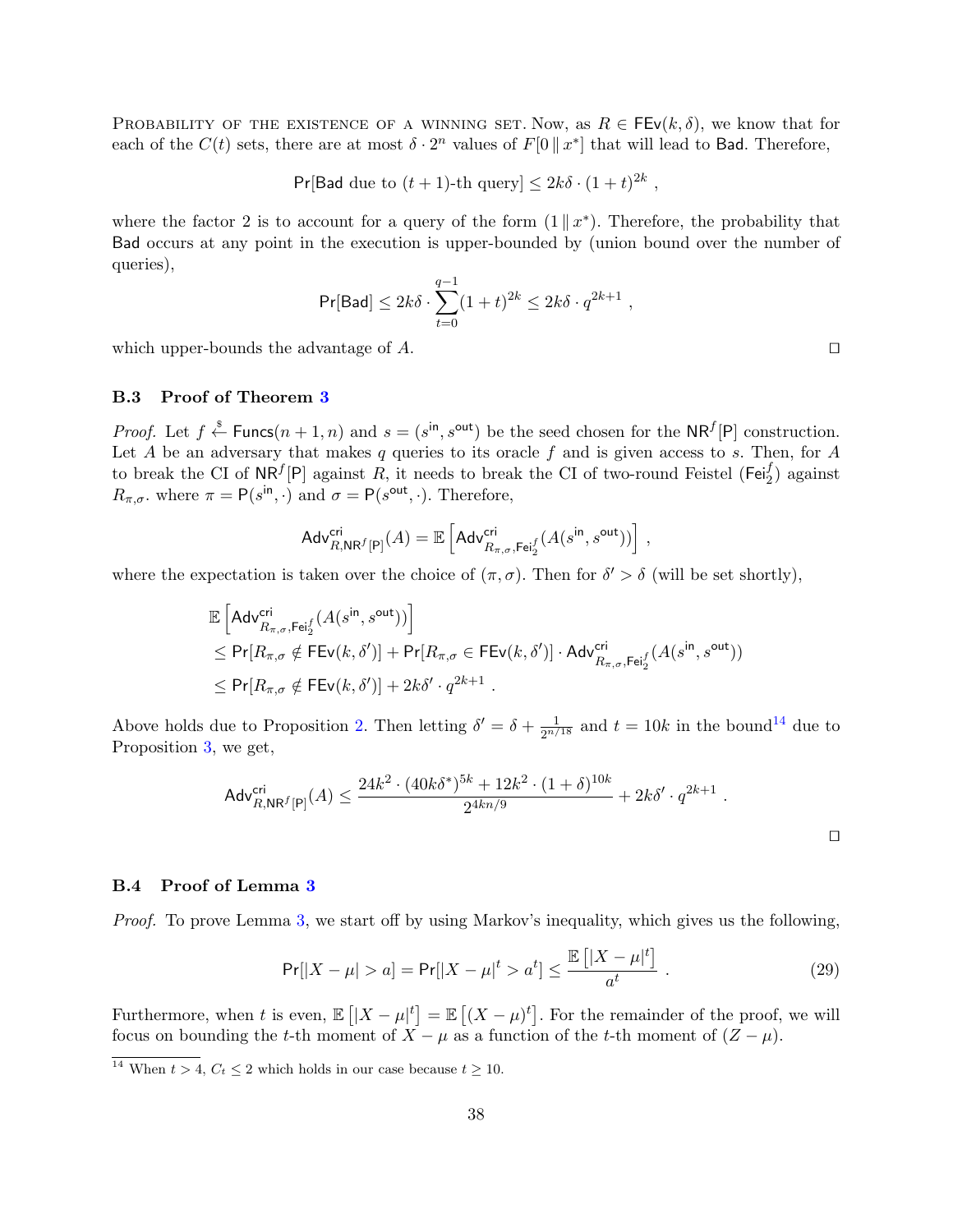FROM  $(\varepsilon, k \cdot t)$ -WISE INDEPENDENT PERMUTATION TO RANDOM PERMUTATION: For every  $I_{x^i}$  as defined in Eq. [\(16\)](#page-22-2), consider another random variable  $I_{x_i}^{\rho}$  where the only difference between their definitions is that  $\pi^{-1}$  is replaced with a random permutation  $\rho$ .

$$
I_x^{\rho} = \begin{cases} 1 & \text{if } (\rho(\mathbf{x}_1), \dots, \rho(\mathbf{x}_j), \rho(x \oplus \Delta_{j+1} || x^*), \dots, \rho(x \oplus \Delta_{k'} || x^*)) \in \mathcal{U} \\ 0 & \text{otherwise.} \end{cases}
$$
(30)

Let  $Y = \sum_{i=1}^{M}$  $i=1$  $I_{\infty}^{\rho}$  $\int_{x^i}^{\rho}$ . Then,

<span id="page-38-0"></span>
$$
\left|\mathbb{E}\left[(X-\mu)^{t}\right]-\mathbb{E}\left[(Y-\mu)^{t}\right]\right|\leq \sum_{i=1}^{t} {t \choose i} \mu^{t-i} \left|\mathbb{E}\left[X^{i}\right]-\mathbb{E}\left[Y^{i}\right]\right|
$$
\n(31)

Consider the multinomial expansion of  $X^i = (I_{x^1} + \ldots + I_{x^M})^i$ . In the expansion there are  $M^i$ monomials and each of the form  $\prod^M$  $\beta=1$  $I_{x^i}^{t_\beta}$  where  $\sum_{i=1}^M$  $\beta=1$  $t_{\beta} = i$  and  $t_{\beta} \geq 0$ . It is easy to see that every such monomial depends on at most  $i \leq t$  distinct  $I_x$ 's, where each depend on at most  $k' \leq k$ outputs of  $\pi^{-1}$ . Therefore, every monomial depends on at most  $k \cdot t$  outputs of  $\pi^{-1}$ . Hence, using the  $(\varepsilon, k \cdot t)$ -wise independence of  $\pi^{-1}$  one can show that,

$$
\left|\mathbb{E}\left[X^{i}\right]-\mathbb{E}\left[Y^{i}\right]\right|\leq 2\varepsilon\cdot M^{i}.
$$

Substituting the above in Equation  $(31)$  we have,

<span id="page-38-2"></span>
$$
\mathbb{E}\left[ (X - \mu)^t \right] \le \mathbb{E}\left[ (Y - \mu)^t \right] + 2\varepsilon \cdot (M + \mu)^t. \tag{32}
$$

FIXING OUTPUTS OF  $\rho$ . We now fix the values of  $\rho$  on  $\mathbf{x}_1, \ldots, \mathbf{x}_i$  which are all distinct. Let  $\mathbf{u}_i = \rho(\mathbf{x}_i)$ and let  $\mathcal{U}' \subseteq \mathcal{U}$ ,

$$
\mathcal{U}'=\{(\mathbf{u}_{j+1},\ldots,\mathbf{u}_{k'})\ |\ (\mathbf{u}_1,\ldots,\mathbf{u}_{k'})\in\mathcal{U}\}\ .
$$

Due to the  $\delta$ -strong evasiveness of R,

<span id="page-38-1"></span>
$$
|\mathcal{U}'| \le \delta \prod_{i=0}^{k'-j-1} (D_j - i) , \qquad (33)
$$

where  $D_j = 2^{2n} - j$ . For  $x^i$ , let us consider another random variable  $I'_{x^i}$ ,

$$
I'_{x^i} = \begin{cases} 1 & \text{if } (\rho(x^i \oplus \Delta_{j+1} || x^*), \dots, \rho(x^i \oplus \Delta_{k'} || x^*)) \in \mathcal{U}' \\ 0 & \text{otherwise.} \end{cases}
$$

Let  $Y' = \sum^{M}$  $i=1$  $I'_{x^i}$ , then

<span id="page-38-3"></span>
$$
\mathbb{E}\left[ (Y - \mu)^t \right] \le \mathbb{E}\left[ (Y' - \mu)^t \right]. \tag{34}
$$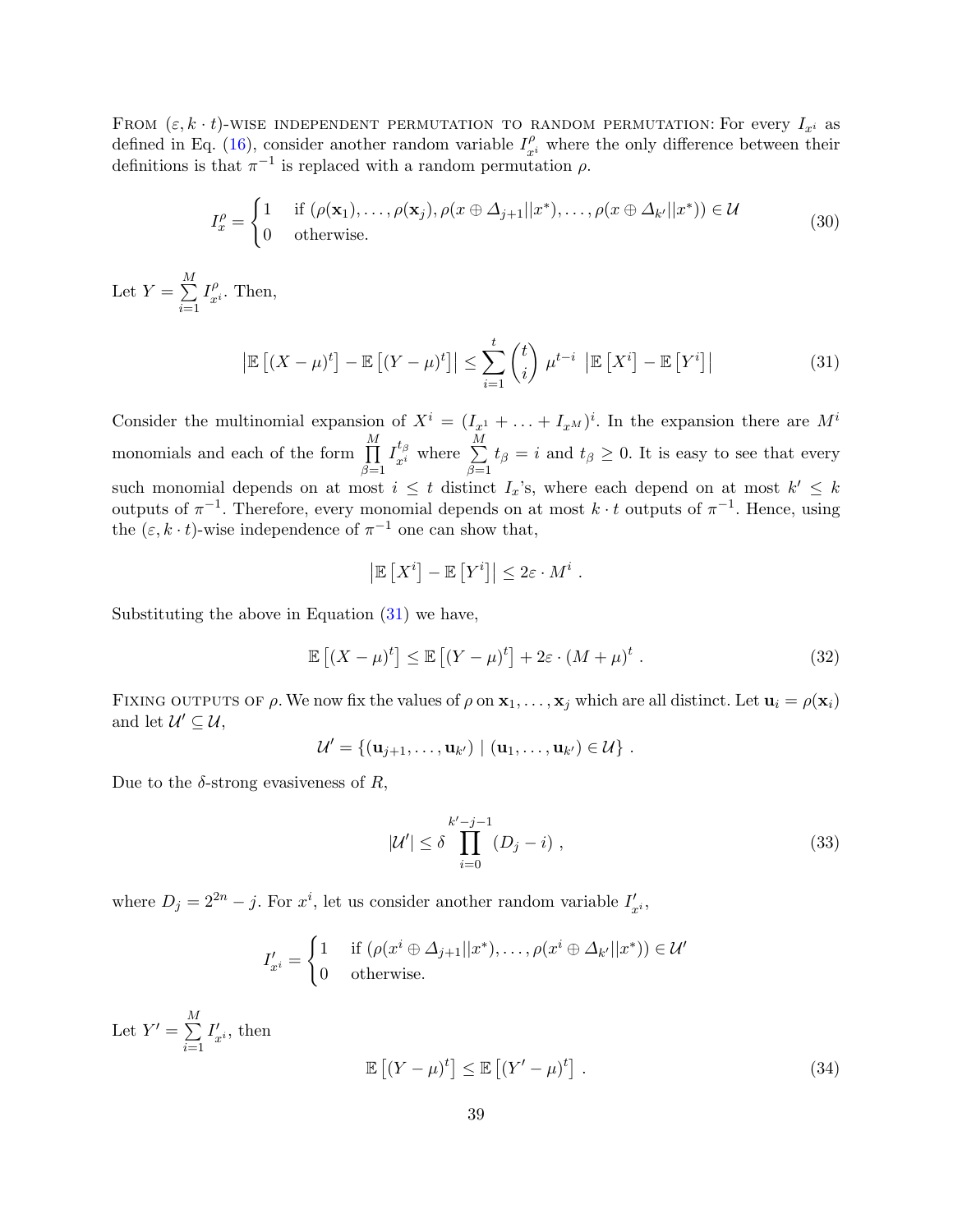DOMINATION ARGUMENT. For any  $x^i$ , we know that  $x^i \oplus \Delta_{j+1}, \ldots, x^i \oplus \Delta_{k'}$  are all distinct and hence  $I'_{x^i}$  depends on a tuple of exactly  $k'-j$  outputs of  $\rho$ . Furthermore, we know that each of  $I'_{x^i}$  depend on disjoint sets of outputs of  $\rho$ . The above two follow from the two properties of  $x^i$ 's previously described. Moreover, as  $x^* \notin {\mathbf{x}_1[1], \ldots, \mathbf{x}_j[1]}$ , the output of  $\rho$  on which  $I'_{x^i}$  depend on are not yet fixed. Therefore, the sum Y' depends on exactly  $M \cdot (k'-j)$  outputs of  $\rho$  (which are yet to be sampled). It is easy to see that  $M(k'-j) \leq 2^n$  as we fixed half of the input, that is,  $x^*$ . So,  $(Y'-\mu)^t$  can be alternatively viewed as some function g which takes a tuple U of  $M \cdot (k'-j) \leq 2^n$ strings from  $\{0,1\}^{2n} \setminus \{\mathbf{u}_i,\ldots,\mathbf{u}_j\}$ , and associates the first  $k'-j$  strings of U with  $I'_{x^1}$ , second block of  $k' - j$  strings with  $I'_{x^2}$  and so on, where all strings in U must be distinct. So,  $\mathbb{E}[(Y' - \mu)^t]$  can be expressed as the  $\mathbb{E}[g]$  with the following distribution p on the domain of g.

> $p(U) =$  $\sqrt{ }$  $\int$  $\overline{\mathcal{L}}$  $M·(k)$  $\prod$  $(-j)-1$  $i=0$  $\frac{1}{D_j - i}$  if all strings in tuple U are distinct, 0 otherwise

Then,

$$
\mathbb{E}\left[(Y'-\mu)^t\right] = \sum_U p(U) \cdot g(U) .
$$

Next, for  $x^i$ , let us define the random variable  $I_{x^i}^*$  (which was promised in the statement of Lemma [3\)](#page-24-3) which is 1 with probability that a tuple of  $k' - j$  strings sampled uniformly at random and without replacement from  $\{0,1\}^{2n} \setminus {\mathbf{u}_1, \ldots, \mathbf{u}_j}$  falls in the set  $\mathcal{U}'$ . Let  $Z = \sum$  $x^i$  $I_{x^i}^*$ . It is easy to see that,

1.  $I_{x^i}^*$  are independent and  $\mathbb{E}\left[I_{x^i}^*\right] \leq \delta$  (due to Eq. [33\)](#page-38-1). 2.  $\mu = \mathbb{E}[Z] \leq \delta \cdot M$ .

Now, as above,  $(Z - \mu)^t$  can also be viewed as a function g which takes a tuple of U of  $M \cdot (k' - j)$ strings from  $\{0,1\}^n \setminus {\mathbf{u}_1, \ldots, \mathbf{u}_j\}$ , where now U is sampled according to another distribution q,

$$
q(U) = \begin{cases} \left(\prod_{i=0}^{k'-j-1} \frac{1}{D_j - i}\right)^M & \text{if every block of } (k'-j) \text{ strings are distinct} \\ 0 & \text{otherwise} \end{cases}
$$

Then,

$$
\mathbb{E}\left[ (Z-\mu)^t \right] = \sum_U q(U) \cdot g(U) .
$$

For any tuple U of  $M \cdot (k' - j)$  strings the following holds,

<span id="page-39-0"></span>
$$
p(U) \le 3 \cdot q(U) \tag{35}
$$

Then Eq. [\(35\)](#page-39-0) coupled with the fact that q is positive (as t is even) it follows,

<span id="page-39-1"></span>
$$
\mathbb{E}\left[ (Y - \mu)^t \right] \le 3 \cdot \mathbb{E}\left[ (Z - \mu)^t \right]. \tag{36}
$$

Firstly, for any  $U$  the following is true.

$$
q(U) = 0 \implies p(U) = 0.
$$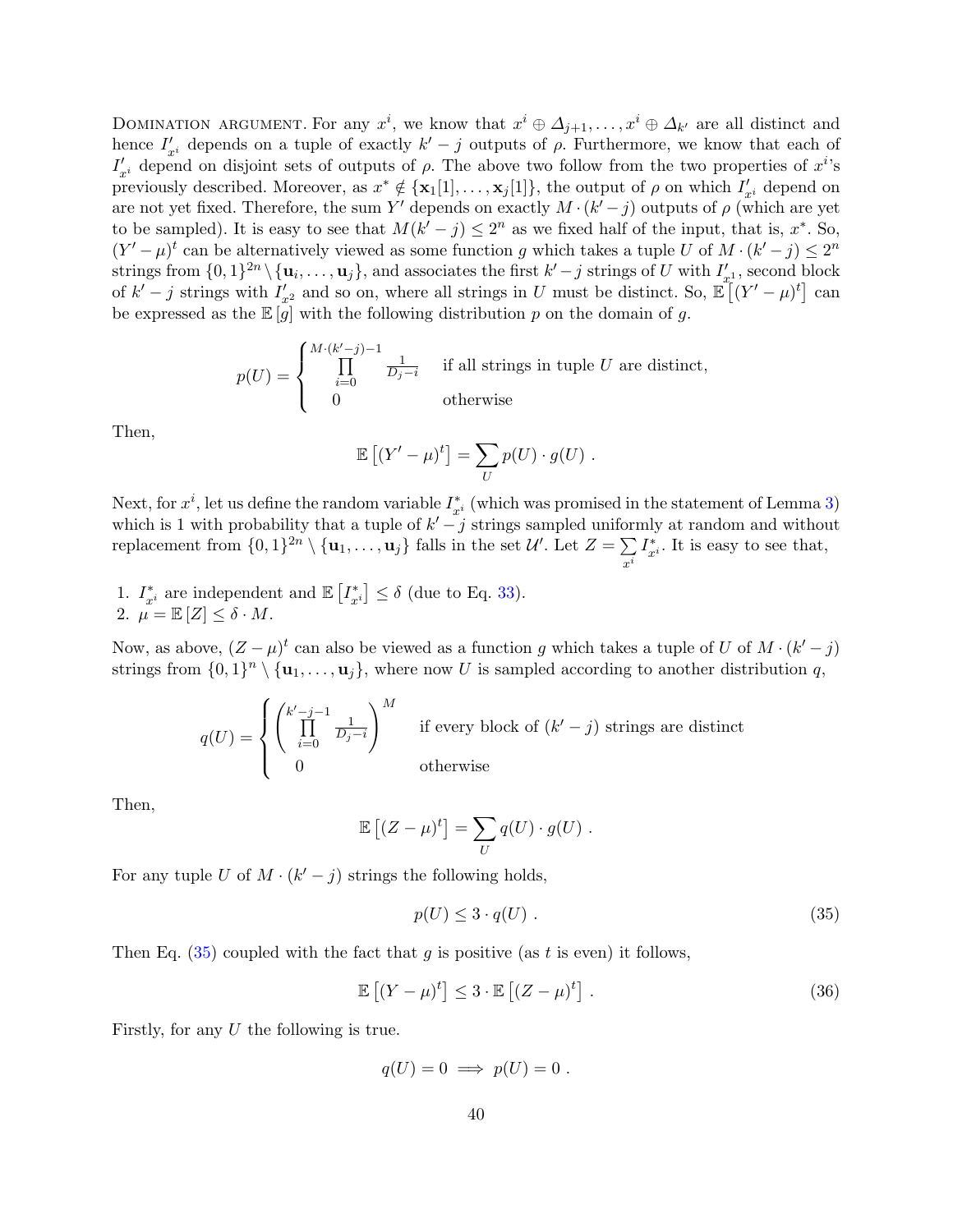Therefore, we only focus on U for which  $p(U) > 0$ . Consider the following,

$$
p(U) = \prod_{i=0}^{M \cdot (k'-j)-1} \frac{1}{D_j - i} = \left(\frac{1}{D_j}\right)^{M \cdot (k'-j)} \prod_{i=1}^{M \cdot (k'-j)-1} \frac{1}{1 - \frac{i}{D_j}}.
$$

We use the fact that  $(1 - a)(1 - b) \ge 1 - a - b$  for all  $a, b > 0$  and get

$$
p(U) \le \left(\frac{1}{D_j}\right)^{M\cdot (k'-j)} \frac{1}{1 - \frac{(M\cdot (k'-j))(M\cdot (k'-j))}{2\cdot D_j}}.
$$

Since,  $M(k'-j) \leq 2^n$  and  $k < 2^n$ ,

$$
p(U)\leq 3\cdot \left(\frac{1}{D_j}\right)^{M\cdot (k'-j)}\leq 3\cdot \left(\prod_{i=0}^{k'-j-1}\frac{1}{D_j-i}\right)^M=3\cdot q(U)\ .
$$

This establishes Eq.  $(35)$ . Then combining Eqs.  $(29),(32),(34),(36)$  $(29),(32),(34),(36)$  $(29),(32),(34),(36)$  $(29),(32),(34),(36)$  $(29),(32),(34),(36)$  $(29),(32),(34),(36)$  $(29),(32),(34),(36)$  concludes the proof of Lemma [3.](#page-24-3)  $\Box$ 

## <span id="page-40-0"></span>B.5 Constructing  $(\varepsilon, p)$ -wise Independent Permutations

Before giving the construction of  $(\varepsilon, p)$ -wise independent permutations, let us first review the definition of p-wise independent functions and their construction.

P-WISE INDEPENDENT FUNCTIONS. For  $p \geq 1$ , we say that a family of functions H from m to n bits is p-wise independent if for all distinct  $u_1, \ldots, u_p \in \{0,1\}^m$ , the distributions of  $\mathsf{H}(s, u_1), \ldots, \mathsf{H}(s, u_p)$ (for  $s \stackrel{\$}{\leftarrow}$  H.Kg) and of  $f(u_1), \ldots, f(u_p)$  (for  $f \stackrel{\$}{\leftarrow}$  Funcs $(m, n)$ ) are identical.

CONSTRUCTING p-WISE INDEPENDENT FUNCTIONS. A p-wise independent hash function family can be constructed from the polynomial with random coefficients method due to [\[WC81\]](#page-26-17). We detail the construction below for completeness.

Let  $H_p$  be a function family from *n*-bits to  $m \leq n$ -bits such that  $(s_0, \ldots, s_{p-1}) \stackrel{\hspace{0.1em}\mathsf{\scriptscriptstyle\$}}{\leftarrow} H_p$ . Kg where  $s_i \stackrel{\$}{\leftarrow} \{0,1\}^n$  and evaluation algorithm on inputs s and x, that is  $H_p(s,x)$ , returns the m-bit prefix of the binary representation of  $\sum_{ }^{p-1}$  $i=0$  $s_i \cdot x^i$  where the arithmetic is in  $GF(2^n)$ , the finite field of  $2^n$ elements. Then,

**Lemma 5.** For  $p \geq 1$ ,  $H_p$  is a p-wise independent function family.

 $(\varepsilon, p)$ -WISE INDEPENDENT PERMUTATIONS FROM FEISTEL. The most natural way of constructing  $p$ -wise independent permutations is to use the Feistel construction with sufficient number of rounds where the underlying round functions are instantiated from a  $p$ -wise independent function family as constructed above. In particular, we consider the construction  $P[r, H]$  implementing a permutation on 2n-bit strings where  $r \in \mathbb{N}$  and H is a family of functions from n-bits to n-bits. The key generation algorithm  $P[r, H]$ . Kg outputs  $(s_1, \ldots, s_r)$  where  $s_1, \ldots, s_r \stackrel{\$}{\leftarrow} H$ . Kg and for inputs the seed  $s = (s_1, \ldots, s_r)$  and  $\mathbf{x} = x_0 \parallel x_1$ ,  $P(s, \mathbf{x})$  returns  $\mathbf{y} = x_r \parallel x_{r+1}$  where,

$$
x_{i+1} = x_{i-1} \oplus \mathsf{H}(s_i, x_i) \text{ for all } i = 1, \dots, r . \tag{37}
$$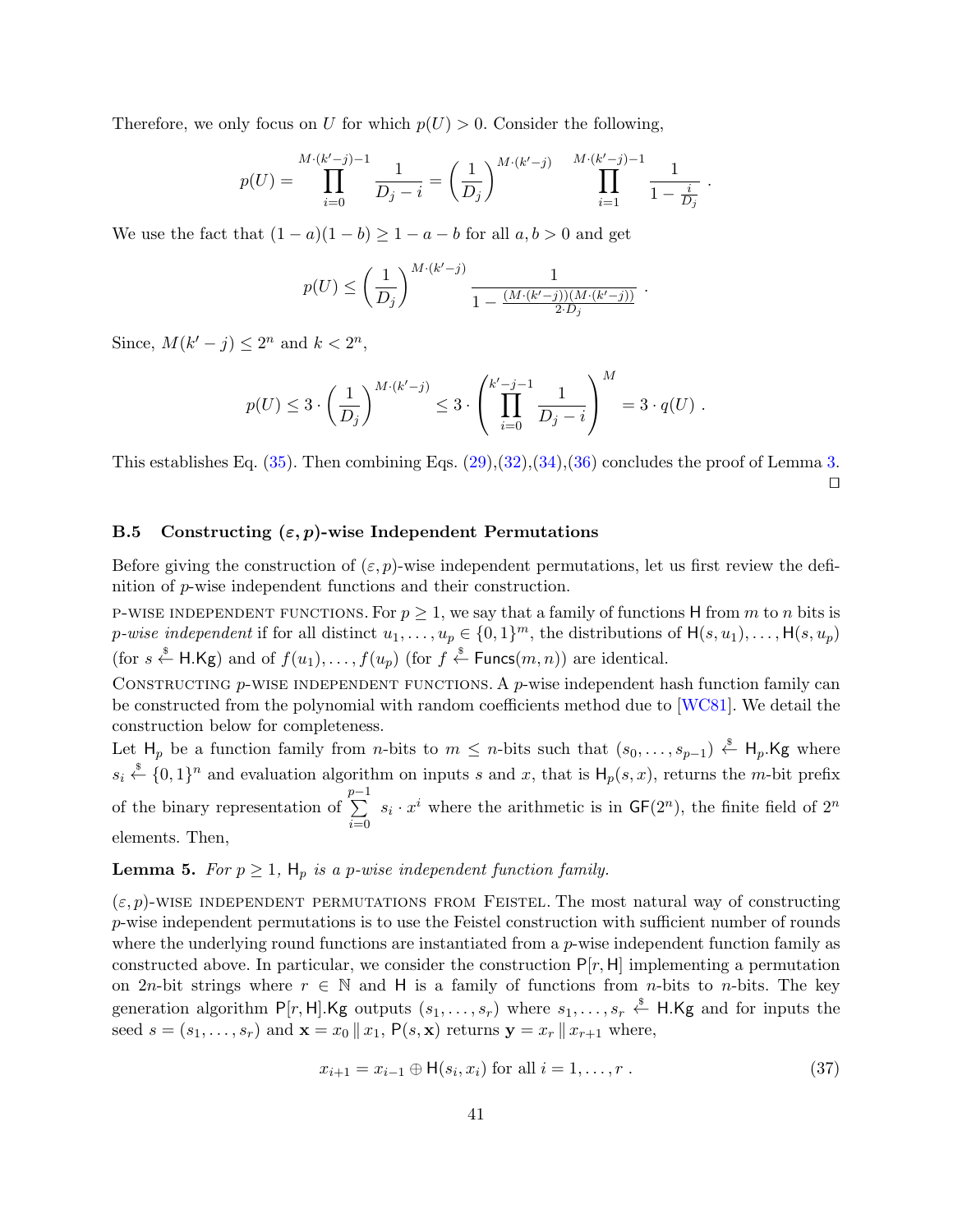The inverse algorithm  $P^{-1}(s, y = (x_r || x_{r+1}))$  simply computes the values backwards and outputs  $\mathbf{x} = x_0 || x_1.$ 

It follows from the analysis of Theorem 4 in [\[HR10\]](#page-26-2) that for  $r \geq 1$  the family  $P[3r, H]$  is an  $(\varepsilon, p)$ -wise independent permutation family when H is a family of p-wise independent hash functions and  $15$ 

$$
\varepsilon = \frac{p}{r+1} \left(\frac{4p}{2^n}\right)^r \tag{38}
$$

,

Therefore to instantiate the permutation  $P^{-1}$  from Section [4.3](#page-19-0) via P[3r, H] one needs to find a sufficiently large r such that the above error  $\varepsilon$  becomes less than  $1/2^{5kn}$  where  $p = 10k^2$ . When  $k \leq 2^{n/3}$ , the permutation family  $P[21k, H]$  ( $r = 7$ ) where H is a family of 10k<sup>2</sup>-wise independent functions can instantiate the family  $P^{-1}$ .

#### <span id="page-41-0"></span>B.6 The Case of Unary Relations

In this section, we consider the  $NR^{f}[P]$  construction where  $P = P[1, H]$ , that is one-round of Feistel where the round function is implemented by a function family H. We direct the reader to Section [B.5](#page-40-0) for a precise description of the family  $P[1, H]$ .

We show that  $NR^{f}[P[1, H]]$ , where H is a family of  $O(1)$ -wise independent functions, is correlation intractable against strongly evasive unary relations. The proof of CI proceeds by showing that P[1, H] transforms any unary  $\delta$ -strongly evasive relation R into a 2-Feistel evasive relation and hence for the adversary to break the CI of  $NR^{f}[P[1, H]]$  it needs to break the CI of two-round Feistel against a 2-Feistel evasive relation.

FROM STRONGLY EVASIVE TO 2-FEISTEL EVASIVE RELATION. For  $\delta \in [0,1]$ , let R be a unary δ-strongly evasive relation over 2n-bit strings. For  $s^{\text{in}}$ ,  $s^{\text{out}} \overset{\$}{\leftarrow} P[1, H]$ . Kg, we let  $\pi(\cdot) = P[1, H](s^{\text{in}}, \cdot)$ and  $\sigma = \theta \cdot P[1, H](s^{\text{out}}, \cdot)$ , where  $\theta$  is a permutation on 2*n*-bit strings such that  $\theta(\mathbf{x} = x_0||x_1)$  $x_1||x_0$ . Furthermore, we let  $g = H(s^{in}, \cdot)$  and  $h = H(s^{out}, \cdot)$  be the round functions of  $\pi$  and  $\sigma$ . We define a relation  $R_{a,h}$  which is a result of transforming  $(\mathbf{u}, \mathbf{v}) \in R$  via  $\pi$  and  $\sigma$  in the following way,

$$
R_{g,h} = \{ (\pi(\mathbf{u}), \sigma(\mathbf{v})) \mid (\mathbf{u}, \mathbf{v}) \in R \} .
$$

Then, for every  $\delta$ -strongly unary evasive relation R we show that  $R_{g,h} \in \mathsf{FEv}(1,\delta')$  for some  $\delta'$ larger than  $\delta$ , except with small probability, where the probability is taken over the random choice of  $(q, h)$ . This is more formally captured in the following proposition.

<span id="page-41-2"></span>**Proposition 4 (CI Amplification).** For  $\delta \in [0,1]$ , let R be a unary  $\delta$ -strongly evasive relation over  $\{0,1\}^{2n}$ . For an even integer  $p \geq 2$ , let H be a family of  $(0,p)$ -wise independent functions. Then, for  $\delta' \in [0,1]$  such that  $\delta' > \delta$ ,

$$
\Pr_{g,h}\left[R_{g,h} \notin \mathsf{FEv}(1,\delta')\right] \leq 2 \cdot C_p \cdot \frac{2^{3n}}{(\delta'-\delta)^p} \left(\frac{2\delta^*p}{2^n}\right)^{p/2}
$$

where  $C_p = 2e^{1/6p} \sqrt{\pi p} \left(\frac{5}{2e}\right)$  $\frac{5}{2e}$ )<sup>p/2</sup>,  $\delta^* = \max(\delta, p/2^n)$ ,  $g = H(s^{\text{in}}, \cdot)$  and  $h = H(s^{\text{out}}, \cdot)$  for  $s^{\text{in}}, s^{\text{out}} \overset{\$}{\leftarrow}$ H.Kg.

<span id="page-41-1"></span><sup>&</sup>lt;sup>15</sup> We note that another bound for  $\varepsilon$  can be derived as a corollary of Theorem 1 in [\[MPR07\]](#page-26-18) which however is qualitatively weaker than the one due to [\[HR10\]](#page-26-2).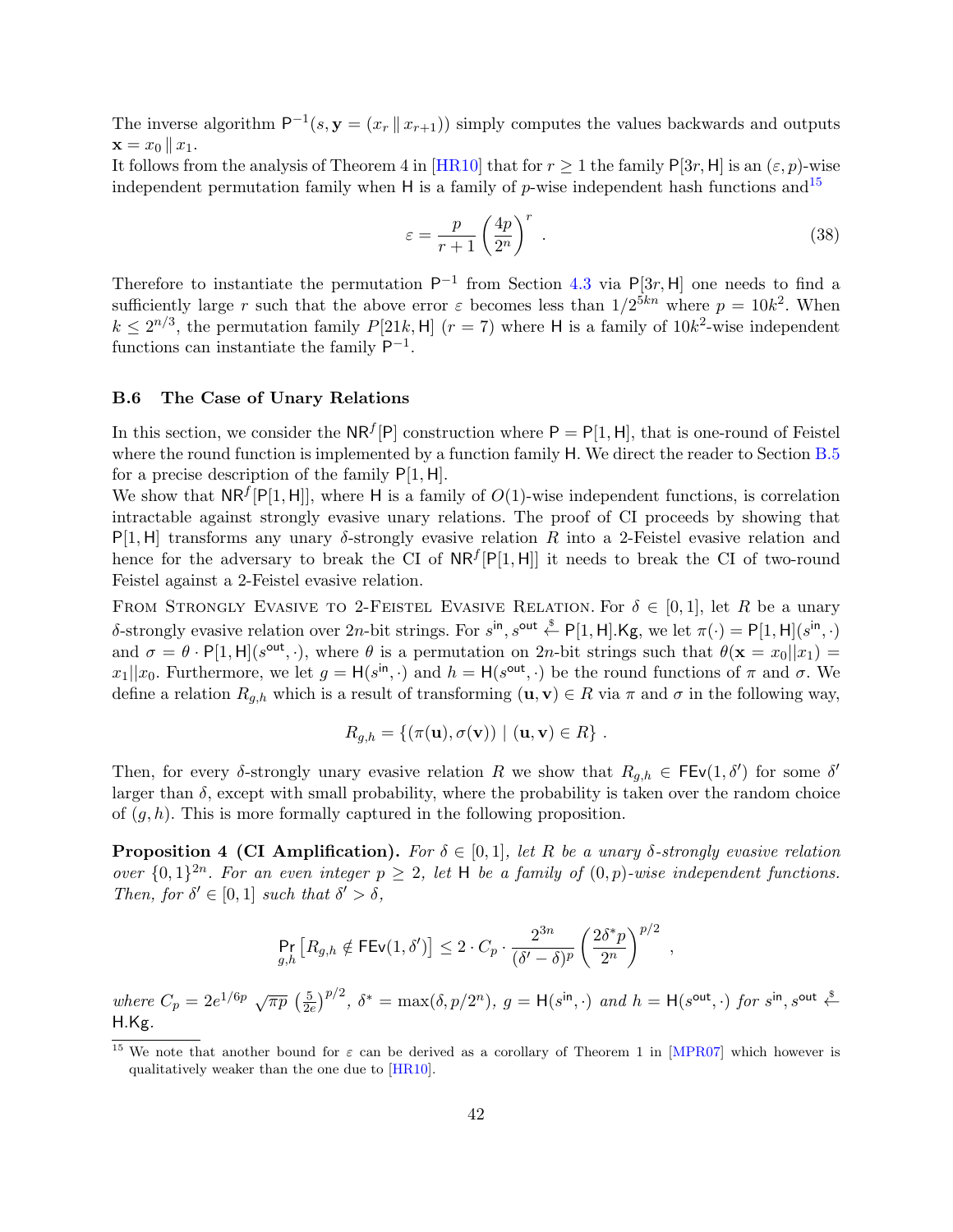Proof. We will show that the following holds,

1. For every  $\mathbf{x} \in \{0,1\}^n$  and  $y^* \in \{0,1\}^n$ ,

<span id="page-42-0"></span>
$$
\Pr[\text{Eq. (11) does not hold for } R_{g,h}] \le C_p \cdot \frac{1}{(\delta' - \delta)^p} \cdot \left(\frac{2\delta^* p}{2^n}\right)^{p/2} \,. \tag{39}
$$

2. For every  $y \in \{0,1\}^n$  and  $x^* \in \{0,1\}^n$ ,

<span id="page-42-1"></span>
$$
\Pr[\text{Eq. (12) does not hold for } R_{g,h} \le C_p \cdot \frac{1}{(\delta' - \delta)^p} \cdot \left(\frac{2\delta^* p}{2^n}\right)^{p/2},\tag{40}
$$

where the probability is taken over random choice of  $(g, h)$ .

Given that the above hold, we then take appropriate union bounds (for Eq. [39\)](#page-42-0) over all  $\bf{x}$  and  $y^*$ . Symmetrically, we take union bounds (for Eq. [40\)](#page-42-1) over all **y** and  $x^*$ . Then it is easy to see the following holds and this concludes the proof of Proposition [4,](#page-41-2)

$$
\Pr[R_{g,h} \notin \mathsf{FEv}(1,\delta')] \leq 2 \cdot 2^{3n} \cdot C_p \cdot \frac{1}{(\delta'-\delta)^p} \cdot \left(\frac{2\delta^* p}{2^n}\right)^{p/2}.
$$

From now on we will focus on showing that Eq.  $(40)$  holds and the analysis for Eq.  $(39)$  is symmetrical.

ESTABLISHING EQ. [\(40\)](#page-42-1). First let us fix some  $y \in \{0,1\}^{2n}$  and  $x^* \in \{0,1\}^n$ . Let us furthermore fix h. This defines  $\mathbf{v} = \sigma^{-1}(\mathbf{y})$  which allows us to only focus on tuples in R of the form  $(\cdot, \mathbf{v})$ . Consider the set  $U$  as follows,

$$
\mathcal{U} = \{ \mathbf{u} \mid (\mathbf{u}, \mathbf{v}) \in R \},\tag{41}
$$

By the  $\delta$ -strong evasiveness of R, we know that

$$
|\mathcal{U}| \le \delta \cdot 2^{2n} \tag{42}
$$

Now, for every  $\mathbf{u} = (\mathbf{u}[0] \|\mathbf{u}[1]) \in \mathcal{U}$ , we define an indicator random variable  $I_{\mathbf{u}}$  as follows,

$$
I_{\mathbf{u}} = \begin{cases} 1 & \text{if } g(\mathbf{u}[1]) \oplus \mathbf{u}[0] = x^* \\ 0 & \text{otherwise.} \end{cases}
$$
(43)

In other words,  $I_{\mathbf{u}} = 1$  if  $\mathbf{u}$  transforms to a tuple of the form  $(\cdot || x^*)$  under  $\pi$  (implemented with g). Then to show that Eq. [\(40\)](#page-42-1) we would like to show that the number of such  $u \in U$  are not more than  $\delta' \cdot 2^n$ . That is,

<span id="page-42-2"></span>
$$
\Pr\left[\sum_{\mathbf{u}\in\mathcal{U}}I_{\mathbf{u}} > \delta' \cdot 2^{n}\right] \leq C_{p} \cdot \frac{1}{(\delta' - \delta)^{p}} \cdot \left(\frac{2\delta^{*}p}{2^{n}}\right)^{p/2} . \tag{44}
$$

Note that there can be  $\mathbf{u}_1 \neq \mathbf{u}_2 \in \mathcal{U}$  that share the same right half, that is  $u = \mathbf{u}_1[1] = \mathbf{u}_2[1]$  and hence  $I_{\mathbf{u}_1}$  and  $I_{\mathbf{u}_2}$  both depend on  $g(u)$ . However, it is easy to see that  $I_{\mathbf{u}_1} + I_{\mathbf{u}_2} \leq 1$  as  $\mathbf{u}_1[0] \neq \mathbf{u}_2[0]$ . Then, we define a sequence of new indicator random variables  $I_u$  which "corresponds" to the sum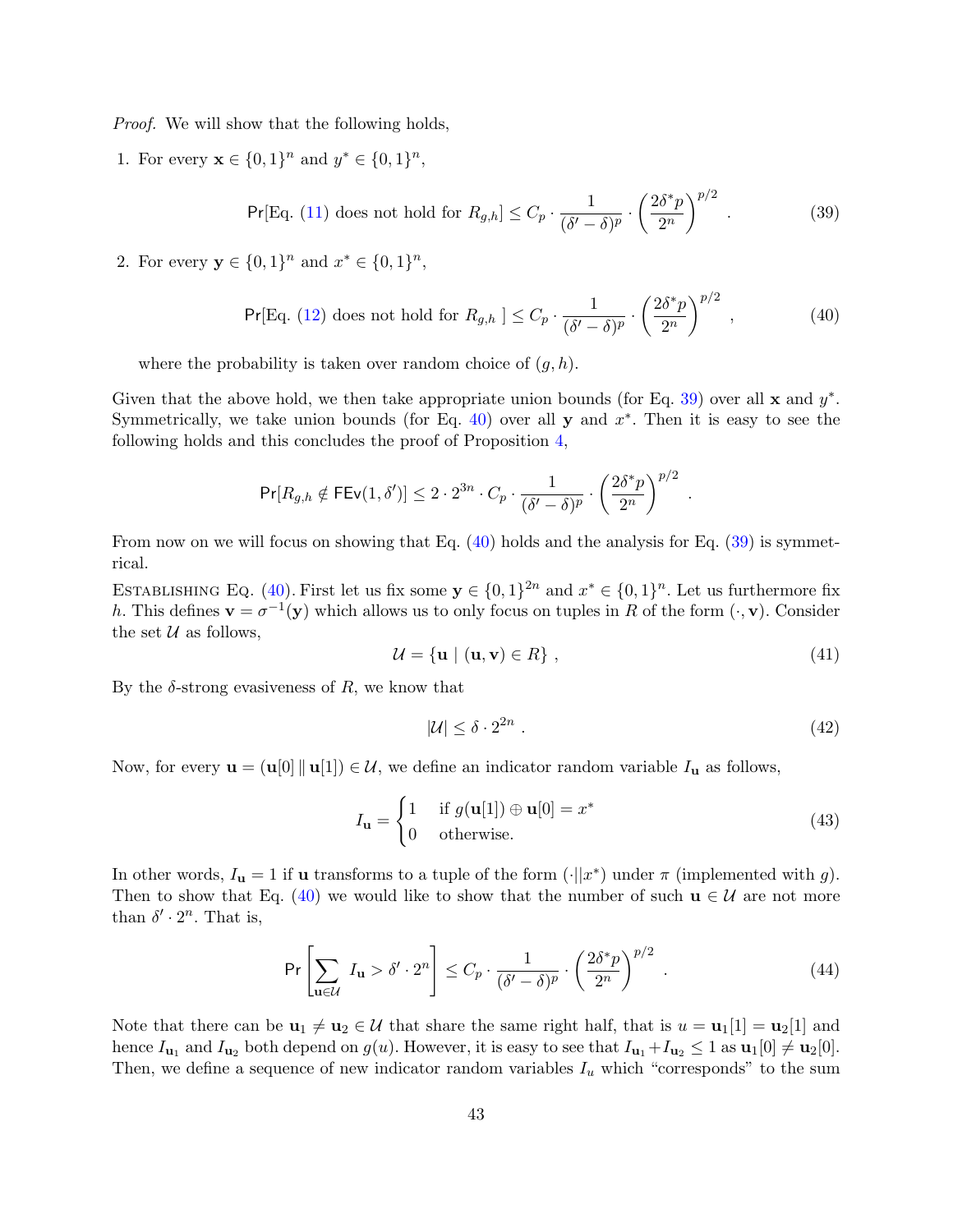of all  $I_{\mathbf{u}}$  such that  $\mathbf{u}[1] = u$ . Furthermore, we will show that  $I_{u}$ s are p-wise independent. Let's do this step precisely. Let us first define S, the set of all distinct right-halves of  $u \in \mathcal{U}$ ,

$$
\mathcal{S} = {\mathbf{u}[1] \mid \mathbf{u} \in \mathcal{U}} \},
$$

Next, for every  $u \in \mathcal{S}$ , let us define another set  $\mathcal{S}_u$ ,

$$
\mathcal{S}_u = \{ \mathbf{u}[0] \ \oplus \ x^* \mid \mathbf{u} \in \mathcal{U} \wedge \mathbf{u}[1] = u \} .
$$

Now, let us define the following random variable  $I_u$  for  $u \in \mathcal{S}$ ,

$$
I_u = \begin{cases} 1 & \text{if } g(u) \in \mathcal{S}_u \\ 0 & \text{otherwise.} \end{cases}
$$

Next, it is easy to see that the following holds  $\Sigma$ u∈U  $I_{\bf u} = \sum$ u∈S  $I_u$ . Now, let us look at the sum  $\Sigma$ u∈S  $I_u$ . Here for every  $u \in \mathcal{U}$ ,  $\mathbb{E}[I_u] = |\mathcal{S}_u|/2^n$ . Then,

$$
\mu = \mathbb{E}\left[\sum_{u} I_u\right] = \sum_{u} |\mathcal{S}_u|/2^n \leq |\mathcal{U}|/2^n \leq \delta \cdot 2^n.
$$

Furthermore, as g is p-wise independent and each of the  $I<sub>u</sub>$ s depend on outputs of g on distinct inputs, we establish that  $I_{u}$ s are p-wise independent too. Therefore, for  $X = \sum$ u∈S  $I_u$ , the sum of p-wise independent random variables with mean  $\mu$ , we invoke Lemma 2.3 from [\[BR94\]](#page-25-17) which for any integer  $a > 0$  gives us,

$$
Pr[|X - \mu| > a] \le C_p \cdot \left(\frac{p\mu + p^2}{a^2}\right)^{p/2}.
$$

Since  $\mu \leq \delta \cdot 2^n$ , we can substitute  $a = (\delta' - \delta) \cdot 2^n$  and  $p, \mu \leq \delta^* \cdot 2^n$  and

$$
\Pr[X > \delta' \cdot 2^n] \le C_p \cdot \frac{1}{(\delta' - \delta)^p} \left(\frac{2\delta^* p}{2^n}\right)^{p/2}
$$

The above then establishes Equation  $(44)$  which concludes the proof.  $\Box$ 

Now Proposition [4](#page-41-2) can be combined with Proposition [2](#page-19-1) to establish the correlation intractability of NR<sup>f</sup>  $[P]$  against strongly evasive unary relations when  $P = P[1, H]$  and H is a family of 10-wise independent functions.

**Theorem 4 (CI of NR).** For  $\delta \in [0,1)$ , let R be a  $\delta$ -strongly evasive unary relation. Further, let H be a 10-wise independent family of functions on n-bits and let  $P = P[1, H]$ . Then for any (potentially unbounded) adversary A making q queries,

<span id="page-43-0"></span>
$$
\mathsf{Adv}_{R,\mathsf{NR}^f[\mathsf{P}]}^{\mathsf{cri}}(A) \le \frac{128 \cdot 10^5 \cdot (\delta^*)^5}{2^{3n/4}} + \delta' q^2 ,\qquad(45)
$$

.

where  $\delta' = \delta + 1/2^{n/8}$  and  $\delta^* = \max(\delta, 10/2^n)$ .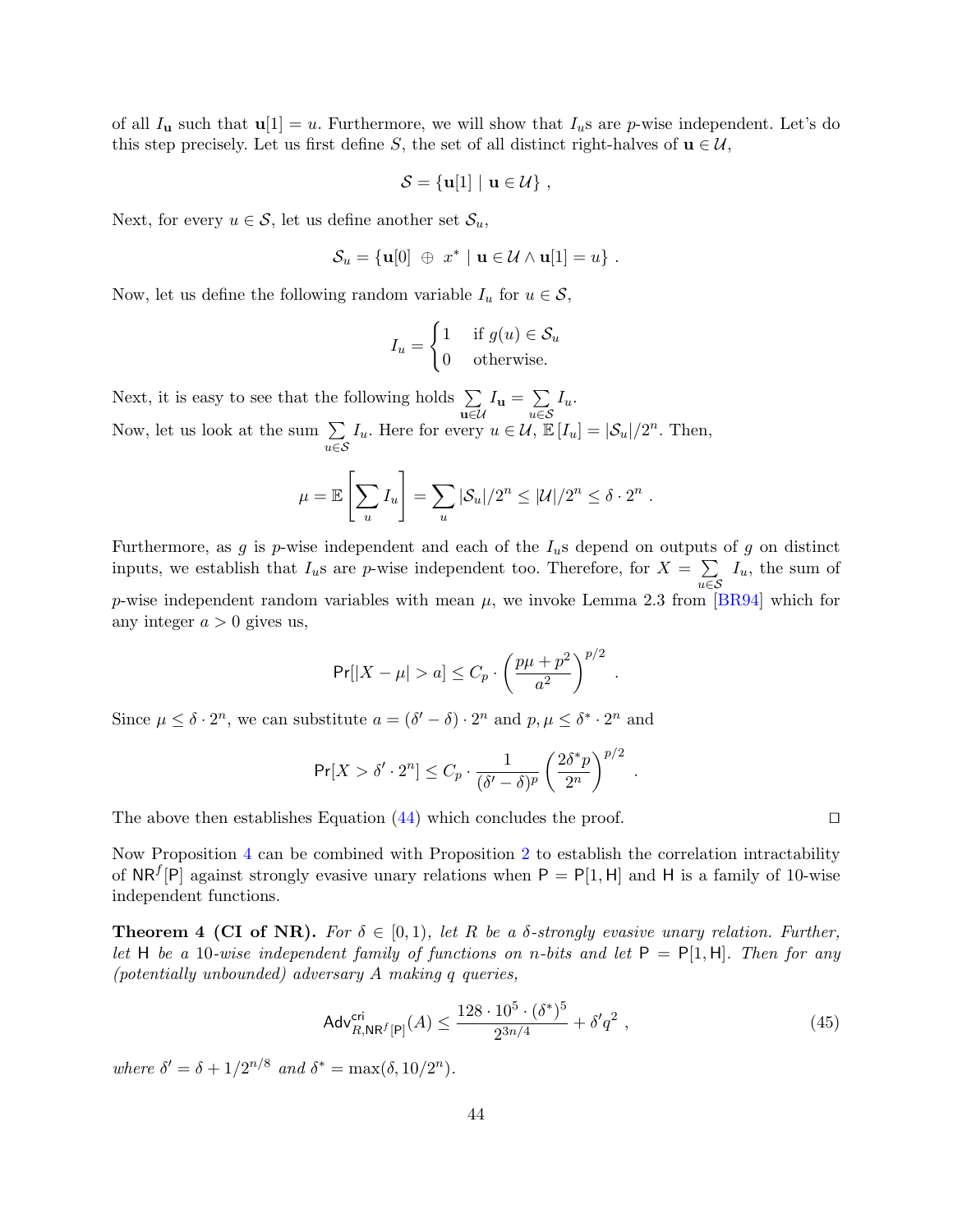Asymptotically when  $n = \omega(\log \lambda)$ ,  $\delta = \text{negl}(\lambda)$  and  $q = \text{poly}(\lambda)$ , the RHS of Eq. [\(45\)](#page-43-0) is also negligible which establishes the correlation intractability of  $NR^{f}[P[1,H]]$  against strongly evasive unary relations. Combining this with Lemma [2](#page-17-1) then establishes the CI of against all evasive unary relations.

*Proof.* Let  $f \stackrel{\$}{\leftarrow}$  Funcs $(n+1, n)$  and  $s = (s^{\text{in}}, s^{\text{out}})$  be the seed chosen for the permutation P  $(s^{\text{in}}, s^{\text{out}})$ are actually the seeds of H). Let A be an adversary that makes q queries to its oracle f and is given access to s. Then, for A to break the CI of  $NR^f[P]$  against R, it needs to break the CI of two-round Feistel against  $R_{g,h}$ . where  $g = H(s^{\text{in}},.)$  and  $h = H(s^{\text{out}},.)$ . Therefore,

$$
\mathsf{Adv}_{R,\mathsf{NR}^f[\mathsf{P}]}^{\mathsf{cri}}(A) = \mathbb{E} \left[ \mathsf{Adv}_{R_{g,h},\mathsf{Fei}_2^f}^{\mathsf{cri}}(A) \right] \,,
$$

where the expectation is taken over the choice of  $(g, h)$ . Then for  $\delta' > \delta$  (will be set shortly),

$$
\label{eq:estim} \begin{aligned} &\mathbb{E}\left[\mathsf{Adv}_{R_{g,h},\mathsf{Fei}_2^f}^{\mathsf{cri}}(A)\right] \\ &\leq \mathsf{Pr}[R_{g,h} \notin \mathsf{FEv}(1,\delta')]+\mathsf{Pr}[R_{g,h} \in \mathsf{FEv}(1,\delta')]\cdot \mathsf{Adv}_{R_{g,h},\mathsf{Fei}_2^f}^{\mathsf{cri}}(A) \\ &\leq \mathsf{Pr}[R_{g,h} \notin \mathsf{FEv}(1,\delta')]+\delta'q^2 \ . \end{aligned}
$$

The above holds due to Remark [1.](#page-19-4) Then letting  $\delta' = \delta + \frac{1}{2n}$  $\frac{1}{2^{n/8}}$  and  $p = 10$  in the bound<sup>[16](#page-44-0)</sup> due to Proposition [4,](#page-41-2) we get,

$$
\mathsf{Adv}_{R_{g,h},\mathsf{NR}^f[\mathsf{P}]}^{\mathsf{cri}}(A) \leq \frac{128 \cdot 10^5 \cdot (\delta^*)^5}{2^{3n/4}} + \delta' q^2.
$$

In this section we have shown that  $NR^{f}[P[1, H]]$ , which essentially is a four-round Feistel network, is correlation intractable for unary evasive relations even when the adversary is given the entire function table of the first and the fourth rounds. In Appendix [B.7](#page-44-1) we show that four-round feistel is not correlation intractable against 4-ary evasive relations even in the weaker setting where A only has oracle access to the underlying round functions. We do not know whether four-round feistel is CI for binary or ternary relations even in the above weaker setting and leave it for future work.

# <span id="page-44-1"></span>B.7 Four-round Feistel is not correlation intractable

The four-round Feistel construction  $\text{Fei}_{4}^{f}$  is a permutation family on 2n-bit strings that makes calls to an oracle  $f: \{0,1\}^{n+2} \to \{0,1\}^n$ . In particular, on input  $\mathbf{x} = x_0 \, \| \, x_1$ , where  $x_0, x_1 \in \{0,1\}^n$ , running  $\operatorname{\sf Fei}^f_4(\mathbf{x})$  outputs  $\mathbf{y} = x_4 \, \| \, x_5$ , where

$$
x_2 \leftarrow x_0 \oplus f(00 \parallel x_1); x_3 \leftarrow x_1 \oplus f(01 \parallel x_2)
$$
  

$$
x_4 \leftarrow x_2 \oplus f(10 \parallel x_3); x_5 \leftarrow x_3 \oplus f(11 \parallel x_4).
$$

Symmetrically, upon an inverse query,  $\textsf{Fe}_{4}^{if}$  $-\frac{1}{y}$  (y = x<sub>4</sub> || x<sub>5</sub>) simply computes the values backwards, and outputs  $\mathbf{x} = x_0 || x_1$ .

We show that four-round Feistel is not correlation intractable against 4-ary evasive relations in a

<span id="page-44-0"></span><sup>&</sup>lt;sup>16</sup> When  $p > 4$ ,  $C_p \le 2$  which holds in our case because  $p \ge 10$ .